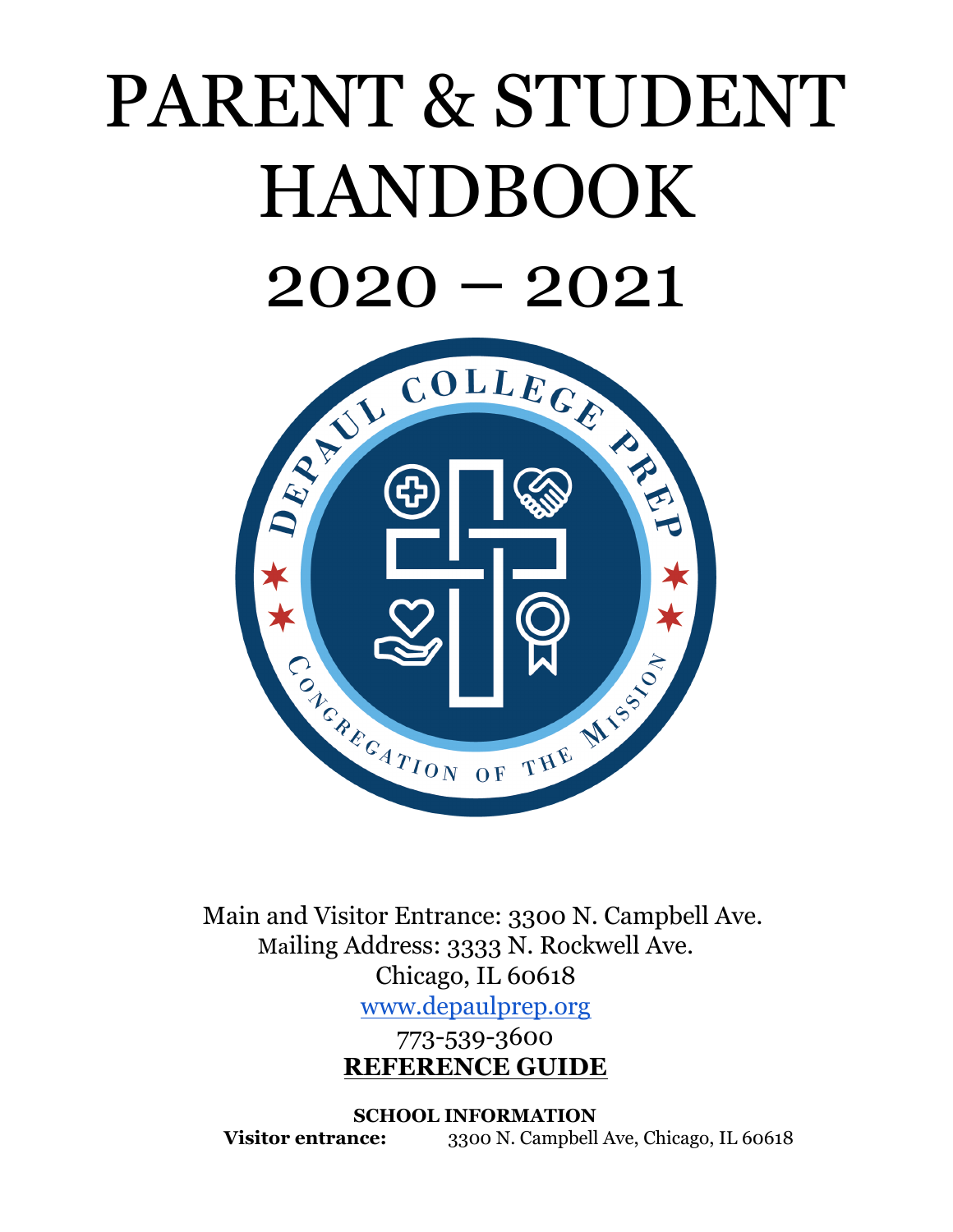| <b>Mailing Address:</b>                                   | 3333 N. Rockwell Ave, Chicago, IL 60618     |                    |
|-----------------------------------------------------------|---------------------------------------------|--------------------|
| <b>Website:</b>                                           |                                             | www.depaulprep.org |
| <b>Phone Number:</b>                                      |                                             | 773-539-3600       |
| <b>DEPARTMENTS</b>                                        |                                             | <b>PHONE#</b>      |
| <b>Admissions Office</b>                                  |                                             |                    |
| Tom Kleinschmidt (director)                               |                                             | 773-423-5037       |
| Dan Galante                                               |                                             | 773-423-5015       |
| <b>Molly Oliver</b>                                       |                                             | 773-423-5014       |
| <b>Advancement Office</b>                                 |                                             | 773-423-5010       |
| <b>Assistant Principals</b>                               |                                             |                    |
| Maria Hill                                                |                                             | 773-423-5113       |
| <b>Stan Niemiec</b>                                       |                                             | 773-423-5039       |
| <b>Athletics Office</b>                                   |                                             |                    |
| Pat Mahoney                                               |                                             | 773-423-5115       |
| <b>Attendance Line</b> (absence, early release, or tardy) |                                             | 773-423-5125       |
| <b>Business Office</b>                                    |                                             | 773-423-5005       |
| <b>Dean's Office</b>                                      |                                             |                    |
|                                                           | April Greer (freshman & sophomore students) | 773-423-5072       |
| Joe Voss (junior & senior students)                       |                                             | 773-423-5002       |
| Finance Office (tuition & financial aid)                  |                                             | 773-423-5040       |
| <b>Guidance Office</b>                                    |                                             |                    |
| Michael Sneed (department chair)                          |                                             | 773-423-5096       |
| Ozaz Abdalla                                              |                                             | 773-423-5006       |
| Jennifer Crawford                                         |                                             | 773-423-5042       |
| Nicole Kucera                                             |                                             | 773-423-5028       |
| <b>Joan Murphy</b>                                        |                                             | 773-423-5087       |
| <b>Nicole Rand</b>                                        |                                             | 773-539-3600       |
| Claire Kelley (learning specialist)                       |                                             | 773-423-5038       |
| Elizabeth Underwood (learning specialist)                 |                                             | 773-423-5031       |
| <b>Main Office</b>                                        |                                             | 773-539-3600       |
| <b>Nurse's Office</b>                                     |                                             | 773-423-5041       |
| <b>President</b>                                          |                                             | 773-539-3600       |
| Principal                                                 |                                             | 773-539-3600       |
| <b>Student Records</b> (transcripts or alumni records)    |                                             | 773-423-5016       |
| <b>Technology Office</b>                                  |                                             | 773-423-5036       |

#### **OFFICE HOURS**

<span id="page-1-1"></span><span id="page-1-0"></span> **Daily** *(when school is in session)* **7:30 a.m. - 4:00 p.m.** *The office will be closed on legal holidays and religious holidays. Please refer to the DePaul College Prep School Calendar.*

#### **EMERGENCY CLOSING INFORMATION**

[www.emergencyclosings.com](http://www.emergencyclosings.com/) [www.depaulprep.org](http://www.depaulprep.org/)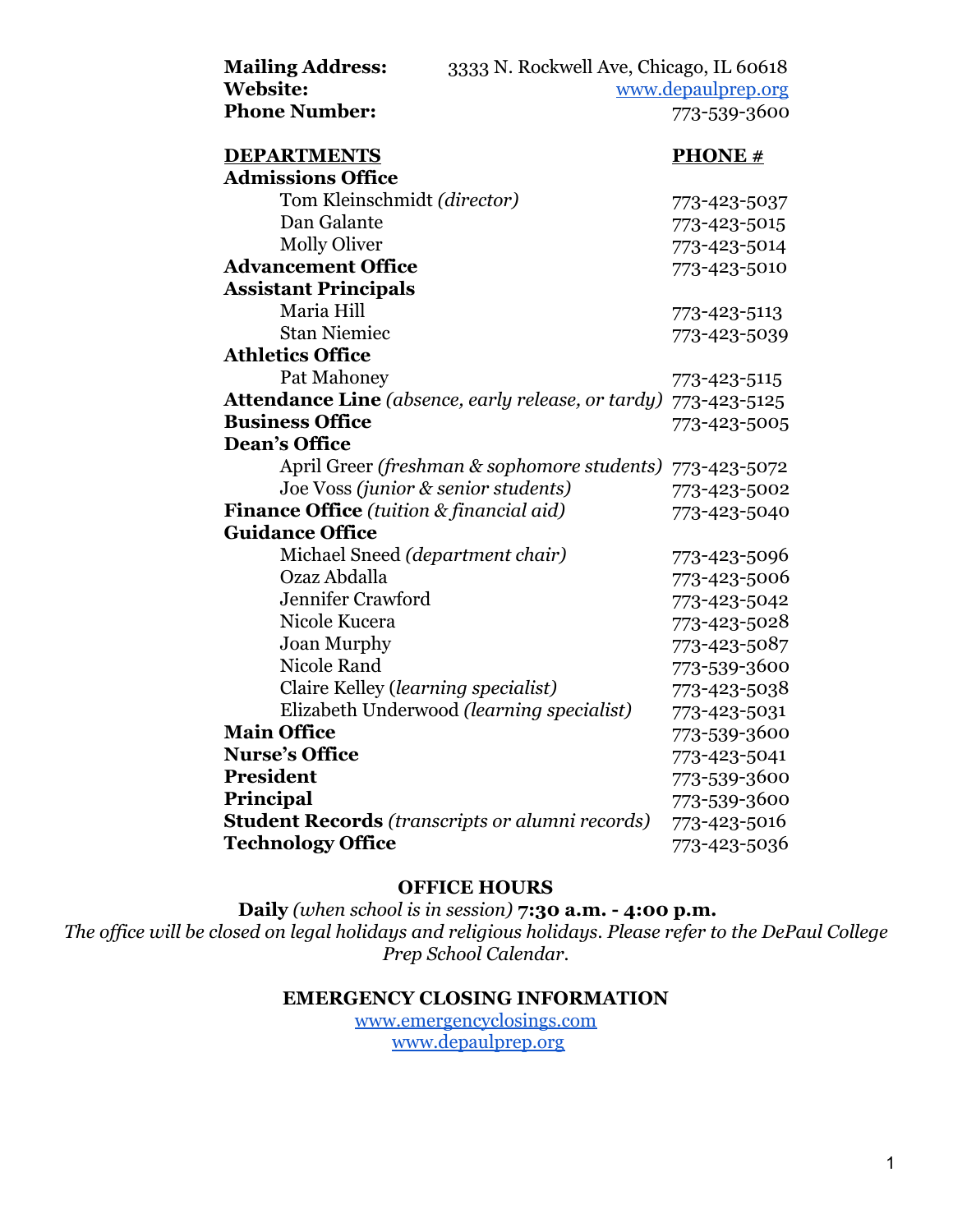# **ADMINISTRATION**

<span id="page-2-0"></span>Mary A. Dempsey, *President* Dr. Megan Staton-Anderson, *Principal* Stan Niemiec, *Assistant Principal* Maria Hill, *Assistant Principal* April Greer, *Dean of Students* (*freshmen & sophomores)* Joe Voss, *Dean of Students (juniors & seniors)* Michael Sneed, *Counselor Department Chair* Theresa Allen, *Director of Technology* Pat Mahoney, *Director of Athletics* Lisa Pilcher, *Director of Finance and Operations* Tom Kleinschmidt, *Director of Admissions* Amy Golden, *Director of Institutional Advancement* Flo Merkl-Deutsch, *Director of Missions and Values* Chris Petersen, *Dean of Student Activities*

# **BOARD OF DIRECTORS**

<span id="page-2-1"></span>Peter Argianas, *Gold Coast Bank, DePaul Prep Parent '22 and '24* Brian Barkley, *Access One, DePaul Prep Parent '23* Jeff Bethke, *DePaul University* Marty Collins, *DeLoitte* Mary A. Dempsey, *President, DePaul College Prep* Tom Harte, *Lockton Companies* Joseph Haugh '84 - *Board Chair, First Bank of Highland Park* Robert Karpinski - *Board Vice Chair, DePaul University* Tammy McMiller, *Plan Heal, DePaul Prep Parent '22* Colleen Mueller, *DePaul Prep Parent '21 and '24, Alumni Parent '20* Daniel Pape, *Hudson Parker Realty, DePaul Prep Parent '22 and '24* Dr. Barbara Rieckhoff, *DePaul University* Fr. Christopher Robinson CM, *DePaul University* Kelly Smith, *DePaul Prep Parent 2021* Adam Stevenson, *ADROC, DePaul Prep Parent '23, Alumni Parent '20* Brenda Swartz - *Board Secretary, Concordia Place*

<span id="page-2-2"></span>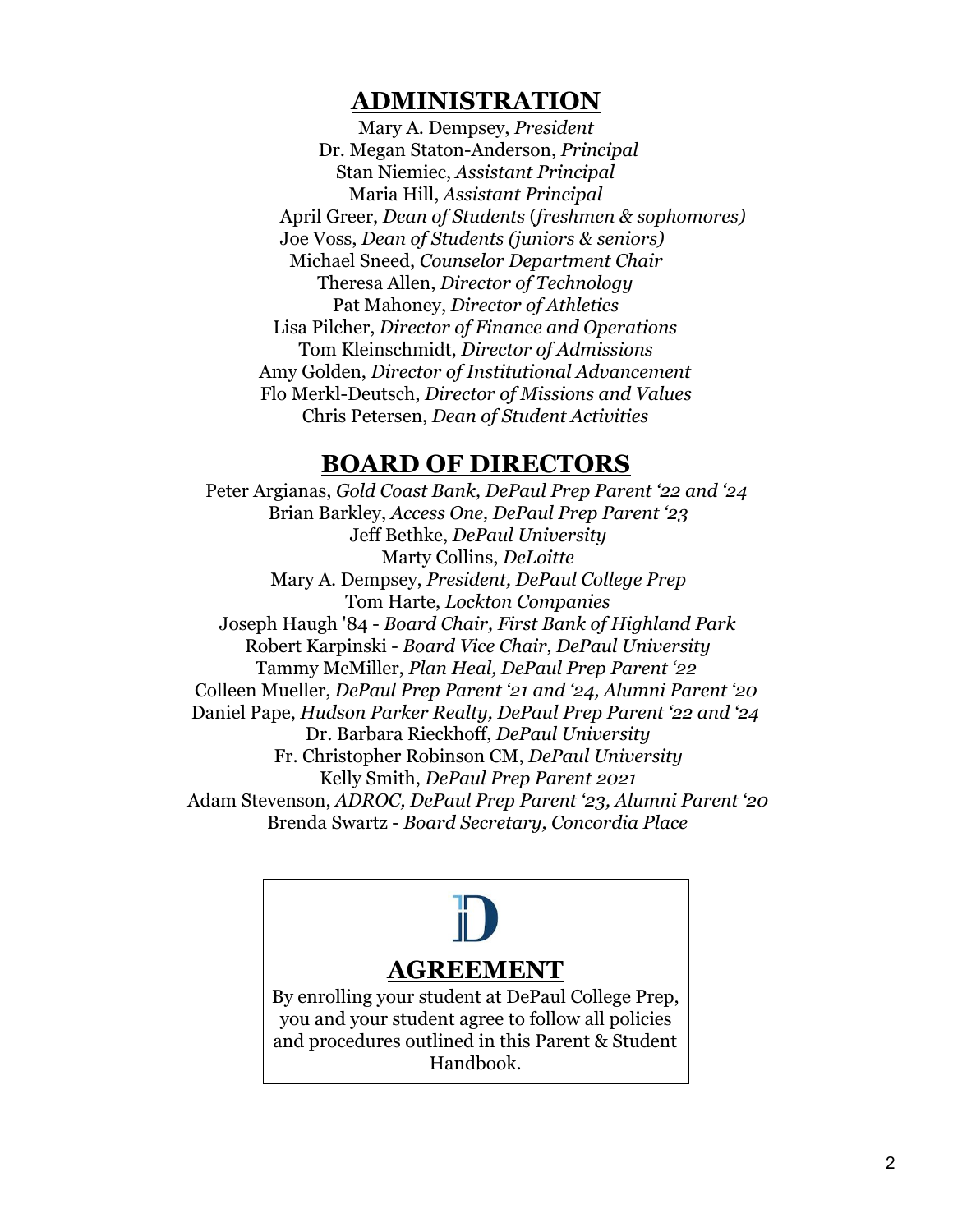# **TABLE OF CONTENTS**

<span id="page-3-0"></span>

| <b>REFERENCE GUIDE</b>                                            | $\mathbf 0$      |
|-------------------------------------------------------------------|------------------|
| <b>OFFICE HOURS</b>                                               | $\mathbf{1}$     |
| EMERGENCY CLOSING INFORMATION                                     | $\mathbf{1}$     |
| <b>ADMINISTRATION</b>                                             | $\boldsymbol{2}$ |
| <b>BOARD OF DIRECTORS</b>                                         | $\mathbf 2$      |
| <b>AGREEMENT</b>                                                  | $\mathbf{2}$     |
| <b>TABLE OF CONTENTS</b>                                          | 3                |
| <b>DEPAUL COLLEGE PREP - Mission, Vision, History</b>             | 8                |
| <b>MISSION</b>                                                    | 8                |
| <b>VISION</b>                                                     | 8                |
| DEPAUL COLLEGE PREP                                               | 8                |
| THE STORY OF ST. VINCENT DEPAUL                                   | 9                |
| <b>ACADEMIC LIFE</b>                                              | 10               |
| <b>BELL SCHEDULES</b>                                             | 10               |
| REGULAR SCHEDULE                                                  | 10               |
| <b>SPECIAL SCHEDULES</b>                                          | 11               |
| GRADUATION REQUIREMENTS AND GRADUATION POLICY                     | 11               |
| CREDITS REQUIRED FOR GRADUATION FROM DEPAUL COLLEGE PREP          | 12               |
| <b>COURSE LEVELS</b>                                              | 12               |
| <b>GRADE DEFINITIONS</b>                                          | 13               |
| <b>GRADE POINTS (GP)</b>                                          | 13               |
| <b>GRADE POINT AVERAGE AND HONOR ROLL</b>                         | 14               |
| <b>GRADE REPORTS</b>                                              | 14               |
| <b>SEMESTER EXAMINATIONS</b>                                      | 14               |
| SENIOR SECOND SEMESTER EXAMINATION EXEMPTIONS                     | 14               |
| <b>HOMEWORK PHILOSOPHY</b>                                        | 15               |
| MISSING WORK VERSUS USE OF ZERO IN SCHOOLOGY                      | $17 \,$          |
| SENIOR FAILURE MAKE-UP AND ACADEMIC DISMISSAL POLICY              | 17               |
| FRESHMEN/SOPHOMORES/JUNIORS MAKE-UP AND ACADEMIC DISMISSAL POLICY | 17               |
| <b>ACADEMIC INTEGRITY POLICY</b>                                  | 17               |
| VIOLATION OF ACADEMIC INTEGRITY POLICY                            | 19               |
| <b>RANK IN CLASS</b>                                              | 20               |
| VALEDICTORIAN AND SALUTATORIAN POLICY                             | 20               |
| <b>COUNSELING DEPARTMENT</b>                                      | 20               |
| <b>VISION</b>                                                     | 20               |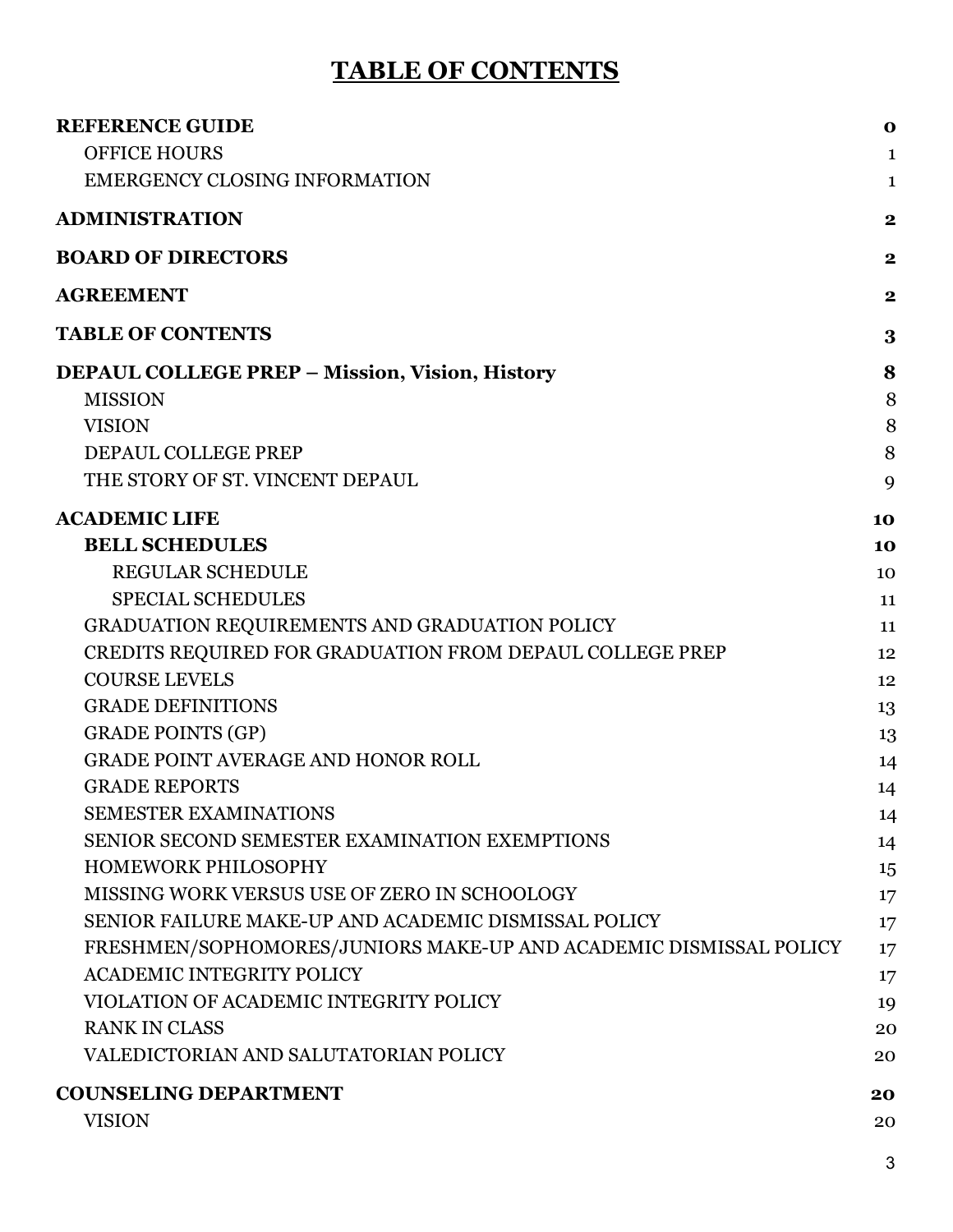| <b>ACADEMIC ADVISING</b>                                       | 21 |
|----------------------------------------------------------------|----|
| <b>SUBSTANCE ABUSE COUNSELING</b>                              | 21 |
| <b>SCHEDULE CHANGE REQUEST PROCESS/PARAMETERS FOR SCHEDULE</b> |    |
| <b>CHANGES</b>                                                 | 21 |
| <b>COLLEGE ADMISSION AND COLLEGE PLANNING</b>                  | 21 |
| COLLEGE ADMISSION REQUIREMENTS (IBHE)                          | 21 |
| <b>TRANSCRIPTS</b>                                             | 22 |
| CAREER AND COLLEGE INFORMATION                                 | 22 |
| WORK PLACEMENT INFORMATION                                     | 22 |
| <b>CAMPUS MINISTRY</b>                                         | 22 |
| DEPAUL COLLEGE PREP IN THE COMMUNITY                           | 23 |
| <b>COMMITMENT</b>                                              | 23 |
| FULFILLING YOUR SERVICE COMMITMENT                             | 23 |
| WHAT DOES NOT QUALIFY AS A SERVICE ACTIVITY                    | 24 |
| LITURGICAL SERVICES                                            | 24 |
| <b>MISSION COLLECTIONS AND FOOD DRIVES</b>                     | 24 |
| <b>RETREATS</b>                                                | 24 |
| FUNERALS AND HOSPITAL VISITS                                   | 24 |
| <b>STUDENT LIFE &amp; ACTIVITIES</b>                           | 24 |
| <b>ACADEMIC ELIGIBILITY POLICY</b>                             | 25 |
| DRUG/ALCOHOL/VAPING PREVENTION POLICY                          | 25 |
| <b>ATTENDANCE GUIDELINES</b>                                   | 25 |
| <b>HONOR SOCIETIES</b>                                         | 25 |
| <b>SCHOOL DANCES</b>                                           | 26 |
| <b>ATHLETICS</b>                                               | 27 |
| <b>TEAM SPORTS</b>                                             | 27 |
| <b>ATHLETICS' WEBSITE</b>                                      | 27 |
| <b>ACADEMIC ELIGIBILITY POLICY</b>                             | 27 |
| DRUG/ALCOHOL/VAPING POLICY                                     | 28 |
| <b>COMPLIANCE WITH INTERSCHOLASTIC RULES AND REGULATIONS</b>   | 28 |
| <b>ATTENDANCE GUIDELINES</b>                                   | 28 |
| <b>LOCKER ROOMS</b>                                            | 28 |
| <b>MANAGERS</b>                                                | 28 |
| <b>SECURITY/STUDENT SAFETY</b>                                 | 28 |
| VISITORS/BUILDING SECURITY                                     | 28 |
| CLOSED CAMPUS AND RESTRICTED AREAS                             | 29 |
| HARASSMENT/BULLYING                                            | 29 |
| HOW TO REPORT HARASSMENT/BULLYING                              | 31 |
|                                                                |    |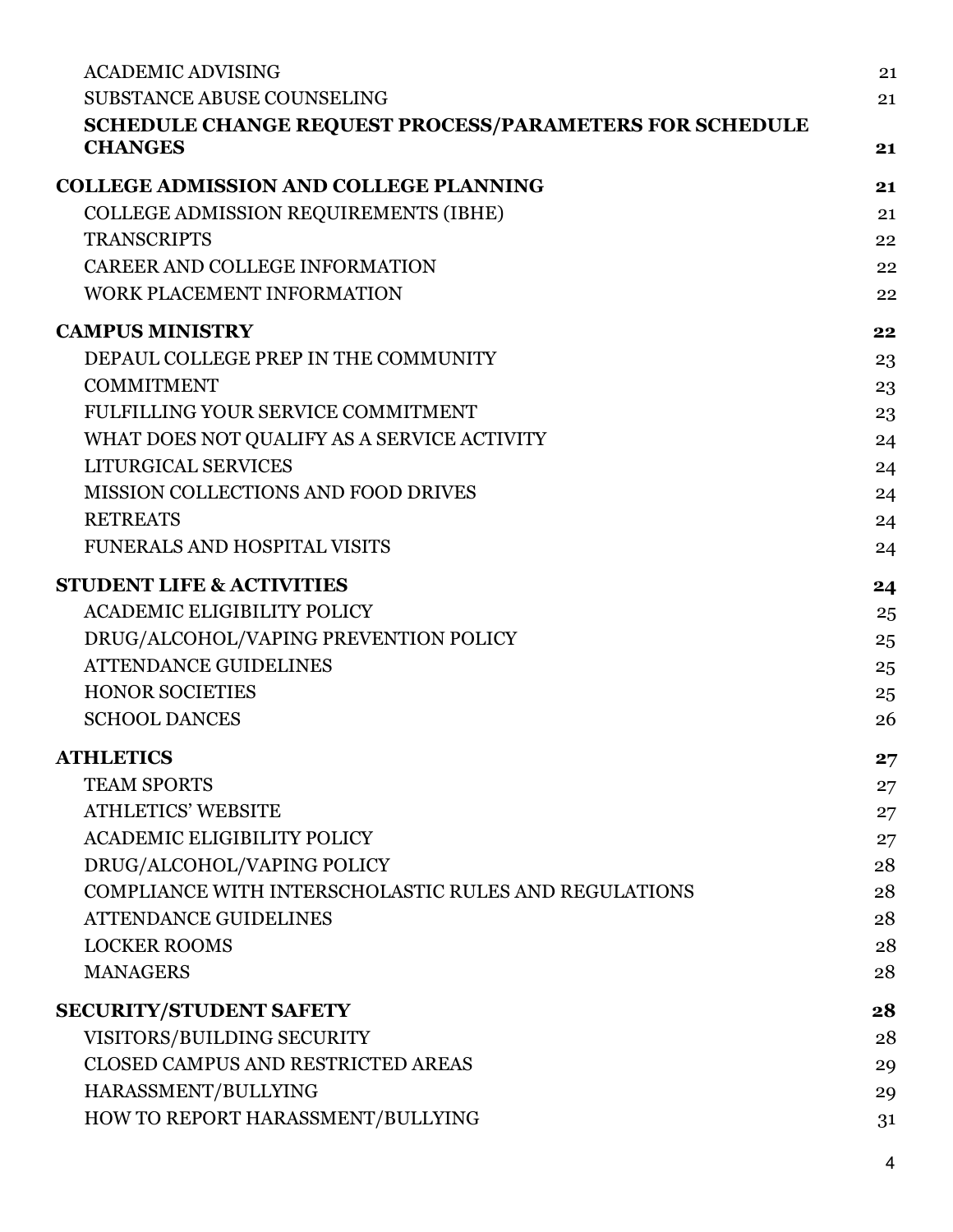| RESPONSE AND CONSEQUENCES TO BULLYING                        | 32 |
|--------------------------------------------------------------|----|
| HARASSMENT/BULLYING EDUCATION AND PREVENTION                 | 33 |
| <b>EMERGENCY PROCEDURES</b>                                  | 33 |
| <b>FIRE ALARMS</b>                                           | 33 |
| <b>FIRE DRILLS</b>                                           | 33 |
| SEVERE WEATHER/TORNADO WARNING                               | 33 |
| <b>EMERGENCY CLOSING</b>                                     | 34 |
| STUDENT/HEALTH RECORDS                                       | 34 |
| <b>CONTACT INFORMATION</b>                                   | 34 |
| <b>ILLNESS AND MEDICATION AT SCHOOL</b>                      | 35 |
| <b>INFECTIOUS DISEASES AND SEXUALLY TRANSMITTED DISEASES</b> | 35 |
| MEDICAL EXEMPTION FROM P.E. CLASSES                          | 35 |
| STUDENT CONDUCT PROCEDURES AND REGULATIONS                   | 35 |
| <b>ATTENDANCE EXPECTATIONS</b>                               | 35 |
| Report an Absence or Late Arrival                            | 36 |
| <b>ATTENDANCE PROCEDURES</b>                                 | 36 |
| TARDY ARRIVALS TO SCHOOL                                     | 37 |
| <b>EARLY DISMISSAL</b>                                       | 38 |
| APPOINTMENTS/PHYSICIAN'S NOTES                               | 38 |
| <b>VACATIONS</b>                                             | 38 |
| REQUEST FOR MISSING HOMEWORK                                 | 38 |
| PARTICIPATION IN SPORTS/ACTIVITIES                           | 38 |
| <b>TRUANCY</b>                                               | 39 |
| <b>SCHOOL ARRIVAL</b>                                        | 39 |
| <b>BACKPACKS</b>                                             | 39 |
| <b>DRESS CODE</b>                                            | 39 |
| <b>ACCEPTABLE SCHOOL ATTIRE</b>                              | 39 |
| <b>BUILDING EXPECTATIONS</b>                                 | 41 |
| <b>CODE OF CONDUCT FOR STUDENT BEHAVIOR</b>                  | 42 |
| DEFAMATION OF CHARACTER                                      | 42 |
| ELECTRONIC DEVICES/CELL PHONES                               | 43 |
| <b>EXCESSIVE SHOW OF AFFECTION</b>                           | 43 |
| FIGHTING/INTIMIDATION                                        | 43 |
| <b>GAMBLING</b>                                              | 43 |
| GANGS/TAGGING                                                | 43 |
| <b>HALL PASSES</b>                                           | 43 |
| <b>IDENTIFICATION CARDS</b>                                  | 43 |
| <b>LOCKERS</b>                                               | 44 |
| REPRESENTING THE SCHOOL                                      | 44 |
|                                                              | 5  |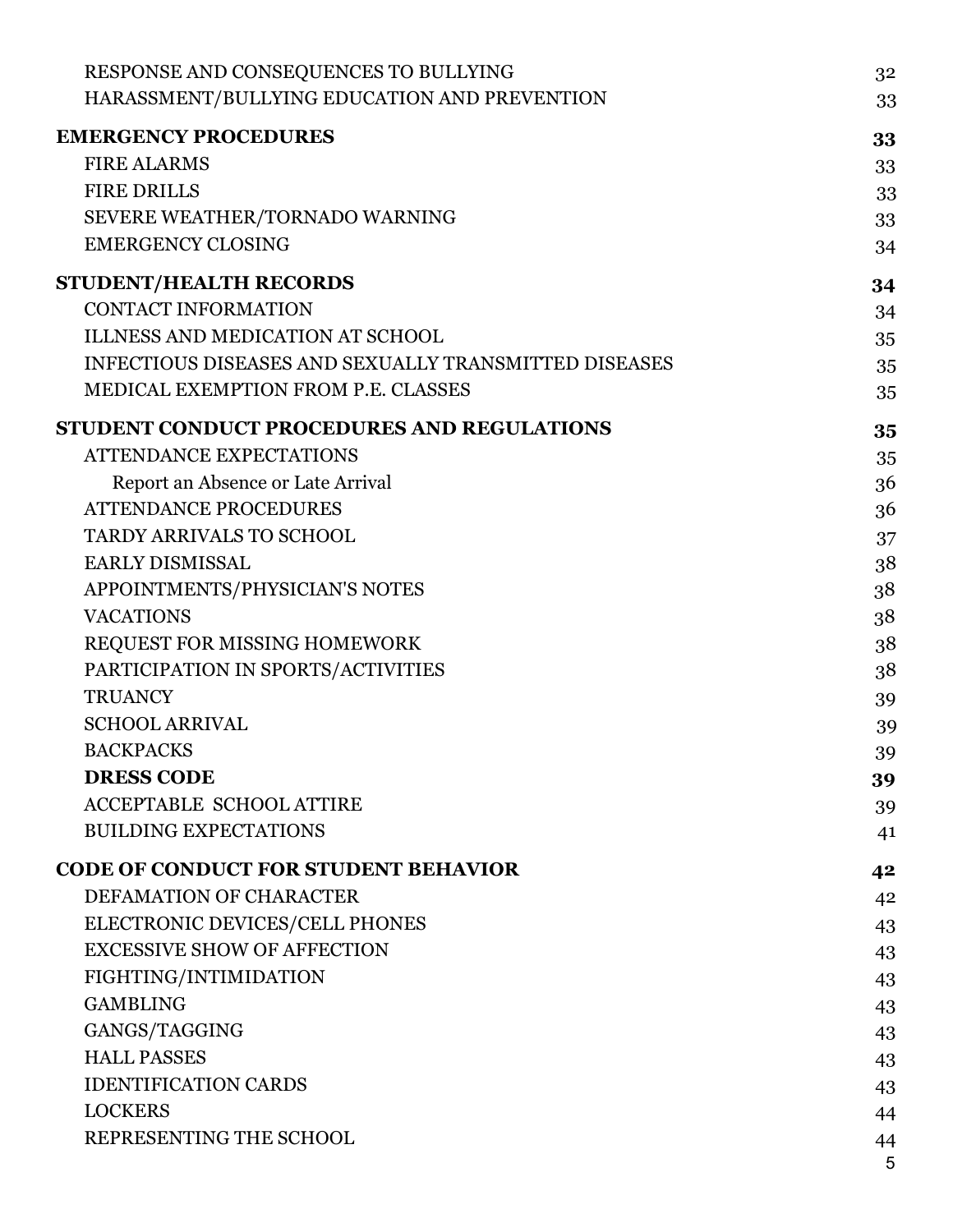|                                                                                                    | 6        |
|----------------------------------------------------------------------------------------------------|----------|
| <b>TECHNOLOGY ACCEPTABLE USE POLICY AND GUIDELINES</b><br>STUDENT ACCEPTABLE USE POLICY & CONTRACT | 60<br>60 |
| <b>TRANSPORTATION/PARKING/DRIVING RULES</b><br>PUBLIC TRANSPORTATION                               | 59<br>60 |
|                                                                                                    |          |
| <b>ACADEMIC SCHOLARSHIP</b>                                                                        | 58       |
| <b>FINANCIAL AID</b>                                                                               | 58       |
| <b>FINANCIAL ASSISTANCE</b>                                                                        | 58<br>58 |
| TUITION PAYMENT IN DEFAULT<br>WITHDRAWALS FROM DEPAUL COLLEGE PREP                                 | 57       |
| <b>GENERAL TUITION POLICIES</b>                                                                    | 57       |
| <b>TUITION</b>                                                                                     | 57       |
| <b>FINANCIAL INFORMATION 2020-2021</b>                                                             | 57       |
|                                                                                                    | 55       |
| TRANSFER TO ANOTHER SCHOOL                                                                         | 55       |
| <b>PARENT GUIDELINES</b><br>ABUSED AND NEGLECTED CHILD REPORTING ACT                               | 55       |
|                                                                                                    |          |
| SMOKING/TOBACCO/MARIJUANA                                                                          | 54       |
| RESPONSE TO SUSPICION OR INCIDENT                                                                  | 53       |
| CHEMICAL ABUSE REFERRAL EDUCATION (C.A.R.E.) PROGRAM                                               | 52       |
| EDUCATION AND PREVENTION FIRST                                                                     | 51<br>51 |
| DRUG/ALCOHOL/TOBACCO/VAPING PREVENTION POLICY                                                      |          |
| PREGNANCY POLICY                                                                                   | 51       |
| <b>BOARD OF APPEAL</b>                                                                             | 50       |
| EXPULSION/WITHDRAWAL                                                                               | 50       |
| <b>SUSPENSION</b>                                                                                  | 49       |
| <b>PROBATION</b>                                                                                   | 49<br>49 |
| <b>LOSS OF PRIVILEGES</b>                                                                          | 49       |
| <b>SERVING DETENTIONS</b><br><b>DISMISSAL FROM CLASS</b>                                           | 48       |
| <b>DETENTIONS</b>                                                                                  | 46       |
| <b>CONFIDENTIALITY</b>                                                                             | 46       |
| <b>DISCIPLINE</b>                                                                                  | 46       |
| <b>VIOLATION CONSEQUENCES</b>                                                                      | 46       |
|                                                                                                    | 45       |
| <b>VANDALISM</b><br><b>WEAPONS</b>                                                                 | 45       |
| <b>TRESPASSING</b>                                                                                 | 45       |
| THEFT/LOSS OF PROPERTY                                                                             | 45       |
| SOCIAL MEDIA/WEBSITES/HOME INTERNET USE                                                            | 44       |
| <b>SEARCHES</b>                                                                                    | 44       |
|                                                                                                    |          |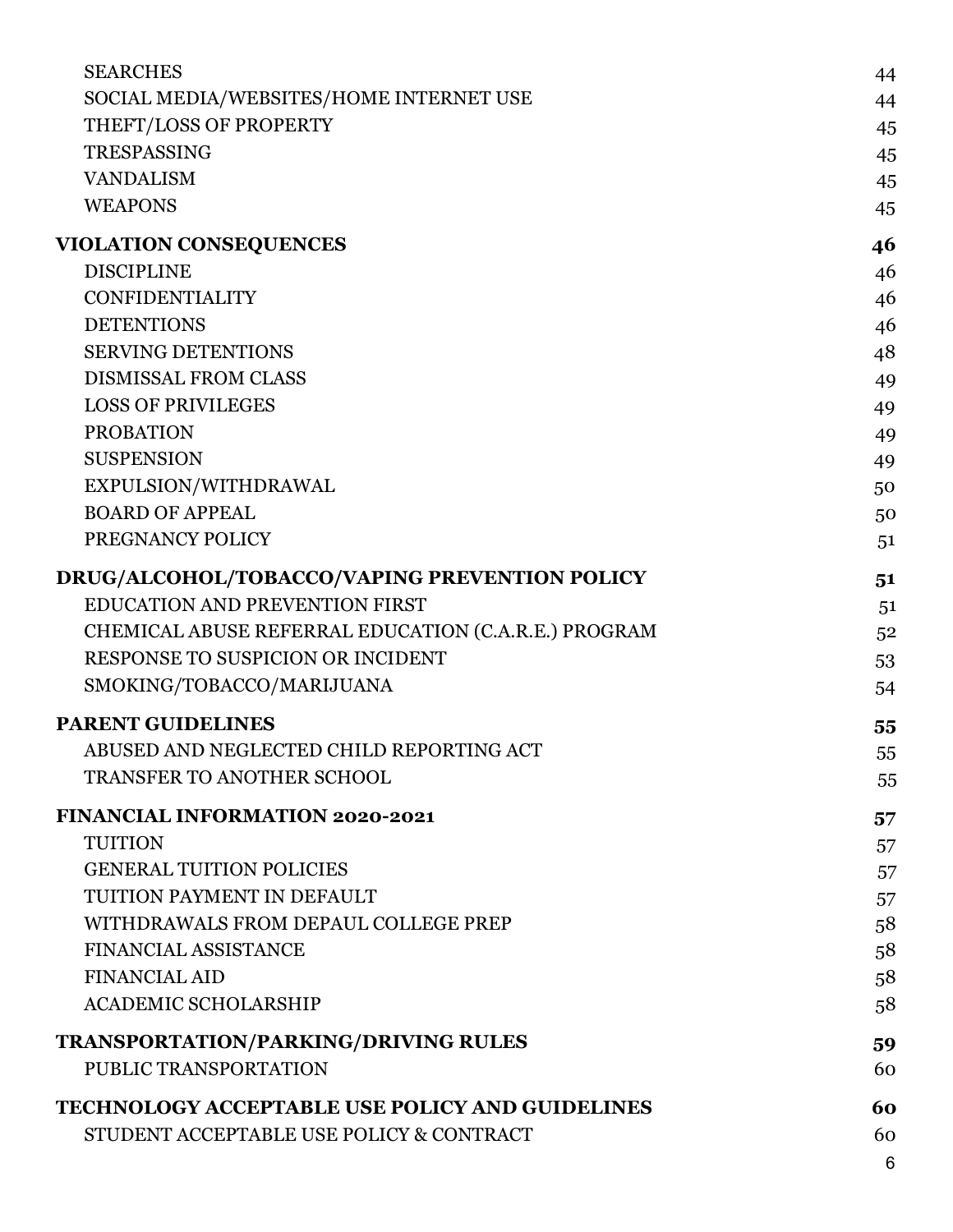| <b>ACCESS TO ELECTRONIC NETWORKS</b>        | 60 |
|---------------------------------------------|----|
| CURRICULUM AND APPROPRIATE ONLINE BEHAVIOR  | 61 |
| <b>PRIVILEGES</b>                           | 61 |
| UNACCEPTABLE USE                            | 61 |
| NETWORK ETIQUETTE                           | 62 |
| <b>SECURITY</b>                             | 62 |
| <b>VANDALISM</b>                            | 64 |
| <b>TELEPHONE CHARGES</b>                    | 64 |
| COPYRIGHT WEB PUBLISHING RULES              | 64 |
| <b>USE OF EMAIL</b>                         | 64 |
| <b>INTERNET SAFETY</b>                      | 65 |
| AUTHORIZATION FOR ELECTRONIC NETWORK ACCESS | 65 |
|                                             |    |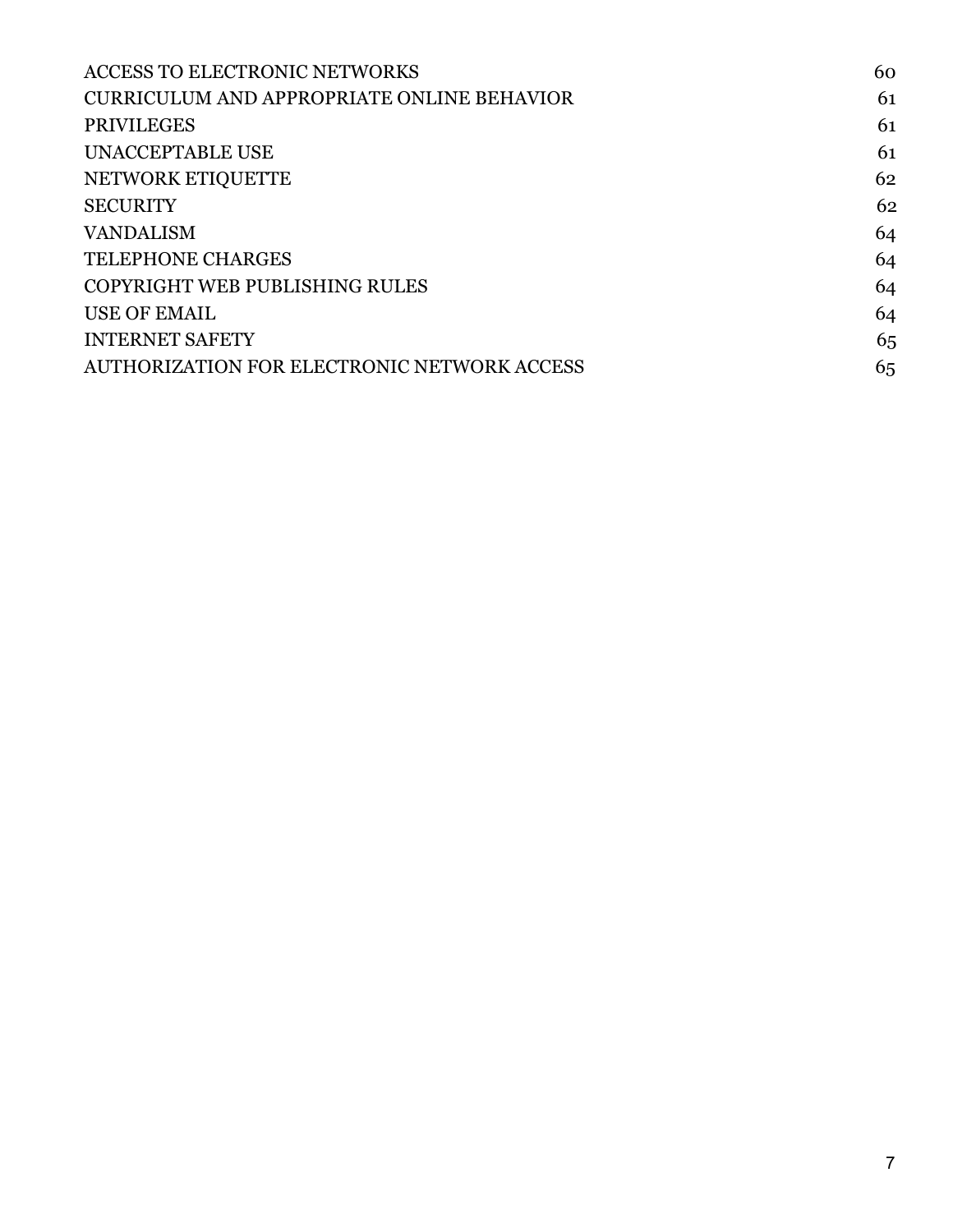# **DEPAUL COLLEGE PREP – Mission, Vision, History**

#### <span id="page-8-1"></span><span id="page-8-0"></span>**MISSION**

DePaul College Prep provides a Catholic, challenging college-prep education for young women and men that:

- Empowers active and innovative teaching and learning through our DePaul University partnership.
- Inspires students through an academically rigorous learning environment
- Builds confidence, inspires independent thinking and encourages students to strive for excellence intellectually, socially and ethically.
- Creates a welcoming, inclusive and supportive community of life-long learners.
- In Catholic tradition, grounds students in faith, respect, excellence and service.
- Develops leaders who challenge the present and enrich the future.

The DePaul College Prep graduate should reach a level of maturity that reflects self-responsibility for his or her own development. The graduate should demonstrate the habits of self-reflection on life experiences and be open and flexible to other points of view. Putting forth the effort to live up to one's full **potential** as a person and the ability to have empathy towards others should also be evident.

#### <span id="page-8-2"></span>**VISION**

We strive to create an educated, compassionate and just world, one student at a time.

# **CORE VALUES**

FAITH **RESPECT** EXCELLENCE SERVICE **HEALTH** 

#### <span id="page-8-3"></span>**DEPAUL COLLEGE PREP**

DePaul College Prep is a coeducational, Catholic college preparatory high school sponsored by the Congregation of the Mission and operates in academic partnership with DePaul University. The Congregation of the Mission was founded by St. Vincent de Paul in 1626. As an urban, Catholic and Vincentian high school, DePaul College Prep is a welcoming community of educators, students, families and alumni dedicated to academic excellence, spiritual growth, faith and service to those who live on the margins of our society.

A student's registration at DePaul College Prep is an expressed agreement, on the part of that student and on the part of that student's parent(s) or guardian(s), to comply with the regulations of the school outlined in this handbook. Students, parents and guardians must be familiar with the contents of these regulations. DePaul College Prep reserves the right to review unsatisfactory conduct with a view to suspension and/or expulsion.

# **School Overview**

DePaul College Prep offers Chicago's college-bound students a 21<sup>st</sup> century approach to education and a welcoming school community that values each student as a person of promise and potential.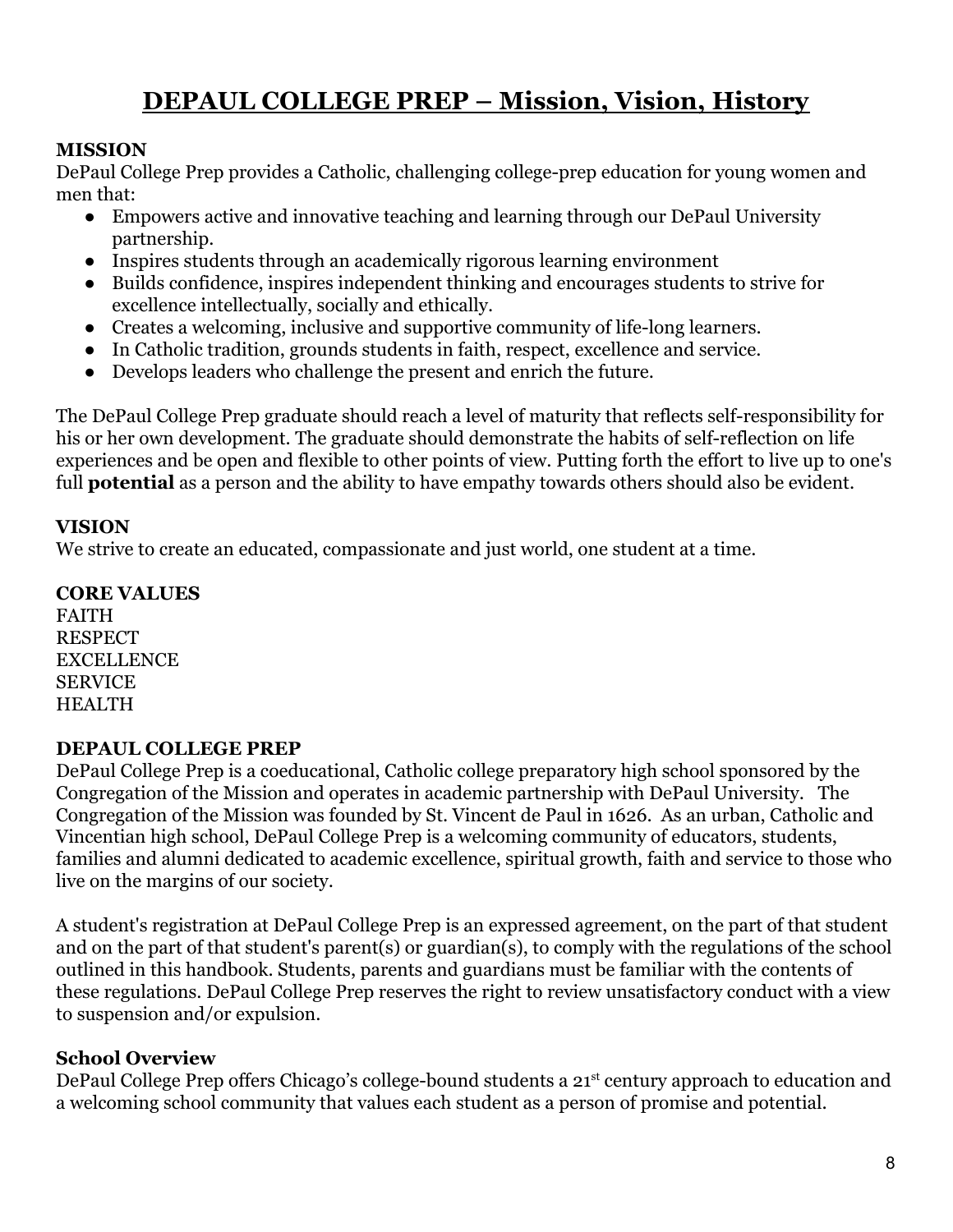DePaul Prep's student population is religiously, racially, socially and economically diverse and hails from more than 46 zip codes in the City of Chicago.

Our 17-acre campus is located near the banks of the Chicago River in the Roscoe Village neighborhood on the north side of Chicago. A unique partnership with DePaul University drives and defines our vision for the future. By sharing the University's educational expertise in the areas of curriculum, professional development, access to libraries, performance and athletic facilities, college counseling and dual enrollment classes, DePaul College Prep's faculty, staff, and students benefit immensely from the academic partnership. Together, these two institutions are forging a new path to equip students for the challenges of a changing world while grounding them in the timeless values of the Catholic tradition. Like DePaul University, DePaul College Prep is proudly urban, Catholic and Vincentian.

# **General Information**

DePaul College Prep places a special focus on its mission and values. DePaul College Prep develops young people not only to be aware of the religious and ethical dimensions of living, but also to appreciate the humanity of each person. DePaul College Prep emphasizes a serious pursuit of study and lifelong learning by emphasizing the classical approach in its curriculum; it underscores a sense of community and loyalty while preparing its young people for academic pursuits at the college level and beyond. In Vincentian tradition, DePaul College Prep educates young women and men about the importance of service by encouraging and expecting its students to actively engage in activities that will benefit those who live on the margins of society.

#### <span id="page-9-0"></span>**THE STORY OF ST. VINCENT DEPAUL Our Patron Saint**

Vincent DePaul was born in 1581, in a remote village in France when France was plunged in abject misery. The nation was torn apart by religious and civil strife, with many of its people living in poverty and destitution. Vincent was born into a poor family, but he showed piety and intellectual ability as a boy. By hard work and sacrifice he achieved the priesthood and a degree in theology at the unusually young age of twenty. At the beginning of his priesthood he did not have any great ambitions. He became a chaplain to Queen Margaret of Valois and was also an abbot in a small abbey. On a visit to Paris, he met Cardinal Berulle, founder of the French Oratorians. It was through Cardinal Berulle's influence that Vincent began to see his priesthood in a new light. He became tutor to a wealthy family, and gradually became aware of the terrible spiritual state of the peasants of France. He then quit his comfortable chaplaincy and became a pastor.

Returning to Paris, Vincent became an itinerant pastor. Throughout his life, Vincent was to pursue the same policy; his heart was with the poor, and with the alleviation of their sufferings. In order to achieve this, he saw that he must have help and protection of the rich and powerful, and this he was not slow to seek. In the midst of his work, St Vincent de Paul became friends with St Frances de Sales and St Jeanne de Chantal, and was chaplain to the Visitation nuns in Paris. When Janseniesm (the heresy of predestination) arose in France, Vincent became its most vigorous opponent and was largely responsible for its defeat. At this time, he knew a number of priests interested in working among the poor country people. In 1626, he gathered them into a religious congregation, the Congregation of the Mission. In 1632, the priory of Saint-Lazare, given to the Congregation, became its chief house. Thus, the Fathers of the Mission are sometimes called Lazarists, but sometimes called Vincentians, after their founder. They were trained and sent by Vincent into neglected country districts of France, but before his death were established in other countries too.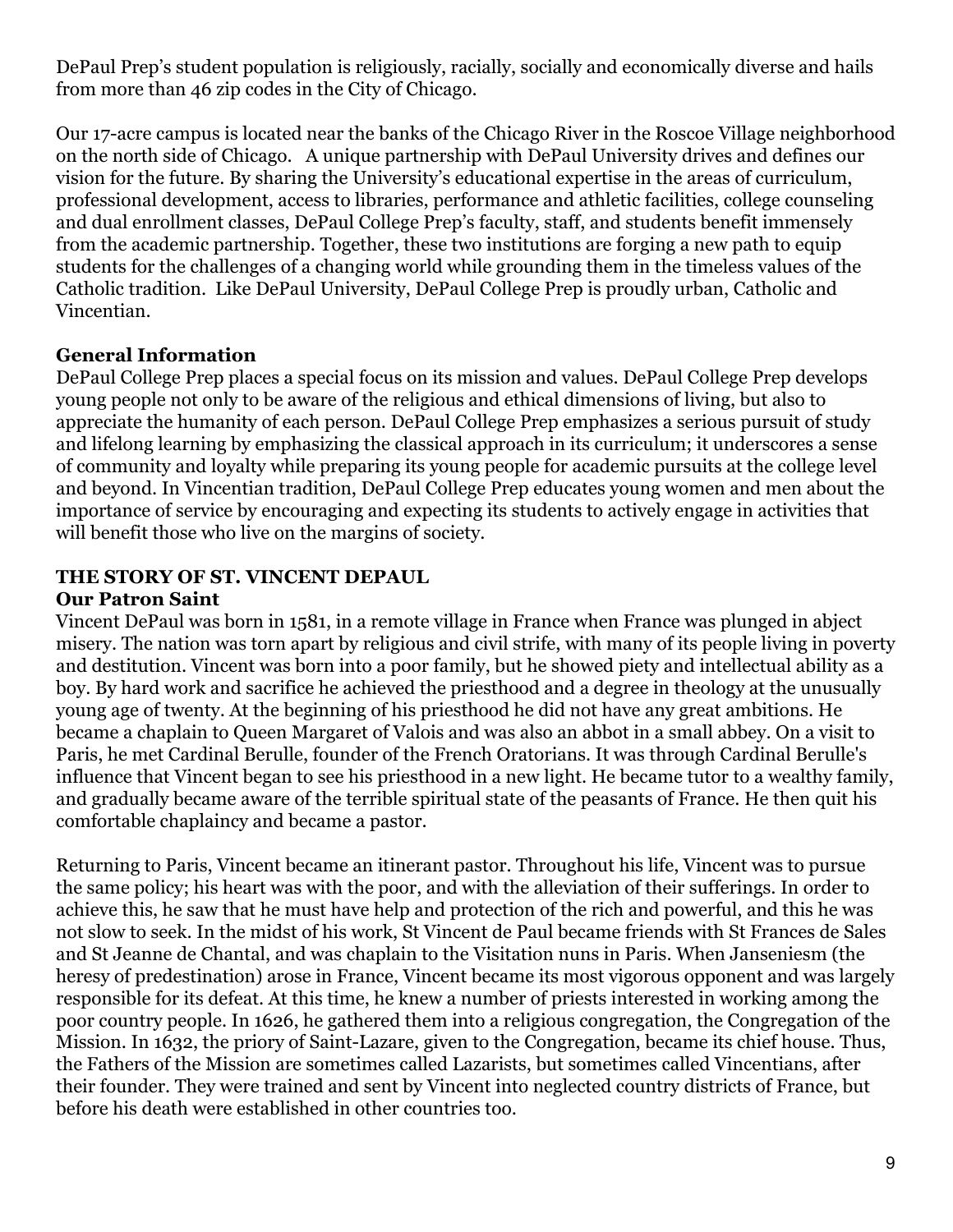In 1633, with the help of St Louise Marillac, he founded the Daughters of Charity, dedicated to work among the poor. Twenty-five years later, in 1658, he completed the rules for his congregations. With the death of St Louise Marillac on March 15, 1660, he realized that his work was over. He died on September 27, 1660, and his body lies at the motherhouse of his congregation in Paris. Few saints have ever been so loved as he; few have so perfectly filled their whole lives with Christ's own love for all mankind, with Christ's compassion for the multitude.

# **ACADEMIC LIFE**

#### <span id="page-10-1"></span><span id="page-10-0"></span>**BELL SCHEDULES REGULAR SCHEDULE**

<span id="page-10-2"></span>

| <b>Monday</b>                                  | <b>Tuesday</b>                                 | Wednesday                                                                             | <b>Thursday</b>                            | <b>Friday</b>                                 |
|------------------------------------------------|------------------------------------------------|---------------------------------------------------------------------------------------|--------------------------------------------|-----------------------------------------------|
| <b>Regular Schedule</b><br>(50 minute classes) | <b>Regular Schedule</b><br>(50 minute classes) | <b>Late Start/Teacher</b><br><b>PD</b><br>(40 minute classes)<br>(PD: 7:15-8:45 a.m.) | <b>Advisory Day</b><br>(45 minute classes) | <b>Advisory Day</b><br>(45 minute classes)    |
| <b>Announcements</b>                           | <b>Announcements</b>                           | <b>Announcements</b>                                                                  | <b>Announcements</b>                       | <b>Announcements</b>                          |
| $7:40am - 7:45am$                              | $7:40am - 7:45am$                              | $9:00am - 9:05am$                                                                     | $7:40am - 7:45am$                          | $7:40am - 7:45am$                             |
| <b>First Period (A)</b><br>$7:45$ am - 8:35am  | <b>First Period (A)</b><br>$7:45$ am - 8:35am  | <b>First Period (A)</b><br>$9:05$ am - $9:45$ am                                      | <b>First Period (A)</b><br>7:45am - 8:30am | <b>First Period (A)</b><br>$7:45$ am - 8:30am |
| <b>Second Period (B)</b>                       | <b>Second Period (B)</b>                       | <b>Second Period (B)</b>                                                              | <b>Second Period (B)</b>                   | <b>Second Period (B)</b>                      |
| $8:40am - 9:30am$                              | $8:40am - 9:30am$                              | $9:50$ am - 10:30am                                                                   | $8:35am - 9:50am$                          | $8:35am - 9:50am$                             |
|                                                |                                                |                                                                                       | <b>Advisory</b>                            | <b>Advisory</b>                               |
|                                                |                                                |                                                                                       | 9:25am-10:00am                             | 9:25am-10:00am                                |
| <b>Third Period (C)</b>                        | Third Period (C)                               | Third Period (C)                                                                      | Third Period (C)                           | Third Period (C)                              |
| $9:35am - 10:25am$                             | $9:35$ am - 10:25am                            | $10:35$ am - $11:15$ am                                                               | $10:05$ am - 10:50am                       | $10:05$ am - 10:50am                          |
| <b>Fourth Period (D)</b>                       | <b>Fourth Period (D)</b>                       | <b>Fourth Period (D)</b>                                                              | <b>Fourth Period (D)</b>                   | <b>Fourth Period (D)</b>                      |
| $10:30$ am - $11:20$ am                        | 10:30am - 11:20am                              | $11:20am - 12:00pm$                                                                   | 10:55am - 11:40am                          | 10:55am - 11:40am                             |
| <b>LUNCH</b>                                   | <b>LUNCH</b>                                   | <b>LUNCH</b>                                                                          | <b>LUNCH</b>                               | <b>LUNCH</b>                                  |
| <b>Fifth Period (E)</b>                        | <b>Fifth Period (E)</b>                        | <b>Fifth Period (E)</b>                                                               | <b>Fifth Period (E)</b>                    | <b>Fifth Period (E)</b>                       |
| 11:25am - 12:15pm<br><b>LUNCH</b>              | 11:25am - 12:15pm<br><b>LUNCH</b>              | $12:05 \text{pm} - 12:45 \text{pm}$<br><b>LUNCH</b>                                   | 11:45am - 12:30pm<br><b>LUNCH</b>          | $11:45$ pm – $12:30$ pm<br><b>LUNCH</b>       |
| <b>Sixth Period (F)</b>                        | <b>Sixth Period (F)</b>                        | <b>Sixth Period (F)</b>                                                               | <b>Sixth Period (F)</b>                    | <b>Sixth Period (F)</b>                       |
| 12:20pm-1:10pm                                 | 12:20pm-1:10pm                                 | 12:50pm - 1:30pm                                                                      | 12:35pm-1:20pm                             | 12:35pm-1:20pm                                |
| <b>LUNCH</b>                                   | <b>LUNCH</b>                                   | <b>LUNCH</b>                                                                          | <b>LUNCH</b>                               | <b>LUNCH</b>                                  |
| <b>Seventh Period (G)</b>                      | <b>Seventh Period (G)</b>                      | <b>Seventh Period (G)</b>                                                             | <b>Seventh Period (G)</b>                  | <b>Seventh Period (G)</b>                     |
| $1:15$ pm - $2:05$ pm                          | $1:15$ pm - $2:05$ pm                          | 1:35pm - 2:15pm                                                                       | 1:25pm - 2:10pm                            | 1:25pm - 2:10pm                               |
| <b>Eighth Period (H)</b>                       | <b>Eighth Period (H)</b>                       | <b>Eighth Period (H)</b>                                                              | <b>Eighth Period (H)</b>                   | <b>Eighth Period (H)</b>                      |
| 2:10pm - 3:00pm                                | $2:10$ pm - $3:00$ pm                          | 2:20pm - 3:00pm                                                                       | 2:15pm - 3:00pm                            | 2:15pm - 3:00pm                               |
| <b>No Announcements</b>                        | <b>No Announcements</b>                        | <b>No Announcements</b>                                                               | <b>No Announcements</b>                    | <b>No Announcements</b>                       |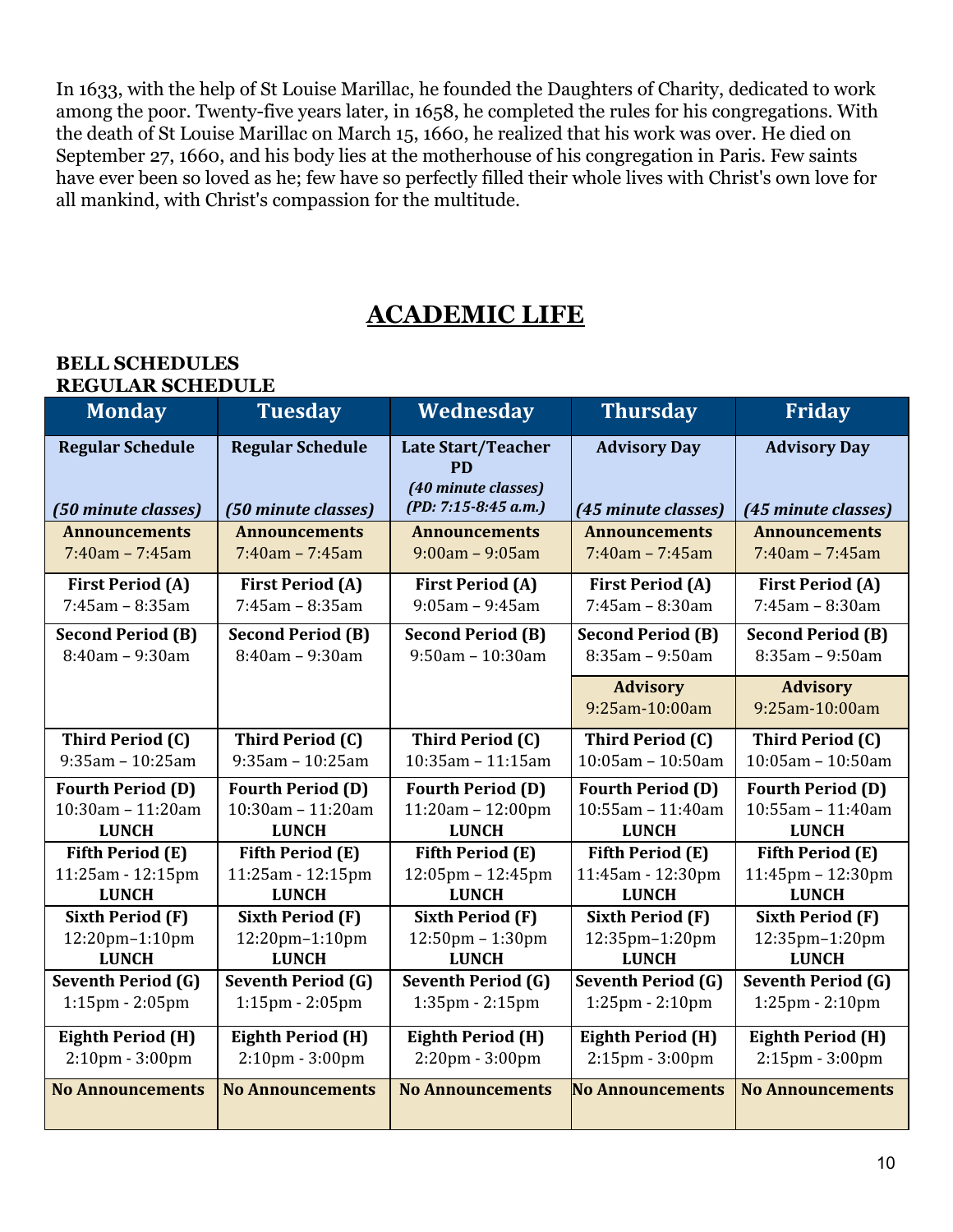#### <span id="page-11-0"></span> **SPECIAL SCHEDULES**

| <b>All School Mass</b><br>or                                  | <b>Pep Rally</b><br>or                                           | <b>Late Start</b>                                             | <b>Early Dismissal</b>                          |
|---------------------------------------------------------------|------------------------------------------------------------------|---------------------------------------------------------------|-------------------------------------------------|
| <b>Morning Assembly</b>                                       | <b>Afternoon Assembly</b>                                        |                                                               |                                                 |
| <b>Special Schedule</b>                                       | <b>Special Schedule</b>                                          | <b>Special Schedule</b>                                       | <b>Special Schedule</b>                         |
| (40 minutes classes)                                          | (40 minutes classes)                                             | (40 minutes classes)                                          | (30 minutes classes)                            |
| <b>Announcements</b>                                          | <b>Announcements</b>                                             | <b>Announcements</b>                                          | <b>Announcements</b>                            |
| 7:40am-7:45am                                                 | 7:40am-7:45am                                                    | 9:00am-9:05am                                                 | 7:40am-7:45am                                   |
| <b>First Period (A)</b>                                       | <b>First Period (A)</b>                                          | <b>First Period (A)</b>                                       | <b>First Period (A)</b>                         |
| 7:45am - 8:25am                                               | 7:45am - 8:25am                                                  | 9:10am - 9:50am                                               | 7:45am - 8:15am                                 |
| <b>Second Period (B)</b>                                      | <b>Second Period (B)</b>                                         | <b>Second Period (B)</b>                                      | <b>Second Period (B)</b>                        |
| 8:30am - 9:10am                                               | 8:30am - 9:10am                                                  | 9:55am - 10:35am                                              | $8:20am - 8:50am$                               |
| <b>Mass or Assembly</b><br>9:15am-10:30am                     |                                                                  |                                                               |                                                 |
| Third Period (C)                                              | Third Period (C)                                                 | Third Period (C)                                              | Third Period (C)                                |
| 10:35am - 11:15am                                             | $9:15am - 9:55am$                                                | 10:35am - 11:15am                                             | $8:55am - 9:25am$                               |
| <b>Fourth Period (D)</b><br>11:20am - 12:00pm<br><b>LUNCH</b> | <b>Fourth Period (D)</b><br>10:00am - 10:40am<br><b>LUNCH</b>    | <b>Fourth Period (D)</b><br>11:20am - 12:00pm<br><b>LUNCH</b> | <b>Fourth Period (D)</b><br>$9:30am - 10:00am$  |
| <b>Fifth Period (E)</b><br>12:05pm - 12:45pm<br><b>LUNCH</b>  | <b>Fifth Period (E)</b><br>10:45am - 11:25am<br><b>LUNCH</b>     | <b>Fifth Period (E)</b><br>12:05pm - 12:45pm<br><b>LUNCH</b>  | <b>Fifth Period (E)</b><br>$10:05$ am - 10:35am |
| <b>Sixth Period (F)</b><br>12:50pm - 1:30pm<br><b>LUNCH</b>   | <b>Sixth Period (F)</b><br>11:30am - 12:10pm<br><b>LUNCH</b>     | <b>Sixth Period (F)</b><br>12:50pm - 1:30pm<br><b>LUNCH</b>   | <b>Sixth Period (F)</b><br>10:40pm - 11:10am    |
| <b>Seventh Period (G)</b>                                     | <b>Seventh Period (G)</b>                                        | <b>Seventh Period (G)</b>                                     | <b>Seventh Period (G)</b>                       |
| 1:35pm - 2:15pm                                               | 12:15pm - 12:55pm                                                | 1:35pm - 2:15pm                                               | 11:15am - 11:45am                               |
| <b>Eighth Period (H)</b>                                      | <b>Eighth Period (H)</b>                                         | <b>Eighth Period (H)</b>                                      | <b>Eighth Period (H)</b>                        |
| 2:20pm - 3:00pm                                               | 1:00pm - 1:40pm                                                  | 2:15pm - 3:00pm                                               | 11:50am -12:20pm                                |
| <b>No Announcements</b>                                       | <b>Pep Rally/Afternoon</b><br><b>Assembly</b><br>1:45pm - 3:00pm | <b>No Announcements</b>                                       | <b>No Announcements</b>                         |

#### <span id="page-11-1"></span>**GRADUATION REQUIREMENTS AND GRADUATION POLICY**

Students must have the required amount of credits as delineated by the following DePaul College Prep Graduation Requirements. For the classes of 2021 and beyond, students will be required to have a minimum of 25 credits to graduate. DePaul College Prep offers an honors program for students of exceptional ability. Opportunity for selecting elective courses is available. Elective classes may be taken provided a student's cumulative grade point indicates that attempting additional courses would be desirable and in the student's best interests. Individual departments set criteria for enrollment in honors, International Baccalaureate, and AP level classes. It is important that a student choose a course (Honors, IB or AP) not for its weighted grade, but rather because of sincere interest in the course content and its applicability to the student's future academic pursuits.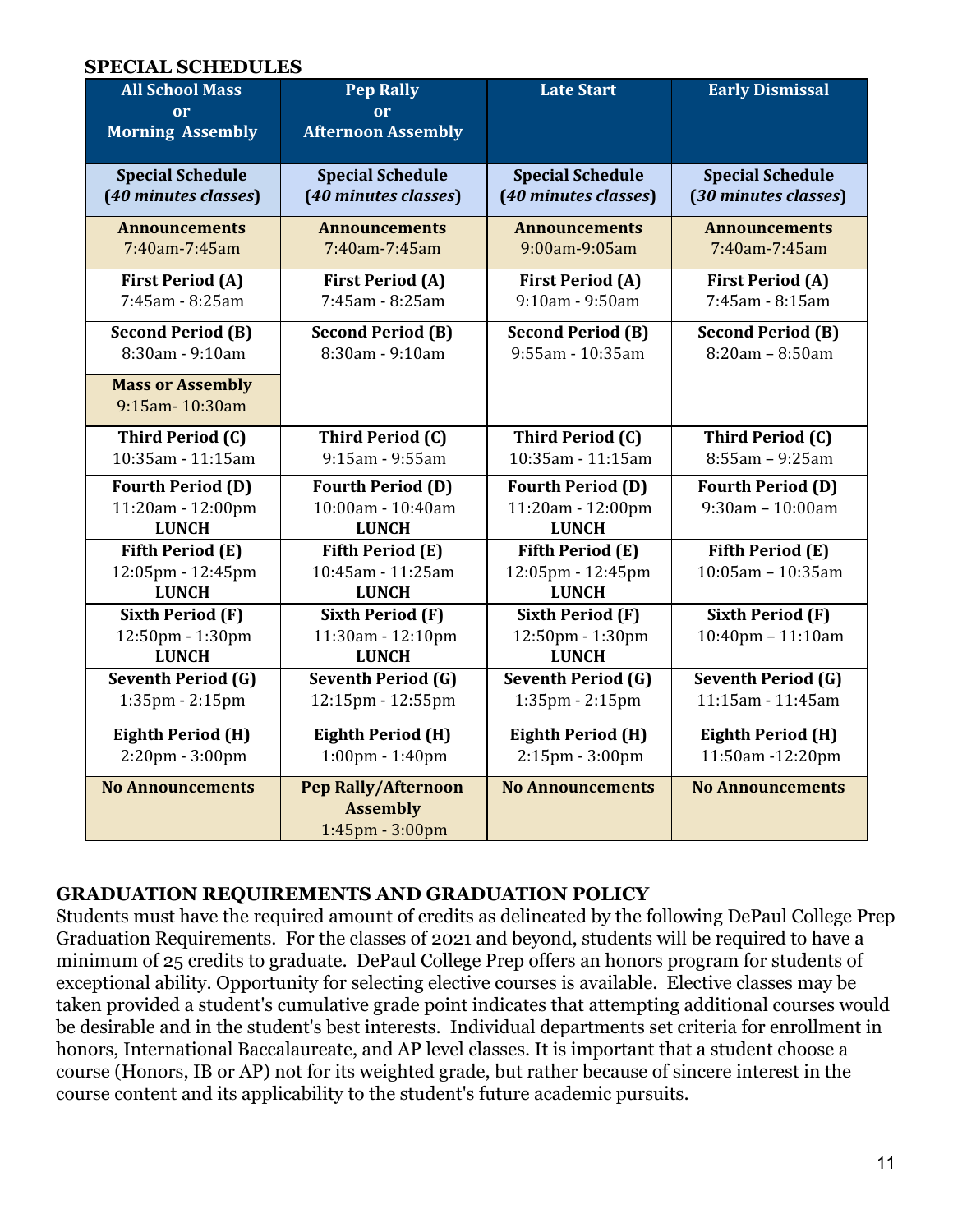| ◟                       |                              |                                    |
|-------------------------|------------------------------|------------------------------------|
| <b>Class of 2020</b>    | <b>Class of</b><br>2021-2023 | <b>Academic Department</b>         |
| $\overline{\mathbf{4}}$ | $\overline{4}$               | <b>ENGLISH</b>                     |
| $\overline{\mathbf{4}}$ | $\overline{\mathbf{4}}$      | <b>THEOLOGY</b>                    |
| $\overline{2}$          | 3                            | <b>SCIENCE</b>                     |
| $\overline{\mathbf{4}}$ | $\overline{\mathbf{4}}$      | <b>MATHEMATICS</b>                 |
| 3                       | 3                            | <b>HISTORY</b>                     |
| $\mathbf{2}$            | $\mathbf{2}$                 | <b>WORLD LANGUAGE</b>              |
| $\overline{2}$          | $\overline{2}$               | PHYSICAL EDUCATION & HEALTH        |
| 3                       | 3                            | <b>ELECTIVES (Fine Arts/STEAM)</b> |
| 24                      | 25                           | <b>TOTAL CREDITS</b>               |

# <span id="page-12-0"></span>**CREDITS REQUIRED FOR GRADUATION FROM DEPAUL COLLEGE PREP**

#### <span id="page-12-1"></span>**COURSE LEVELS**

In order to meet the needs of students of varying abilities and preparation, some of the core required courses are offered at several levels: Advanced Placement, Honors, College Prep, and College Enrichment. Counselors use a student's past achievement, standardized test scores, and faculty recommendations to place him/her in appropriate courses.

- College Enrichment courses are designed to be college preparatory in nature and provide students the necessary skills to address their learning needs and further develop literacy and mathematical skills.
- College Prep courses. Students who successfully complete four years of the college prep sequence of courses will meet the general entrance requirements for post-secondary institutions.
- Honors courses are designed to be college preparatory and challenge students with outstanding ability and strong commitment to academic achievement.
- Advanced Placement courses are designed to simulate college classrooms and prepare students to meet the challenge of The College Board Advanced Placement assessments.
- International Baccalaureate Diploma Programme**,** in addition to the study of traditional academic courses, is designed to prepare students for higher learning by guiding students to reflect on the nature of knowledge, complete independent research and undertake a project that often involves community service. The programme provides an internationally accepted qualification for entry into higher education and is recognized by many universities worldwide.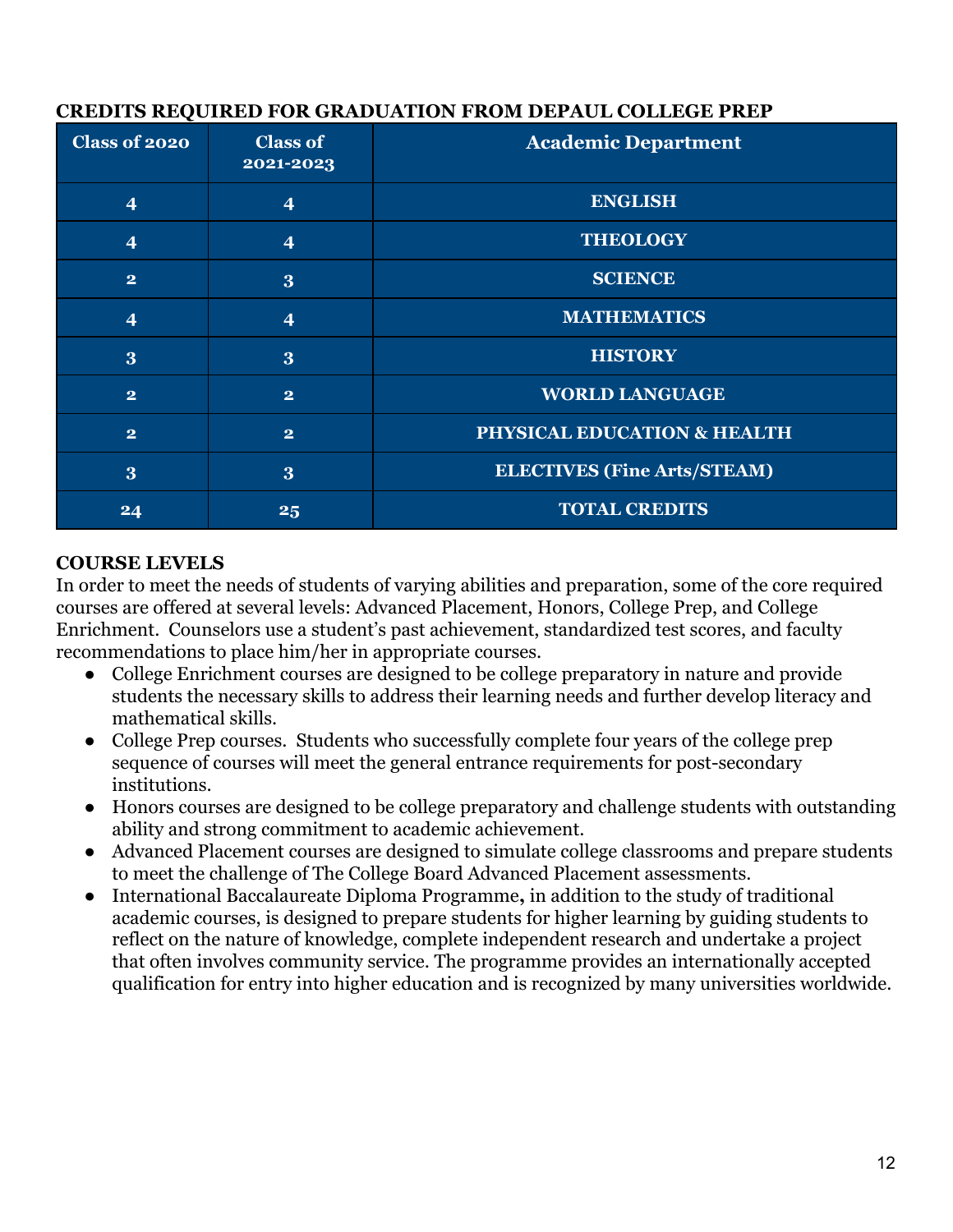#### <span id="page-13-0"></span>**GRADE DEFINITIONS**

A 4.00 Indicates learning at the highest level. The student demonstrates comprehensive

A- 3.67 knowledge and understanding of content and skills, as well as the ability to generalize his/her learning to new contexts (e.g. derive a formula, design an experiment, and construct an effective argument).

[Percentage ranges:  $90\%$  to  $100\%$ ;  $100\%$ -95%(A),  $94\%$ -90%(A-)]

B+ 3.33 Indicates thorough knowledge and understanding of the covered content and skills.

B 3.00 The student demonstrates some ability to generalize learning to new contexts.

B- 2.67

[Percentage ranges: 80% to 89%; 89%-87%(B+), 86%-83%(B), 82%-80%(B-)]

C+ 2.33 Indicates satisfactory, acceptable knowledge and understanding of the content and C 2.00 skills with limited ability to generalize learning to new contexts. C- 1.67

[Percentage ranges: 70% to 79%; 79%-77% $(C+), 76%$ -73% $(C), 72%$ -70% $(C-)$ ]

D+ 1.33 Indicates only limited knowledge and understanding of the content and skills with D 1.00 little or no ability to generalize learning to new contexts. D- 0.67 [Percentage ranges: 60% to 69%; 69%-67%(D+), 66%-63%(D), 62%-60%(D-)]

F 0.00 Failing indicates an unacceptable level of knowledge and understanding of the content and skills and/or failure to do acceptable, required class work and/or homework. All failing grades (including WF's – see below) must be made up before the start of the next school year in order to return to DePaul College Prep

[Percentage range: 0 to 59%)]

- I Incomplete indicates incomplete work. This grade is only used in medical emergencies or non-payment of tuition.
- W<sub>F</sub> Withdraw Failing. Students who drop or are removed from a class after five class days are assigned this grade. Teachers have the latitude to use alternate systems but one more stringent than the recommended scale.

#### <span id="page-13-1"></span>**GRADE POINTS (GP)**

- An "A" "B" "C" "D" "F" is figured into the Grade Point Average. An "I "and any non-academic courses (P.E.) are NOT included in the Grade Point Average.
- An "F" received in any subject for a semester's work requires one of the following: that the student take the course over again and the grade received will be added into the GPA, or the student successfully complete a credit recovery course and the "F" be changed to a passing grade.
- Three "F"s received on semester grades, in any one semester, two "F"s in both semesters, in the same academic year, will cause the student's record to be reviewed by the academic board and may be cause for dismissal from school.
- Honors for outstanding academic performance will be listed according to the following:
	- Honors With Distinction: Requires an average of 3.83 or above
	- First Honors: Requires an average of 3.50 to 3.82.
	- Second Honors: Requires an average of 3.00 to 3.49.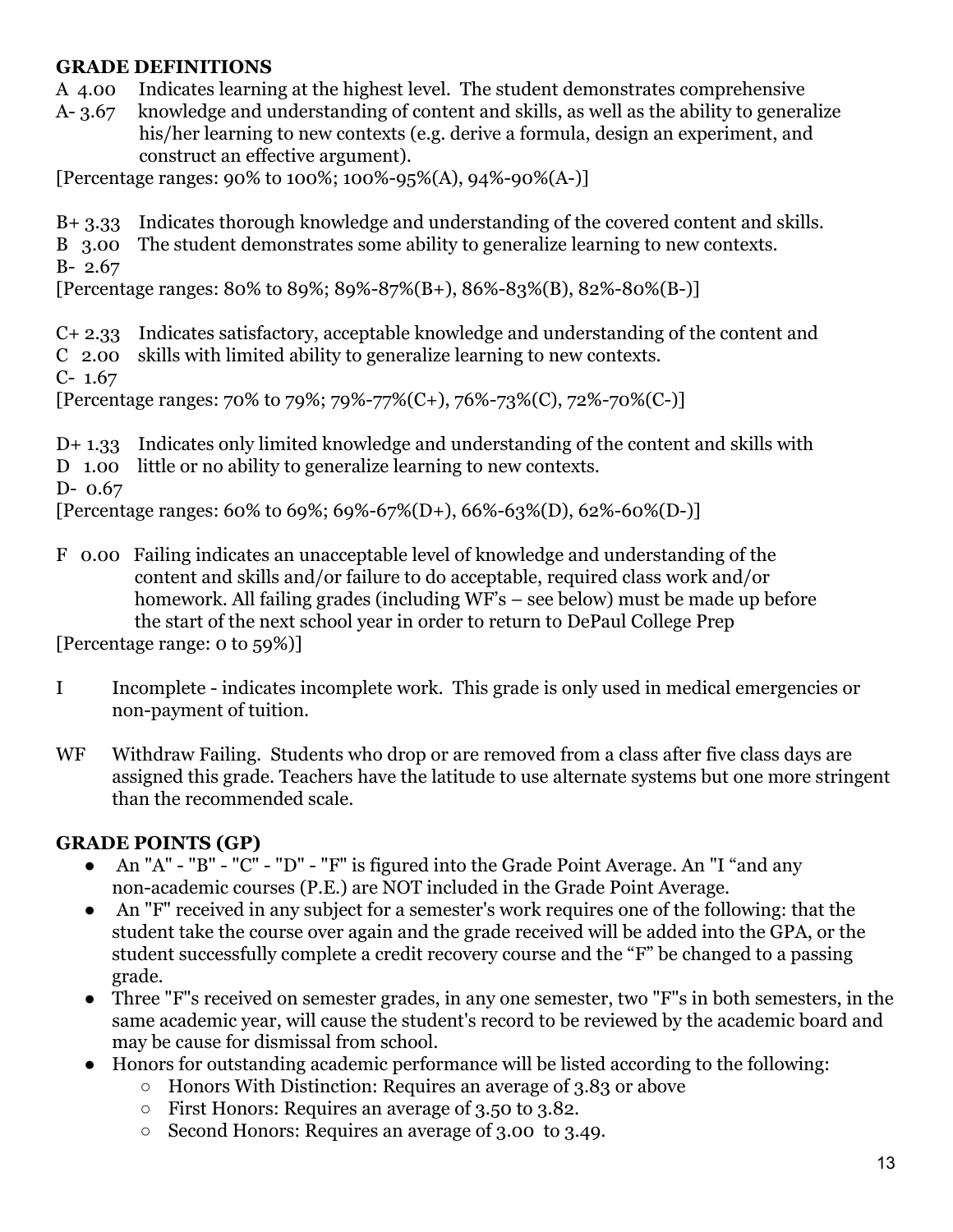# <span id="page-14-0"></span>**GRADE POINT AVERAGE AND HONOR ROLL**

Honors, International Baccalaureate and Advanced Placement courses receive extra quality points. Honors classes receive an additional 0.50; International Baccalaureate and Advanced Placement classes receive an additional 1.0 weighting. Students' final rank in their graduating class is determined by the cumulative grade point average of all semester grades earned throughout the entire four years of high school.

Grade point averages are weighted according to the degree of course difficulty. CP classes are weighted as follows:  $A = 4$ ,  $B = 3$ ,  $C = 2$ , and  $D = 1$ . A plus adds 0.33 points (except for the grade of A) and a minus subtracts 0.33 points (E.g. A grade of C+ earns 2.33 grade points and a grade of C- earns 1.67 grade points). DePaul College Prep does not include A+ in its grading system. In addition, for a grade of "C" or higher, honors classes receive an additional 0.5 weighting and advanced placement classes receive an additional 1.0 weighting. Students' final rank in their graduating class is determined by the cumulative grade point average earned throughout the entire four years of high school.

To determine quality points for a marking period, multiply the value of the letter given above by the value of the attempted credit for the marking period.

Examples:

- If a student earns a B in a course for a marking period, multiply the value of the B (3 in a regular course) by the value of the attempted credit for the marking period (.25). The result is .75.
- If a student earns a B in a semester course, multiply the value of the B (3 in a regular course) by the value of the attempted credit for the semester (.5). The result is 1.5. To determine a GPA (Grade Point Average) for a marking period of semester, add up all the quality points and divide by the number of credits attempted for that grading period.

#### <span id="page-14-1"></span>**GRADE REPORTS**

Report cards containing grades are issued midway through and at the end of each semester. The exact dates are printed in the school calendar. Only semester final grades are recorded on a student's permanent records and transcripts - semester exams are not listed on transcripts.

#### <span id="page-14-2"></span>**SEMESTER EXAMINATIONS**

These are required comprehensive exams that are administered at the end of each semester. They may count for 10-25% of a semester grade. Students who are considered "absent excused" from a semester examination must make arrangements to make up the exam through their counselor's office. An "unexcused absence" from a semester examination generates a grade of "0" for the exam.

If a student is late on exam day/s, the student will be sent to the Library until the period is over. The student will then need to make up the exam that was missed at the end of the school day.

#### <span id="page-14-3"></span>**SENIOR SECOND SEMESTER EXAMINATION EXEMPTIONS**

- The only exemptions for final examinations are for senior students, during 2nd semester.
- Only senior students with an "A" 1st semester and an "A" average 2nd semester are eligible for consideration for exemption. If the course is offered during second semester only, the student must have an "A" in progress to be eligible.
- It is the individual teacher's choice of any class and/or section of whether to give an exemption for second semester examinations.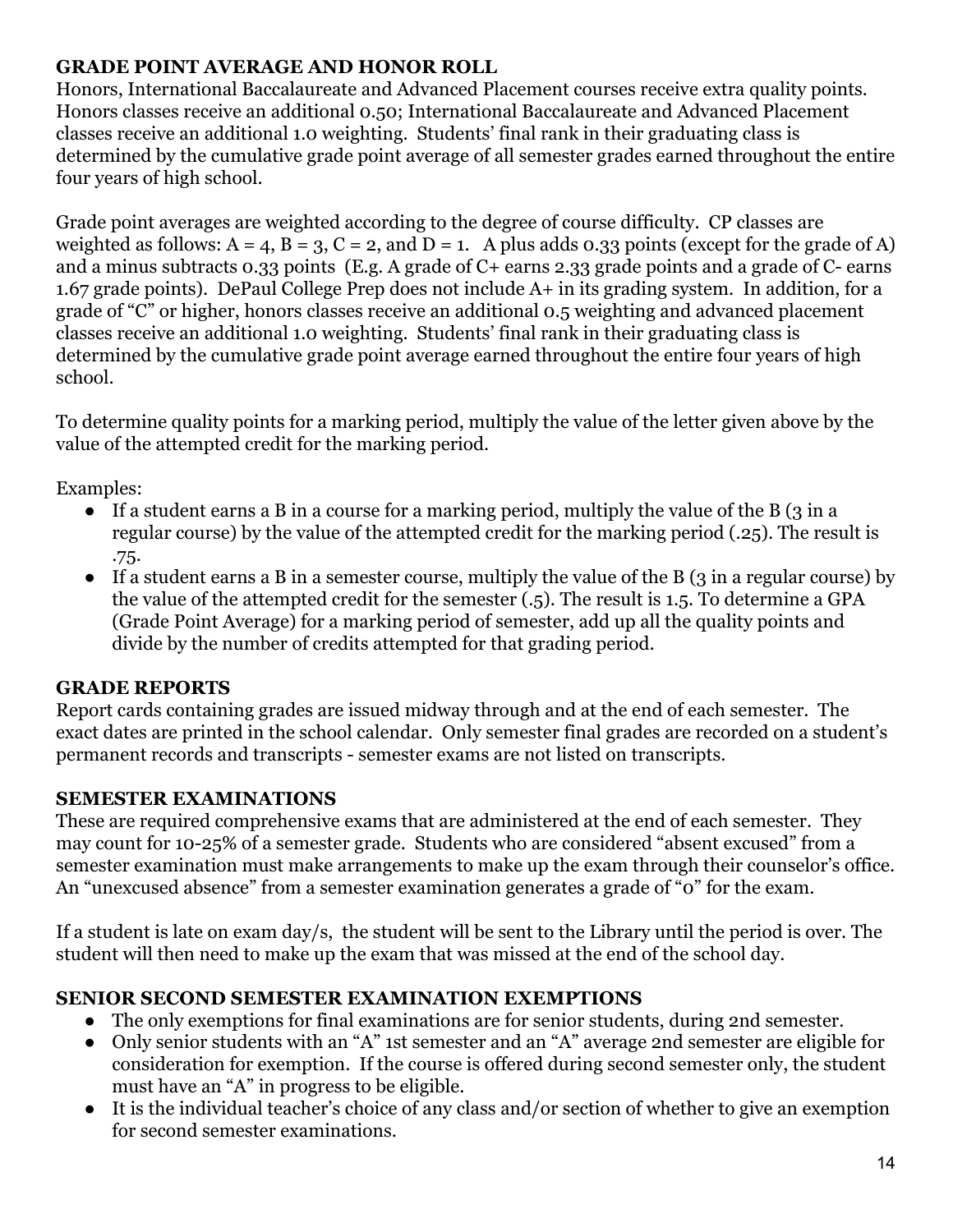Any senior student who meets the above requirements will not need to sit for exams (i.e. be present for the period the exam is given). The teacher must inform the Attendance Secretary of the senior student's exemption from the exam and mark the student absent. The absence will not be counted against the student.

#### <span id="page-15-0"></span>**HOMEWORK PHILOSOPHY**

Homework is assigned as practice of instructional concepts taught or as a preview of concepts to be taught; it is evidence of learning therefore, it is essential that students complete homework in order to achieve mastery of concepts within a course. This is an extension of classroom learning and takes place in an independent setting. Homework is considered a type of formative assessment which is assessment for learning. Students can expect that concepts and skills practiced in the homework assignments will be incorporated into future summative assessments of learning. Therefore, all homework is given a completion grade. Weekly teacher grade reports of students earning Ds or Fs for lack of homework completion will be marked as late work.

# **SCHOOL-WIDE LATE WORK POLICY**

At DePaul College Prep, our goal is to ensure students have ample opportunity to demonstrate their learning across all assignments and assessments. Units of study are designed to include formative (practice) assessments that allow a teacher to understand how a student is progressing toward mastery of key learning targets as well as to provide feedback on assessments and assignments before a summative assessment is given. Individual assignments are designed with specific learning targets in mind and because of this, assignments should be completed BEFORE a summative assessment is given at the end of a unit. Unit assignments are also an important opportunity for teachers to provide feedback on a student's progress toward learning targets. *For the purpose of this policy, assignments are considered 'formative' and provide practice of essential concepts and skills within a unit of study. 'Summative' assignments, typically worth a larger percentage of a student's grade, reflect a student's total understanding of unit learning targets and must be completed, even after the conclusion of a unit of study.*

**Formative Assignments:** Assignments that provide **practice of major concepts and skills introduced in a unit**. These assignments inform a teacher about how a student is progressing toward learning targets for a unit of study

**Summative assignments/assessments:** Assignments or assessments that **measure a student's learning at the end of a unit**. These assignments provide a summary of a students progress toward learning targets

The punctual turn in of assignments is a measure of accountability that is critical to the development of ownership around one's learning. In the event that a student needs additional time to complete an assignment, late work is accepted with the following conditions:

● Late assignments for each unit are accepted for a period of time up until the administration of the summative assessment for the same unit. A calendar of summative assessment dates for a unit is provided by the teacher.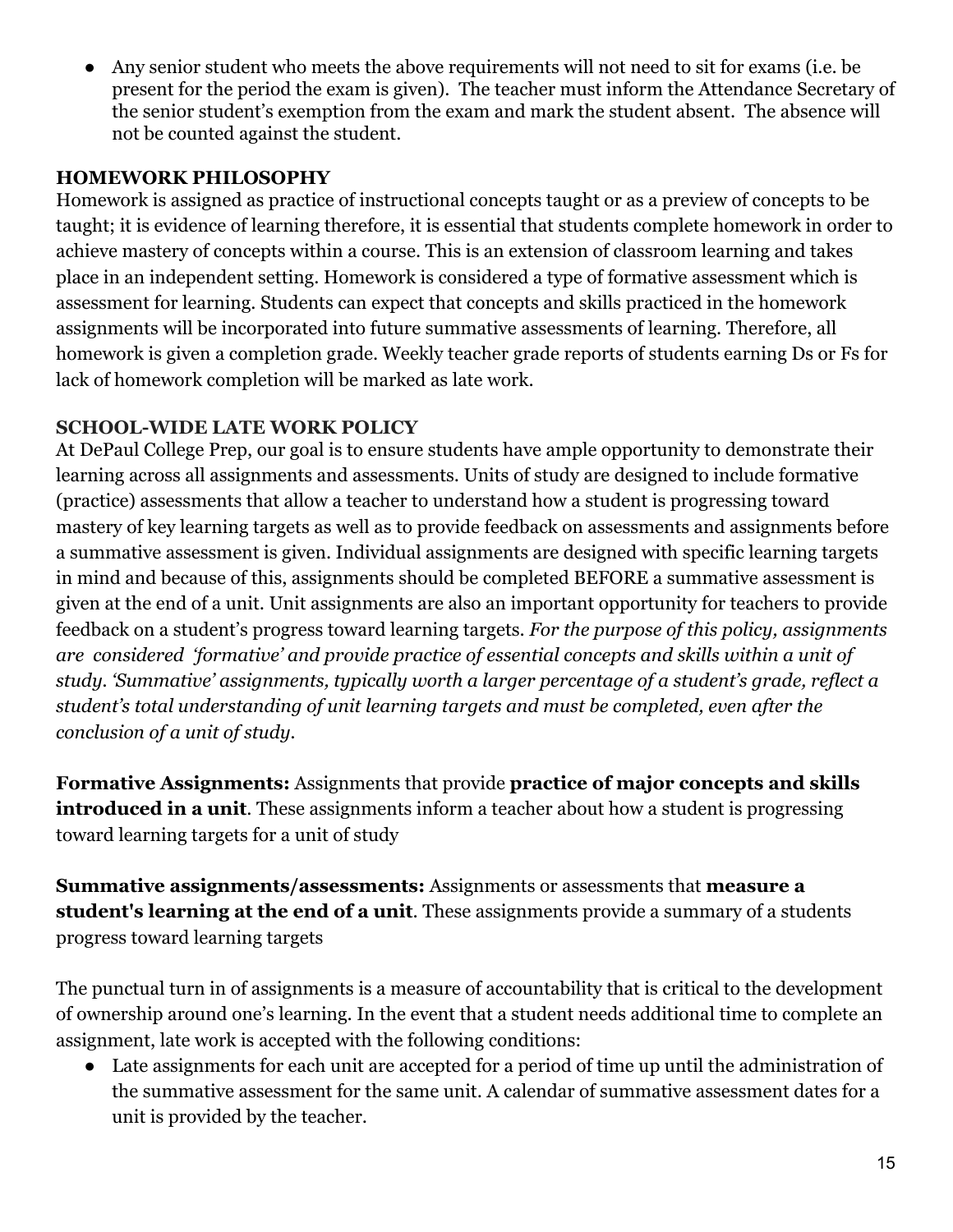- Late work receives a reduction of 10% credit per day and risks the possibility of a teacher providing less substantive feedback on an assignment.
- Assignments, even though accepted late, can only be reduced to 50% of the total points the assignment is worth. If a formative assignment is not submitted by the time a summative assessment is given, it will be permanently recorded as a zero.
- **For Freshmen and Sophomore students,** on the day an assignment is 2 days late, the assignment must be completed in **After School Academic Support**. Teachers will enter a students name on the Academic Support list via the AS Google Form for that day and verbally explain to students that they are expected in Academic Support that afternoon.
- The teacher reserves the option to require a student to complete work with them or the learning specialist before school, during lunch/assigned study hall, or after school to ensure that the assignment is completed.
- A student may not earn a passing grade for a course if all formative assessments have not been completed and submitted.

# **AFTER-SCHOOL ACADEMIC SUPPORT POLICY**

**Goal:** Academic Support is required for students whose assignments are 2 or more days late and for students earning a D or F as identified by the Eligibility List which is reviewed every Wednesday. As an extension of our academic day, this is a time and space for students to complete missing assignments. Academic Support is staffed by Ms. Greer, Dean of Students and the school Learning Specialists. There are no exceptions to this policy.

- Across all content areas, all homework assignments are due by 8:00 a.m., each day**.** Assignments completed after that are considered late.
- Once a student's name is placed on the Academic Support list, they must attend Academic Support that day.
- If a student completes their assignment, they should check in with the Dean of Students at Academic Support to have this noted and approved as complete.
- Teachers will add the names of students for Academic Support to the Academic Support List at the conclusion of each class period.
- Dean of Students will supervise Academic Support from 3:00-4:00 PM each day in Student **Services** 
	- Check-In/Monitoring:
		- Students check in and attendance is recorded on the Academic Support Google Form.
		- A member from the Academic Support staff will briefly speak with each student and ensure they have a plan to complete missing assignments.
		- Students are monitored to ensure they are working on assignments.
- For students with multiple missed assignments:
	- Determine the order of assignments to be completed.
- Completed assignments will be reviewed at 3:50 p.m. and recorded to note completion status.

#### **NOTE**

Students are not dismissed from Academic Support early.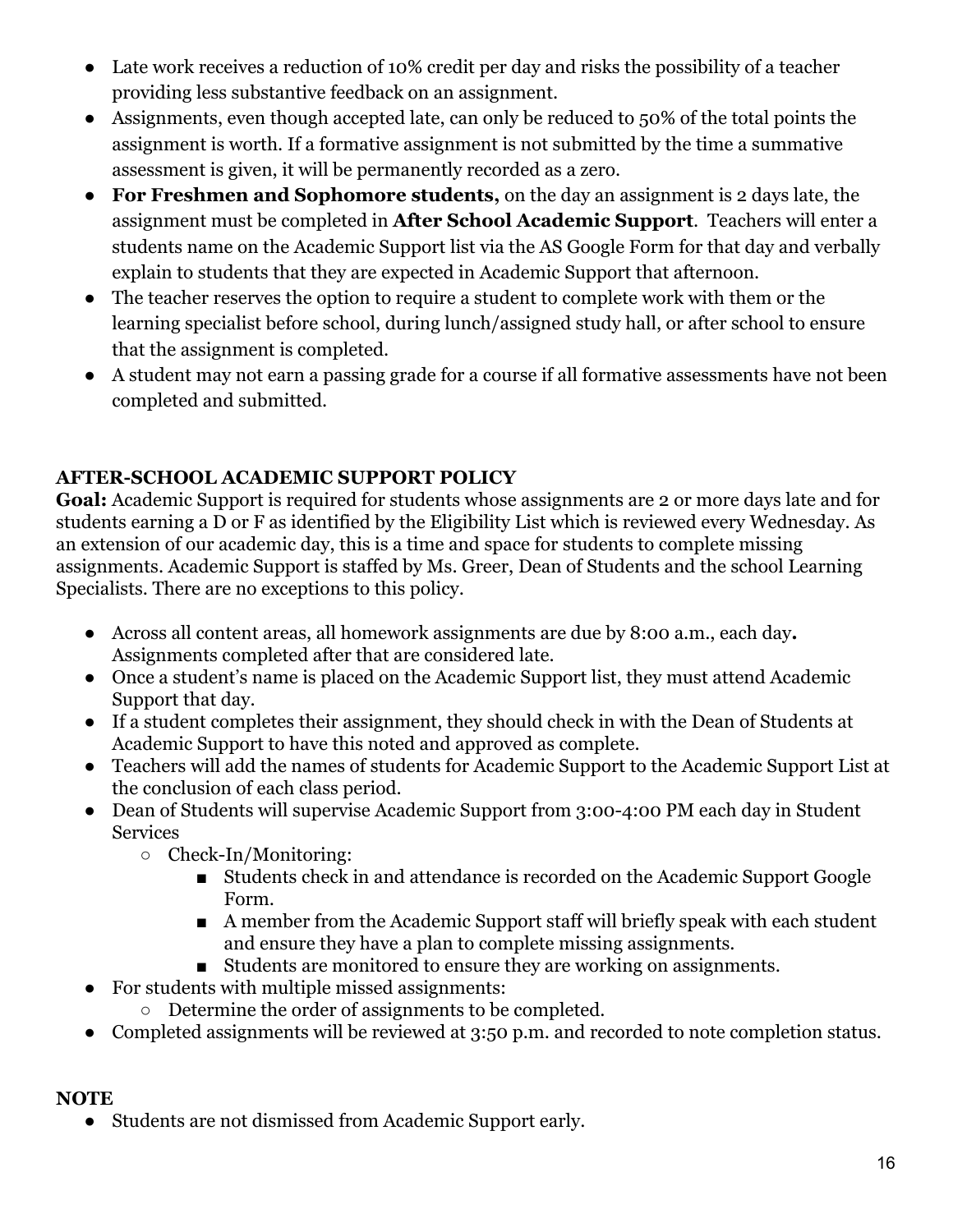- Cell Phone Policy is in effect during Academic Support; phones must be silenced and in their lockers.
- Teachers who assign 5 or more students to Academic Support should plan to meet with the students during After School Academic Support or go to a classroom to review the assignment.
- If a student has not completed or submitted homework during Academic Support, the student will meet with the Academic Support supervisor and their counselor who will devise a homework completion plan.
- Students who are absent from school will not be placed on the Academic Support List.

# <span id="page-17-0"></span>**MISSING WORK VERSUS USE OF ZERO IN SCHOOLOGY**

Until an assignment is turned in, a 'missing assignment' will be noted in Schoology. Please note that this notation can not be viewed on the Schoology App but can be seen on Schoology when viewed in a browser. If a student does not complete the assignment in the unit timeframe, the missing assignment will be converted to a zero.

#### <span id="page-17-1"></span>**SENIOR FAILURE MAKE-UP AND ACADEMIC DISMISSAL POLICY**

Any failure incurred in a required course during the senior year must be made up before a diploma will be granted from DePaul College Prep. If the course is not made up by the final day of the second semester senior year, the student may not be permitted to participate in the DePaul College Prep graduation ceremony. Any senior failing an elective course may be denied participation in the graduation ceremony and may not receive a diploma until the credit is made up. This policy also pertains to dropped courses as indicated by the grade of "WF" (Withdraw-Failure).

#### <span id="page-17-2"></span>**FRESHMEN/SOPHOMORES/JUNIORS MAKE-UP AND ACADEMIC DISMISSAL POLICY**

Freshmen/Sophomores who receive failing grades must make up all such deficiencies before they are readmitted to school for the following school year. Students who fail a subject in summer school or are removed from summer school will not be readmitted in the fall.

#### <span id="page-17-3"></span>**ACADEMIC INTEGRITY POLICY**

DePaul College Prep expects all students to submit work that is entirely a result of their own effort and to pursue academic achievement with integrity. Examples of these violations include cheating, plagiarism, and obtaining and providing an unfair advantage. All instances of academic integrity at DePaul College Prep are tracked by teachers and the Dean's Office.

# **VIOLATIONS**

Violations of the Academic Integrity Policy include but are not limited to cheating, plagiarism, and obtaining or providing an unfair advantage.

**Cheating:** Examples of cheating during a quiz, test, or other examination include, but are not limited to:

1. Giving the appearance of cheating by having a digital device during a non-digital assessment or notes available for student use during a digital or non-digital assessment.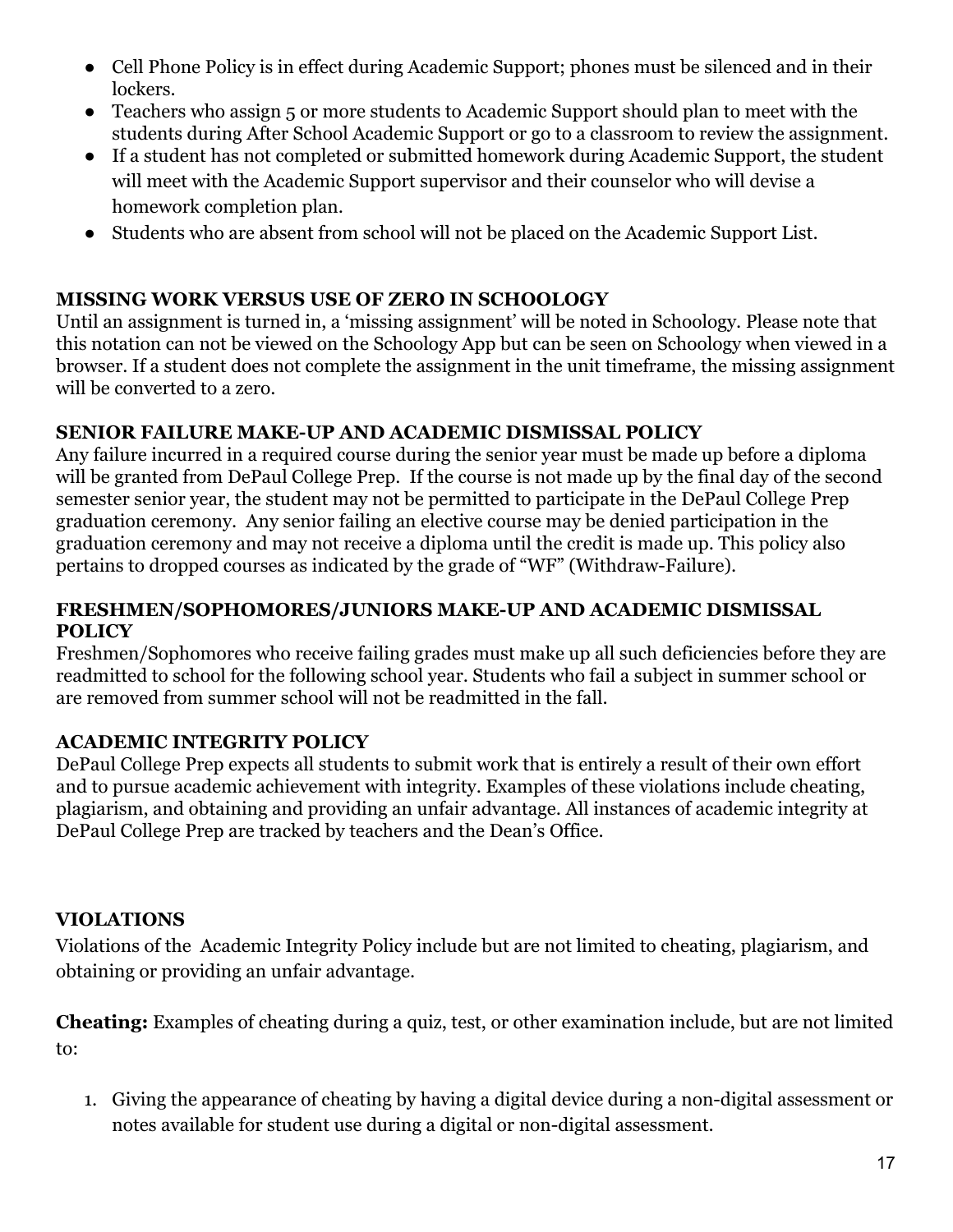- 2. Using notes, answers, calculators, electronic messages/images, online language translators, or other aids such as *cheat sheets* or *crib sheets* without the teacher's explicit permission.
- 3. Copying from someone else' s work; students are responsible for keeping their eyes on their own papers or screens only.
- 4. Talking; communication of any type (verbal, electronic, or otherwise between students is strictly prohibited.
- 5. During a digital assessment any action that results in an unfair advantage or that could lead to the unshairing of test materials. Examples include but are not limited to:
	- a. Split Screen or swiping up
	- b. Taking a screenshot
	- c. Pressing the home button
	- d. Attempting to access the test or quiz when not in the classroom or accessing it without the teacher's permission

Note: If the student performs any of the above actions during a digital assessment, the assessment will be terminated and the teacher will have the right to confiscate the assessment.

Other examples of cheating include but are not limited to:

- 1. Copying or allowing another student to copy from homework or other assignments such as a take-home exam or quiz, project, report, presentation, etc.
- 2. Dual submission of a paper or assignment to two or more different teachers without their prior expressed knowledge and consent.
- 3. Changing answers on a test, assessment, project, etc. after grading.
- 4. Mis-representing records for hands-on activities such as physical fitness testing.
- 5. Forging a parent/guardian's signature on a school document.
- 6. Stealing copies of tests or answer keys.
- 7. Changing grades in a grade book or altering a computer grading program.

**Plagiarism:** Examples include but are not limited to:

- 1. Submitting a paper or presentation obtained from a research service or term paper mill.
- 2. Turning in parts of or a whole paper or presentation written or produced by another person with or without that person's knowledge.
- 3. Intentionally or unintentionally failing to cite the source of text, audio, visual, or digital materials copied or paraphrased in the paper or presentation.
- 4. Attributing an idea, fact, or quotation to an incorrect, false, or made-up source.
- 5. Submitting one's identical or substantially similar work for credit more than nonce, without prior explicit consent from the receiving instructor.
- 6. Unauthorized copying and pasting or duplicating the whole or parts of copy-righted works (such as books, articles, websites, art, music, photos, digital images, videos, etc.). Permission for use must be obtained from the source, and attribution given and cited in the paper, project, presentation, etc.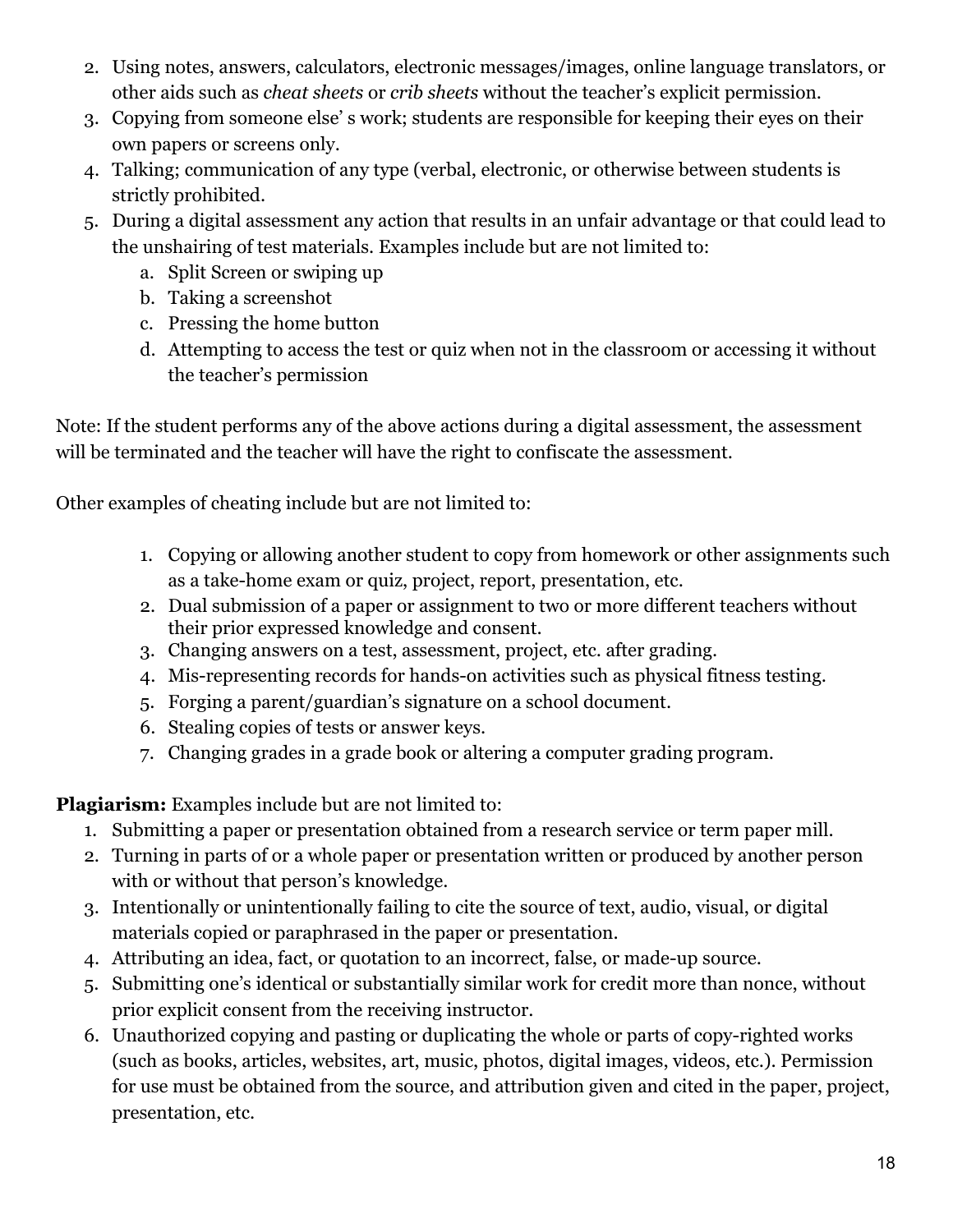Note: Guidelines on conducting research and avoiding plagiarism are provided in each academic discipline. It is the responsibility of the student to know and follow each department's rules for attribution and citation, which are presented and explained by each teacher or the Library Media Specialist.

# **Obtaining or Providing an Unfair Advantage**: Examples include but are not limited to:

- 1. Working with others on assignments when the teacher has prohibited collaboration.
- 2. Verbally or digitally providing other students with information regarding a test, quiz, or other examination.
- 3. Accepting information about a test, quiz, or other examination. Note: Giving or copying answers during an examination are examples of cheating; see above.

To prevent academic integrity, all major written assignments must be submitted through **turnitin.com**. All instances of academic integrity at DePaul College Prep are tracked by teachers and the Dean's Office.

# <span id="page-19-0"></span>**VIOLATION OF ACADEMIC INTEGRITY POLICY**

- 1. **First Offense:** The teacher speaks to the student and parent directly and informs the student's dean, counselor, and the assistant principal of the offense.
	- a. The student will not receive credit for the plagiarized assignment.
	- b. The teacher will provide an alternative assignment/assessment for a maximum grade of 60%.
- 2. **Second Offense:** The teacher speaks to the student and parent directly, and schedules a meeting between the student, parent, teacher, student's dean, student's counselor, and the assistant principal.
	- a. The teacher will lead this meeting, and others will have the opportunity to talk and ask questions.
	- b. The dean and assistant principal determine and issue an appropriate disciplinary consequence.
	- c. The counselor provides support to the student in changing this behavior.
	- d. The student will not receive credit for the plagiarized assignment.
	- e. The teacher will provide an alternative assignment/assessment for a maximum grade of 60%.
- 3. **Third Offense:** The teacher speaks to the student and parent directly, and informs the student's dean, counselor, and the assistant principal of the third academic integrity violation.
	- a. The student is suspended for 1-2 days. The student's dean will determine the length of suspension.
	- b. All assignments for the class missed during suspension will receive a maximum grade of 60%.
	- c. The student's college counselor will provide assistance in required communication of this violation to admissions representatives.
	- d. The student may be dismissed from DePaul College Prep. The student's probation or withdrawal status will be determined by DePaul Prep administration.

# 4. **Fourth Offense:**

a. The teacher speaks to the student and parent directly, and informs the student's dean, counselor, and the assistant principal of the fourth academic integrity violation.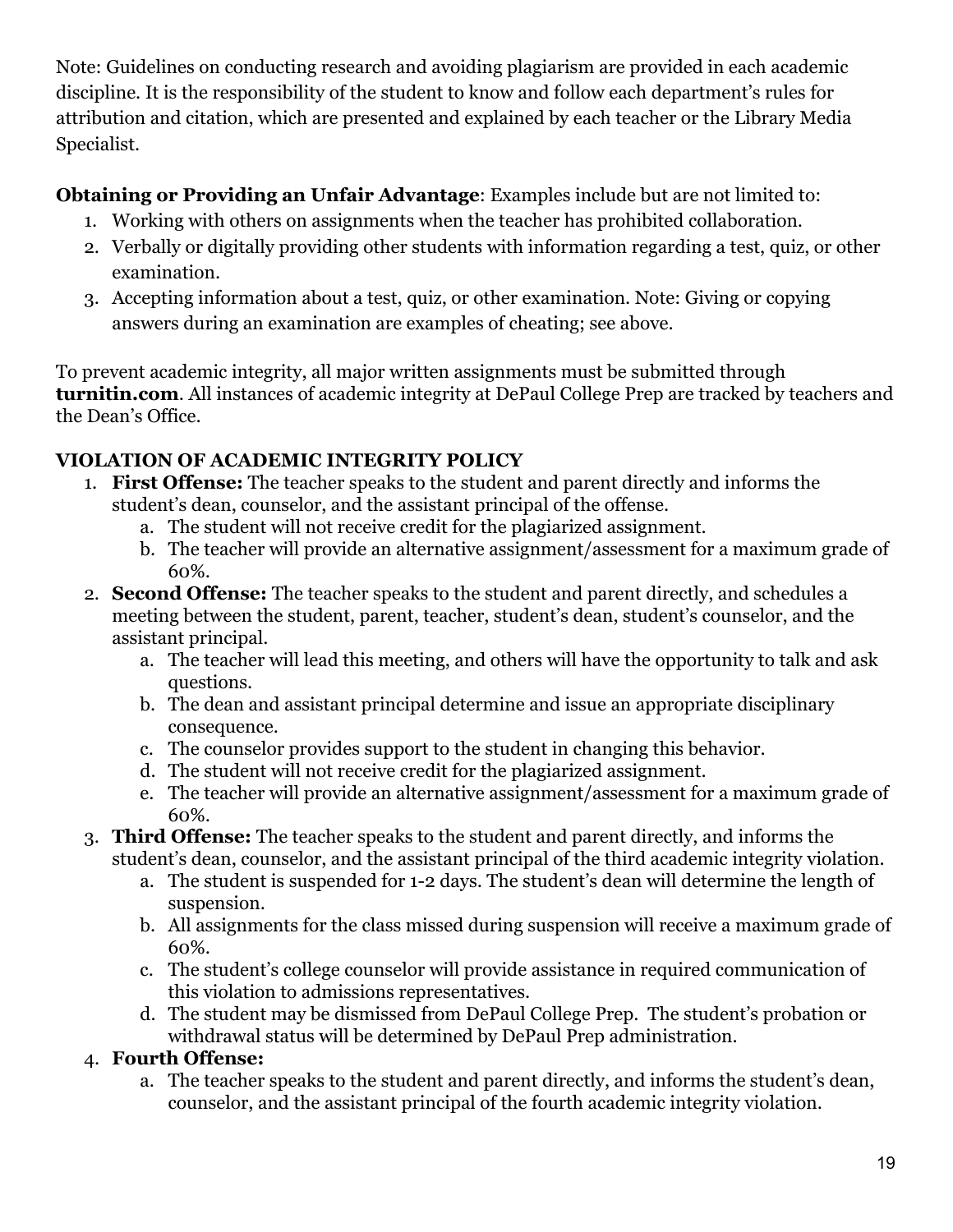b. The student will be dismissed from DePaul College Prep. The student's probation or withdrawal status will be determined by DePaul Prep administration.

#### <span id="page-20-0"></span>**RANK IN CLASS**

All students are ranked. Rank in class is determined by the student's cumulative grade point average based upon the final semester grades. With the exception of PE, the GPA is computed using the grades of all DePaul College Prep courses.

#### <span id="page-20-1"></span>**VALEDICTORIAN AND SALUTATORIAN POLICY**

In order to be eligible for this distinction, a student must have attended DePaul College Prep for all four years of high school. The cumulative GPA will be pulled at the conclusion of senior year, first semester, to determine Valedictorian and Salutatorian.

# **COUNSELING DEPARTMENT**

#### <span id="page-20-3"></span><span id="page-20-2"></span>**VISION**

The DePaul College Prep Counseling Team provides student support which includes a balanced focus on academic excellence, college readiness, and social-emotional wellness.

#### **WITH STUDENTS, WE WILL:**

- Develop self-management, self-advocacy, and social skills necessary to achieve academic success in high school and higher education.
- Empower students to become educated, compassionate and just global citizens.
- Care for students as individuals, celebrating our diversity.
- Ensure readiness for college and career options through rigorous academic planning and course sequencing.

#### **WITH PARENTS & GUARDIANS, WE WILL:**

- Ensure families have and use the tools to remain knowledgeable about their students' current progress.
- Provide strategies, resources and referrals for additional student and family support as needed.
- Provide parent education on salient topics related to adolescent development.
- Engage in regular dialogue with families in order to navigate through an optimal high school experience and maximize postsecondary options.

#### **WITH FACULTY, WE WILL:**

- Commit to regular and frequent communication regarding student progress and needs.
- Develop a collaborative partnership to grow our collective understanding of how to support all learners.
- Be an integrative member of the DePaul College Prep community by being visible within the school environment and throughout the school day.
- Partner to ensure students are successfully engaged in academically rigorous college preparatory courses.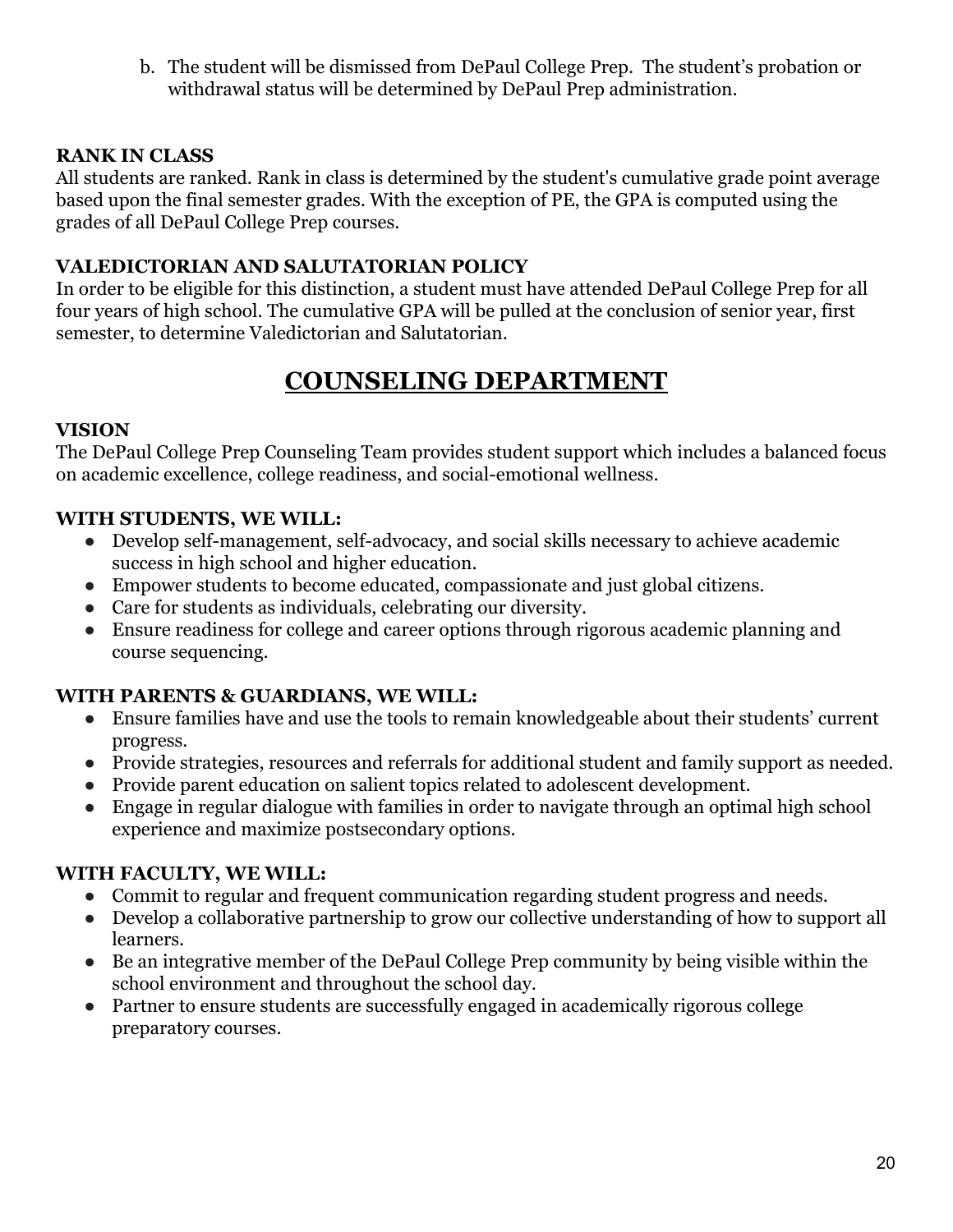#### <span id="page-21-0"></span>**ACADEMIC ADVISING**

A student's counselor monitors their academic progress throughout the year. Students may be referred to our Academic Support Team to access tutoring services including peer tutoring, E.D.G.E classes, and/or individual or small group work with our learning specialist in reading and/or math.

# **SOCIAL/EMOTIONAL COUNSELING**

Educating and nurturing the whole student is of primary importance to our Counseling Department. Counselors work closely with students to support their mental, social, and emotional well-being. Counselors also work with students, individually and in small groups on developing skills related to self-advocacy, developing resiliency and healthy coping skills, and healthy relationship building.

#### <span id="page-21-1"></span>**SUBSTANCE ABUSE COUNSELING**

The Student Services Department acts as a resource for students, parents, and faculty when questions of substance abuse arise. The Counseling Department adheres to DePaul Prep's [Drug, Alcohol,](https://docs.google.com/document/d/1I-LK3RrakHLtv0wVWIvg_cuFt9JpgJ3sFGBdSJP0K0I/edit?usp=sharing) [Vaping, and Tobacco Prevention Policy](https://docs.google.com/document/d/1I-LK3RrakHLtv0wVWIvg_cuFt9JpgJ3sFGBdSJP0K0I/edit?usp=sharing) and works with students in our CARE (Chemical Abuse Referral Education) program.

#### <span id="page-21-2"></span>**SCHEDULE CHANGE REQUEST PROCESS/PARAMETERS FOR SCHEDULE CHANGES**

- Reasons for a schedule change include:
	- Student is missing a graduation requirement.
	- Student is misplaced in a level.
	- Student does not have enough credits or has an open space in their schedule.
	- Electives may be changed based on availability within a student's current schedule and based on availability within the class.
- Requests for schedule changes will **NOT** be honored for the following reasons:
	- Requests for specific teachers.
	- Requests for a specific lunch.
	- Requests for a class at a specific time of day.
	- Requests to move into a class that is at capacity.
	- Students cannot move up a level in a class midyear.
- All schedule change requests should be initiated by the student.
- Students should submit schedule change requests using the online form. Counselors will review schedule change requests after they are submitted by students through the online form and will address these requests according to school and department policy.
- All schedule change requests should be submitted prior to the start of the school year.

# **COLLEGE ADMISSION AND COLLEGE PLANNING**

#### <span id="page-21-4"></span><span id="page-21-3"></span>**COLLEGE ADMISSION REQUIREMENTS (IBHE)**

It is important for students and their parents to be aware of the Illinois Board of Higher Education (IBHE) required admission standards for the state's public universities. College freshmen must have completed the specific high school course-work listed below:

- 4 years of English
- 3 years of Social Science
- 3 years of Mathematics
- 3 years of Laboratory Science
- 2 years of Electives (World Language, Music, or Art)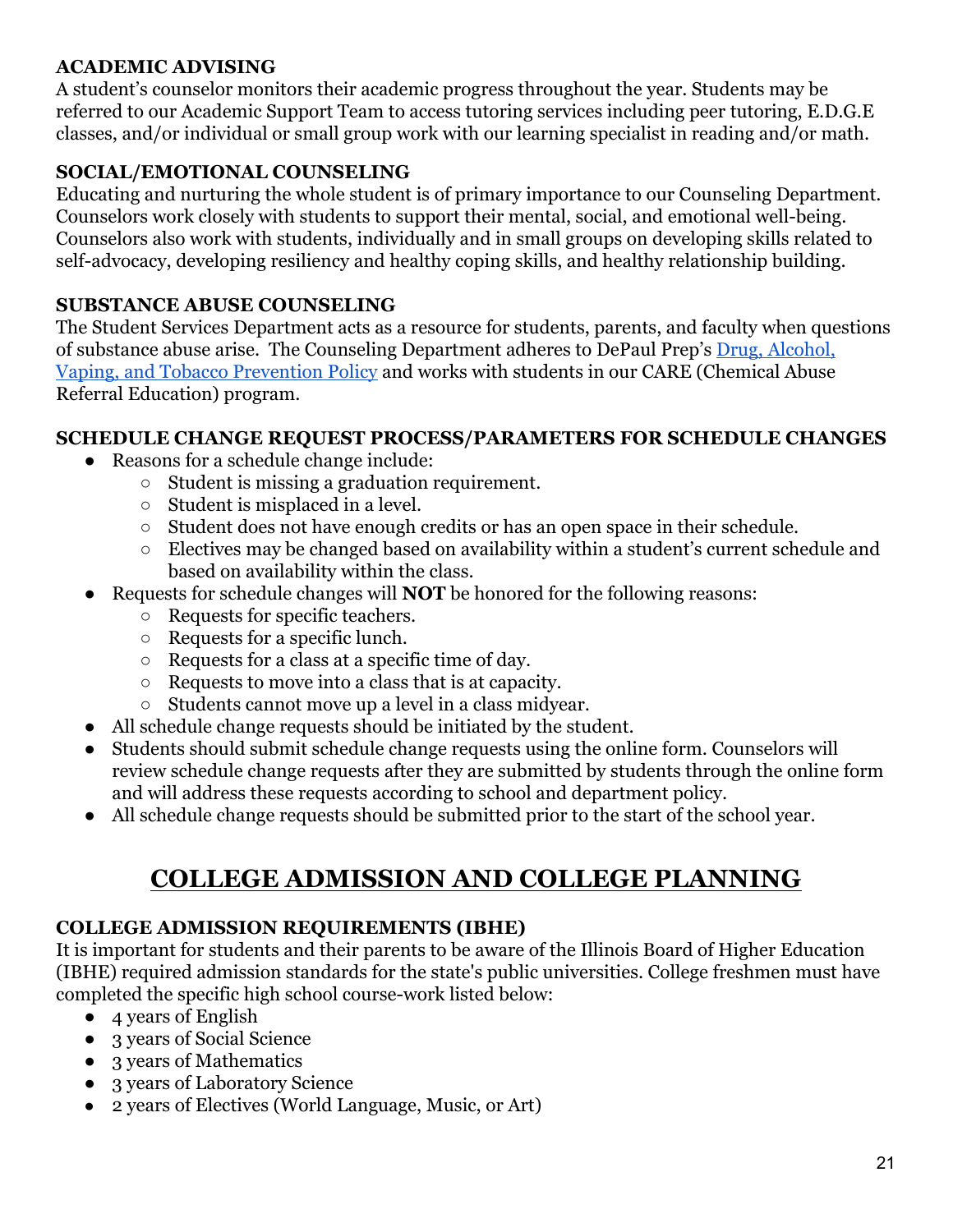Out-of-state colleges and universities, both public and private, have varying admission patterns of course requirements. Handbooks and individual college catalogs are available in the Student Services Center. Please discuss these requirements with your child. All students should consult with their class counselor about scheduling appropriate classes. Each student will be assisted in preparing to take the appropriate college admissions examinations. These tests are described in the Student Services section of this handbook.

# <span id="page-22-0"></span>**TRANSCRIPTS**

Official transcripts of grades and attendance will be issued for any current or former student in good financial standing with DePaul College Prep. Transcripts for alumni and other former students will be processed upon receipt of a signed request and \$5.00 fee. Current seniors will be allowed ten free transcripts; additional transcript requests carry a \$5.00 fee. If tuition is not paid, transcripts will be held until tuition account is current or paid in full.

# <span id="page-22-1"></span>**CAREER AND COLLEGE INFORMATION**

The Counseling Department, together with the College Counselor, continually revise and update the extensive college and career resources that are available to students. The College Counselor works closely with junior and senior students, both individually and in groups, on exploring post-secondary options, post-secondary planning, applying to college, and navigating the transition from high school to college.

#### <span id="page-22-2"></span>**WORK PLACEMENT INFORMATION**

A Job Placement Section is located on the bulletin board along the west wall of the dining hall lobby. According to Illinois State Law, students under 16 years of age who want to work outside of school must have a Work Permit approved by the school. To obtain a Work Permit, the student must present to the Main Office the following items:

- A signed letter from the employer (on company letterhead stationary) stating the kind of work the student will be doing. Work may NOT include running errands, delivering messages, activity at a place of amusement, operation of machinery, or assembling. Only three hours are permitted on a regular school day. The exact number of hours and the shift time must be mentioned in the letter (e.g., 3:30PM to 5:30PM). Working hours must be between 7:00AM and 7:00PM.
- A letter of approval by a parent or legal guardian, stating specific knowledge of the type of employment and acceptance of responsibility for satisfactory grades in school.
- A city, state, county, federal, or hospital birth certificate is necessary. A baptismal certificate is not legally acceptable.
- A written statement from a physician must be presented which states that on the basis of an examination performed within one year of the date of application, that the student is physically fit to be employed.
- Social Security Card.
- Principal's Statement, a brief note on the school's stationary indicating that the student is active in school.

Upon receiving these documents, the Main Office can present the student with an approved work permit, which is valid for one year.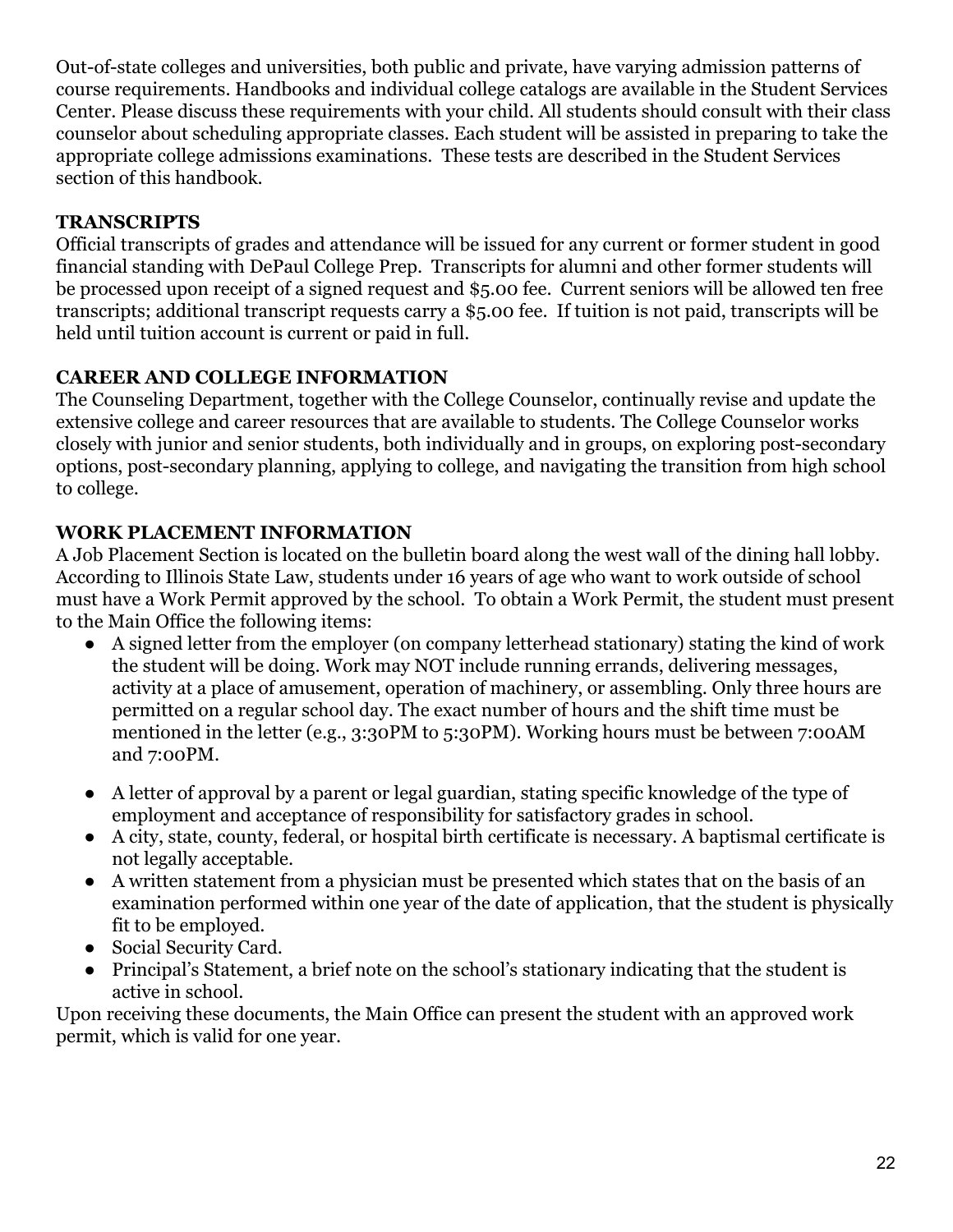# **CAMPUS MINISTRY**

# <span id="page-23-1"></span><span id="page-23-0"></span>**DEPAUL COLLEGE PREP IN THE COMMUNITY**

Rooted in the transformative social service legacy of Saint Vincent DePaul and Saint Louise DeMarillac, service learning and community engagement are integral parts of a DePaul College Prep education. Each student participates in, and reflects on, a variety of service projects as part of their formation toward living as a mission-driven adult.

# <span id="page-23-2"></span>**COMMITMENT**

- DePaul College Prep requires **10 service activity points** in total.
- A service-learning contract will go home with each student during the first week of the school year.
- **Service Activities must be logged on our online platform, MobileServe.** Enter ALL service activities, even if you have met your school commitment. DePaul Prep uses this information to inform future service plans and when promoting the school.
- Service Activity Points may be acquired through any combination of the following types of activities. Each activity must be a minimum hour served.
	- **5 points:** School sponsored service trip (5 days) or YMCA camp counselor/counselor in training.
		- Other camp experiences may earn points at religion teacher's discretion.
	- ○ **2 points:** Verified not for profit or community service organizations & activities *such as:*
		- Rincon Family Services, Misericordia, Maryville Crisis Nursery
		- Lincoln Park Community Services *(shelter meals or sack lunches)*
		- Neighborhood food pantries
		- An elementary school
		- Parish or house of worship *(including liturgical ministries and events)*
		- Park district such as Horner or Welles Park
		- An animal shelter such as PAWS
		- Tutoring through a social service or scholarship organization
		- Helping to coach children *(without pay)*
		- Helping at a camp without pay *(NBGC, Park District)*
	- **2 points:** Serving as a Student Ambassador: 2 points per event
	- **2 points:** Participating in a DePaul Prep initiative such as Red Cross Blood Drive, donation collection *(soup cans, socks, disaster relief, etc)*. A photo of you giving the donation must be submitted when logging hours on MobileServe.
	- **1 point:** Helping an individual in your neighborhood or a teacher at DePaul College Prep.

# <span id="page-23-3"></span>**FULFILLING YOUR SERVICE COMMITMENT**

- Theology Teachers will guide you through the fulfillment of your commitment.
- The Assistant Campus Minister, is the overall service coordinator for DePaul College Prep. She will regularly post opportunities on MobileServe.
- DePaul College Prep is not responsible for supplying all of one's service opportunities. The school will offer some opportunities, as well as provide contact information for other service outlets. Students are expected to take an initiative to complete their service commitment.
- A reflection essay on one of your service activities will be assigned each semester by your theology teacher.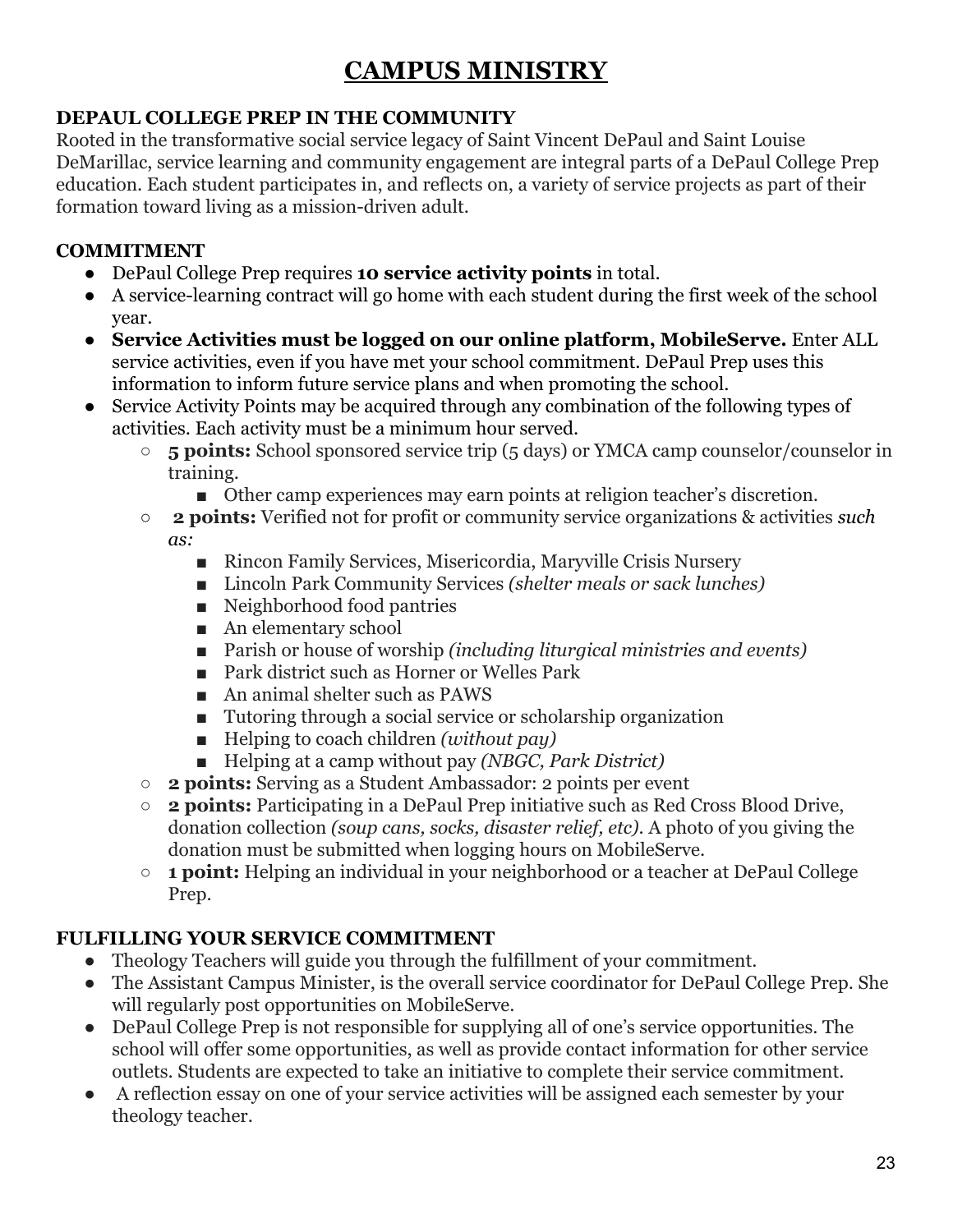● You are expected to participate in a service activity at least once during EACH of the TWO semesters.

# <span id="page-24-0"></span>**WHAT DOES NOT QUALIFY AS A SERVICE ACTIVITY**

- Household chores at your home that you would/should do anyway.
- Helping a family member at their home.
- Helping at a for-profit business *(family restaurant or store).*
- Babysitting.
- Tutoring/helping a friend with homework. *(Tutoring a young person through an organization is eligible for service points.)*

# <span id="page-24-1"></span>**LITURGICAL SERVICES**

The school day begins and ends with a prayer. During Advent and Lent, special prayers are offered to highlight the importance of these seasons in the liturgical cycle of the Church year. Each class period also begins with a prayer. Periodic reading and reflection of the Sacred Scriptures is encouraged. The campus minister coordinates Eucharistic and para-liturgical services. There are also opportunities for the students to receive the Sacrament of Reconciliation. Members of the school community are encouraged to see the campus minister or one of the religious priests if interested in receiving other sacraments so arrangements can be made in cooperation with their local parish.

# <span id="page-24-2"></span>**MISSION COLLECTIONS AND FOOD DRIVES**

There will be periodic mission collections, to which students are encouraged to contribute. These collections have as their purpose, to instill the conviction that living in a Christ-like manner is not merely a theoretical process, but also a real life activity in which they are called to participate. We are reminded of the words of Jesus: "If you did it to the least of my brothers and sisters, you did it for me." The money received is distributed to various Catholic and other charitable organizations.

#### <span id="page-24-3"></span>**RETREATS**

Every student at every grade level is required to attend a retreat. Retreat days are considered regular school days. The school policy on attendance also applies to retreats.

#### <span id="page-24-4"></span>**FUNERALS AND HOSPITAL VISITS**

DePaul College Prep asks that when there is a loss in the family of a student, the campus minister is notified so that arrangements can be made to attend the wake and funeral service. The school also asks at the discretion of the family, to send student representatives to attend the funeral service. If a student is hospitalized, the campus minister would like to be informed so that a visit, call, or contact can be made with the family.

# **STUDENT LIFE & ACTIVITIES**

#### <span id="page-24-5"></span>**CO-CURRICULAR ACTIVITIES**

Student programs, clubs and co-curricular activities are an essential part of the DePaul Prep mission to cultivate a well-rounded student experience. There are multiple opportunities for students to pursue their talents, expand their horizons, discover new interests and make life-long friends. Further information is available through the moderators of individual clubs and the Dean of Student Activities.

#### **CURRENT CLUBS, ACADEMIC TEAMS, AND HONOR SOCIETIES**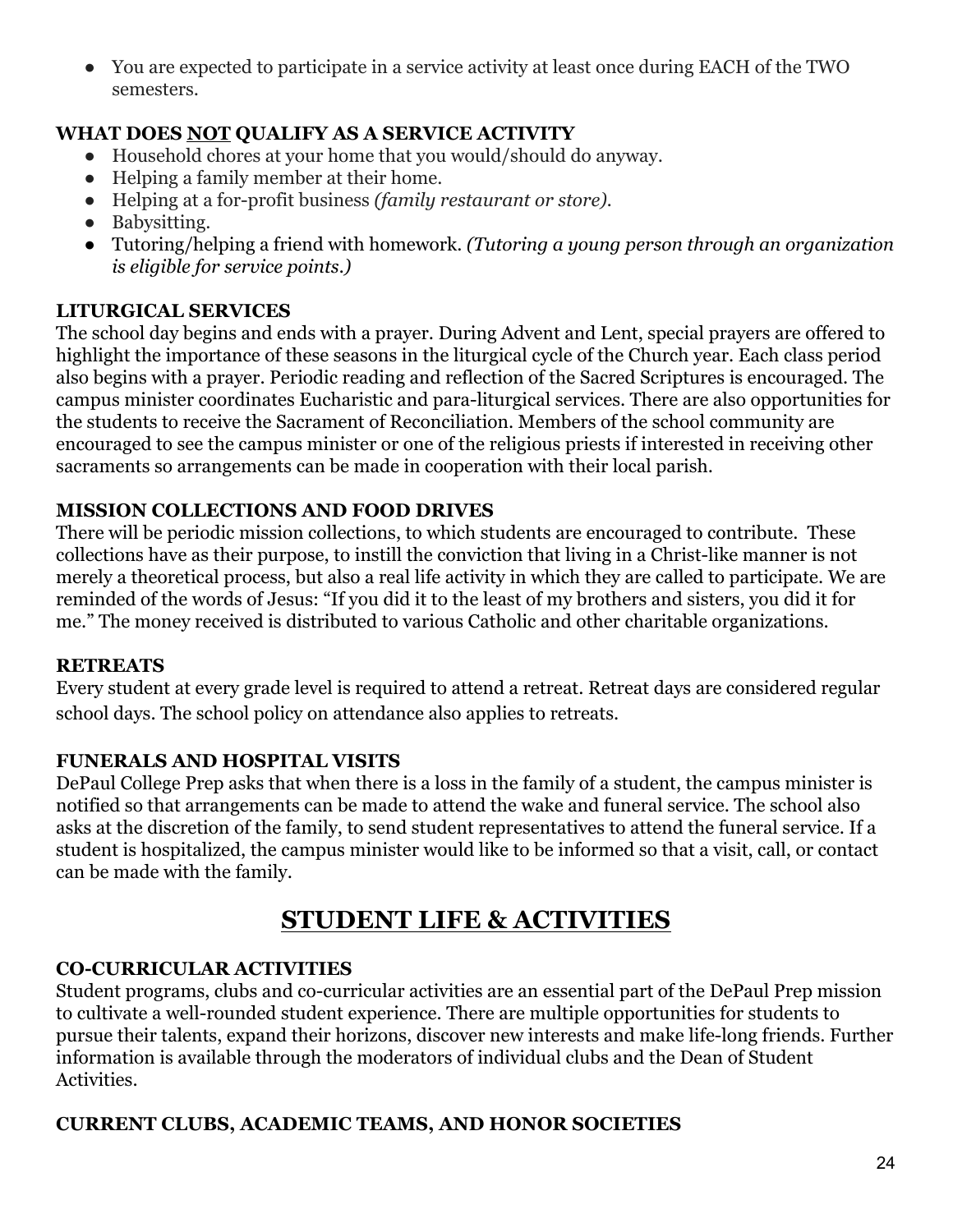Visit<https://www.depaulprep.org/student-life/connect>for the list of clubs and co-curriculars for the current year.

# **EXPERIENTIAL LEARNING TRIPS**

At DePaul College Prep, we know our students learn in many different ways. Experiential learning opportunities present students with experiences outside of the classroom in which they can develop skills for lifelong learning, learn to adapt to complex and novel situations, and much more. Educational, Service or Cultural Immersion trips provide both teachers and students with exciting memories interwoven with academic concepts. Trips are designed to stimulate student interest, inquiry, and provide opportunities for sound growth and development. Visit <https://www.depaulprep.org/student-life/experiential-learning-trips> for the current list of Experiential Learning Trips.

# <span id="page-25-0"></span>**ACADEMIC ELIGIBILITY POLICY**

Participation in clubs or co-curriculars is a privilege, not a right. DePaul College Prep expects all students to reach their fullest potential in and out of the classroom. DePaul College Prep expects the behavior of all students to be examples of Faith, Respect, Excellence and Service. Student's grades are checked on a weekly basis. Students who are failing two or more courses on the day grades are checked are ineligible to participate in club events the entire following 7-day week (Sunday through and including Saturday). Students may be required to attend Academic Support. Grades will be collected at 3:00 p.m. on Fridays for the purposes of eligibility. The Dean of Student Activities will determine eligibility on a weekly basis.

#### <span id="page-25-1"></span>**DRUG/ALCOHOL/VAPING PREVENTION POLICY**

Student Life and Activities supports and enforces the drug/alcohol/vaping policy. The policy is spelled out in the student conduct section below and is linked here: [Drug, Alcohol, Vaping, and Tobacco](https://docs.google.com/document/d/1I-LK3RrakHLtv0wVWIvg_cuFt9JpgJ3sFGBdSJP0K0I/edit?usp=sharing) [Prevention Policy](https://docs.google.com/document/d/1I-LK3RrakHLtv0wVWIvg_cuFt9JpgJ3sFGBdSJP0K0I/edit?usp=sharing)

#### <span id="page-25-2"></span>**ATTENDANCE GUIDELINES**

Students involved in clubs and co-curriculars cannot practice, participate, or compete in those activities unless present for at least half of the school day, on the day of that activity. Students suspended from school may not participate, practice, or compete during the suspension. All activities should end early enough for students to arrive home before the legal curfew.

#### <span id="page-25-3"></span>**HONOR SOCIETIES**

Nomination into a DePaul College Prep society is both an honor and a responsibility. Students selected for membership are expected to continue to demonstrate the qualities of scholarship, service, leadership and character. Membership in DePaul College Prep honor societies is open to juniors during the second semester of the school year or to seniors.

In order to elect the members of the honor society, a faculty council meets to review the student application and letters of recommendation. Election of members is by majority vote of the faculty council. Students should understand that the application, recommendations, and review by the council, does not guarantee election to the chapter. The names of the students elected to the society are announced in the Spring.

The following DePaul Prep honor societies are available for student application:

● French Honor Society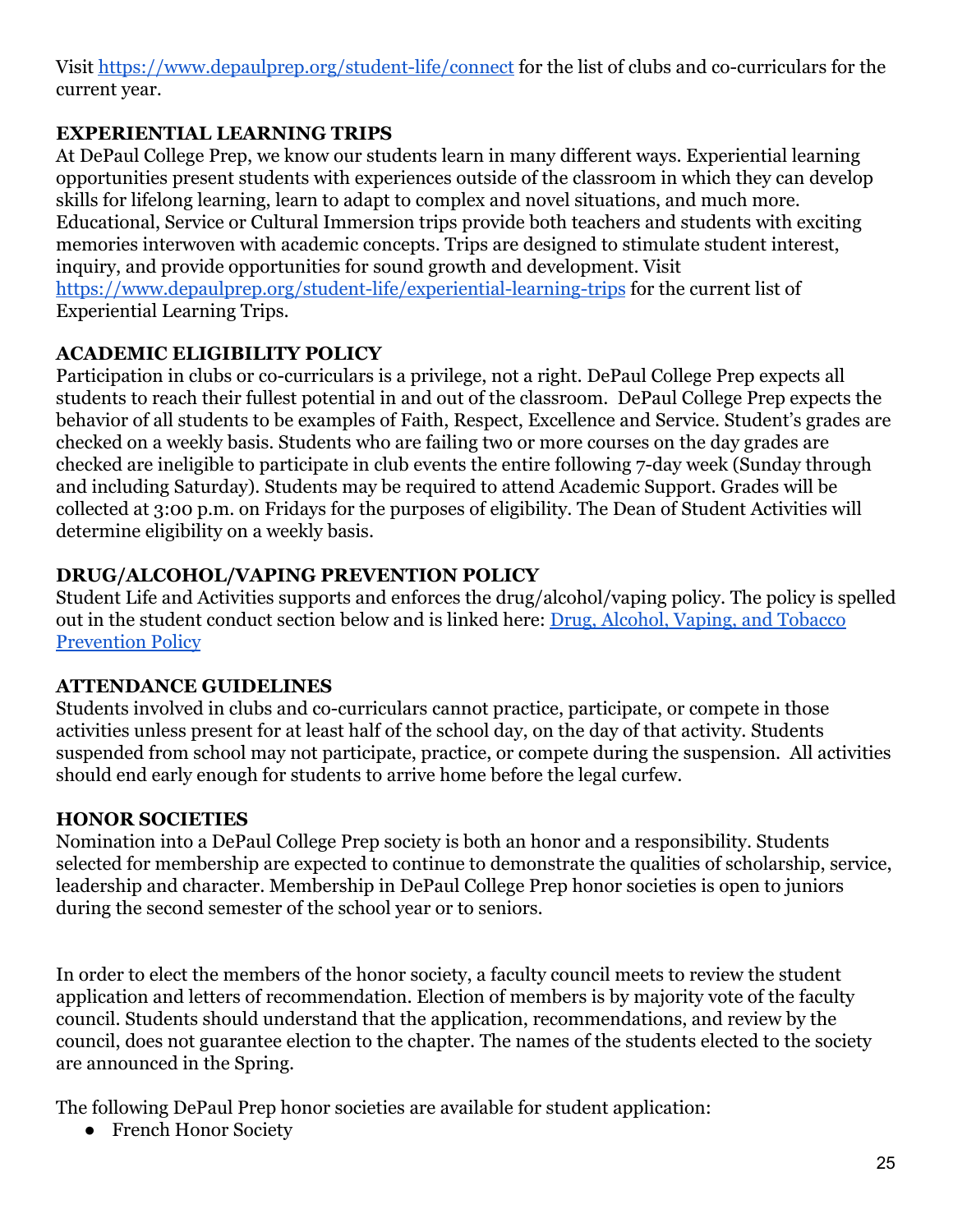- National Chinese Honor Society
- National Honor Society
- Rho Kappa National Social Studies Honor Society
- Spanish Honor Society

#### <span id="page-26-0"></span>**SCHOOL DANCES**

The purpose for a DePaul College Prep school dance is to provide a safe activity for students to enjoy the friendship of other students and adults, to build school spirit and to learn acceptable social skills. Dances are school-sponsored functions. Student Handbook policies are strictly enforced.

DePaul College Prep is a Catholic institution with strong core values. Any student or guest who is dressed inappropriately, chooses to dance inappropriately, or cause a disturbance will be removed from the dance without a refund. The Dean of Students reserves the right to refuse entrance to any DePaul Prep students and their guests at the Dean's discretion.

#### **PURCHASING TICKETS**

DePaul Prep has partnered with an online ticketing and permission platform called My School Dance. Tickets to all dances may only be purchased online, with all student and parent forms accessed exclusively through the My School Dance site. Once all online documents are signed and payment is submitted, students will be issued an online ticket with a QR code which will be their ticket to the dance. Parents will receive a text notification when their child arrives and leaves the dance when the student QR code is scanned. Please visit [https://www.myschooldance.com/ t](https://www.myschooldance.com/)o sign up or login to your account.

#### **GUESTS**

DePaul Prep students are allowed to bring one (1) outside guest to school dances. Any guest of a DePaul College Prep student must fill out a Guest Permission Form to gain admittance to the dance. Guests must attend a high school or college and may not be older than 20 years of age. If a student has at any time in the past been asked to leave DePaul College Prep they may not attend the dance as a guest. Guests are expected to adhere to the DePaul Prep Student Handbook policies at all times. The Dean of Students reserves the right to refuse entrance to any DePaul Prep Guest at their discretion.

#### **DANCE ATTIRE**

Boys are expected to adhere to the following dress code:

- Dress pants, button up shirt, suit/jacket, tie, and dress shoes are required
- No jeans, corduroys or shorts are allowed

Girls are expected to adhere to the following dress code:

- Dress/dress pants or blouse and skirt and dress shoes required.
- No dresses or tops that are excessively revealing of chest, bottom, or stomach regions
- No undergarments may be showing
- No dresses with low fronts, low backs, cuts that are revealing
- Dresses cannot bear too much skin or be excessively short, less than 3 inches above the knee
- Dresses that are laced together in the front cannot reveal bare skin under the lacing
- Clothing cannot be altered once you are admitted into the dance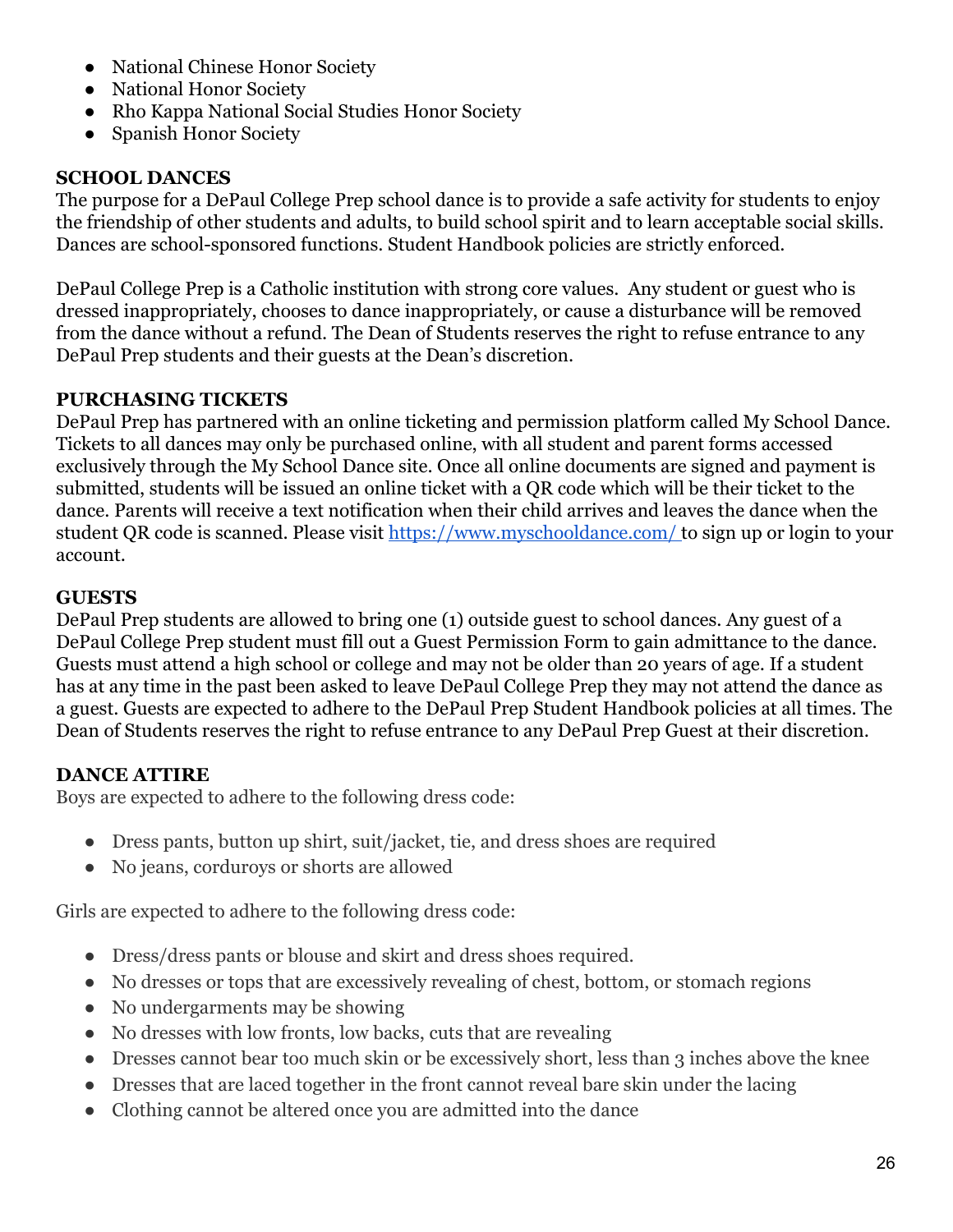• Shoes must be worn at all times

#### **INAPPROPRIATE DANCING**

Students are expected to dance appropriately throughout the duration of the dance. Mosh pits, slam dancing, or any dancing that is deemed inappropriate and unsafe are unacceptable. Students found engaging in this dance behavior will be dismissed from the dance and have their parents called for pick up.

**All other dance rules and regulations will be sent home prior to each dance in a Student and Parent Agreement form that require signatures from all parties.**

# **ATHLETICS**

#### <span id="page-27-1"></span><span id="page-27-0"></span>**TEAM SPORTS**

DePaul College Prep encourages all students to participate in school-sponsored co-curricular activities because they play an important role in the development of the whole person. Participation in DePaul Prep Athletics is a privilege and not a right. Participation in co-curricular activities can enhance students' academic growth because active membership in an activity and maintenance of strong grades requires the disciplines of good time management and focused attention. Participation in co-curricular activities complements students' academic growth by providing opportunities to develop talents and abilities outside the classroom and to cultivate the communication and teamwork skills needed for positive interpersonal relations.

#### **DePaul College Prep fields the following teams for competitive play:**

- Baseball (boys)
- Basketball
- Bowling
- $\bullet$  Cheerleading (girls)
- Cross Country
- Football (boys)
- Golf
- $\bullet$  Hockey (boys)
- Lacrosse

#### <span id="page-27-2"></span>**ATHLETICS' WEBSITE**

**Visi[t](http://www.athletics2000.com/DePaul%20Prep.org)** <https://www.depaulprep.org/athletics/home>to check team schedules, team rosters, daily scores, photos, and more for all sports. You can also find the link under Athletics on the DePaul College Prep website.

#### <span id="page-27-3"></span>**ACADEMIC ELIGIBILITY POLICY**

DePaul College Prep expects all athletes to reach their fullest potential on the field and in the classroom. DePaul College Prep expects the behavior of all athletes, in school, on the field, and on the sidelines, to be examples of Faith, Respect, Excellence, Service and Health. Athletes who do not meet these expectations cannot participate.

- Softball (girls)
- Soccer
- Track and Field
- Volleyball
- Wrestling (boys)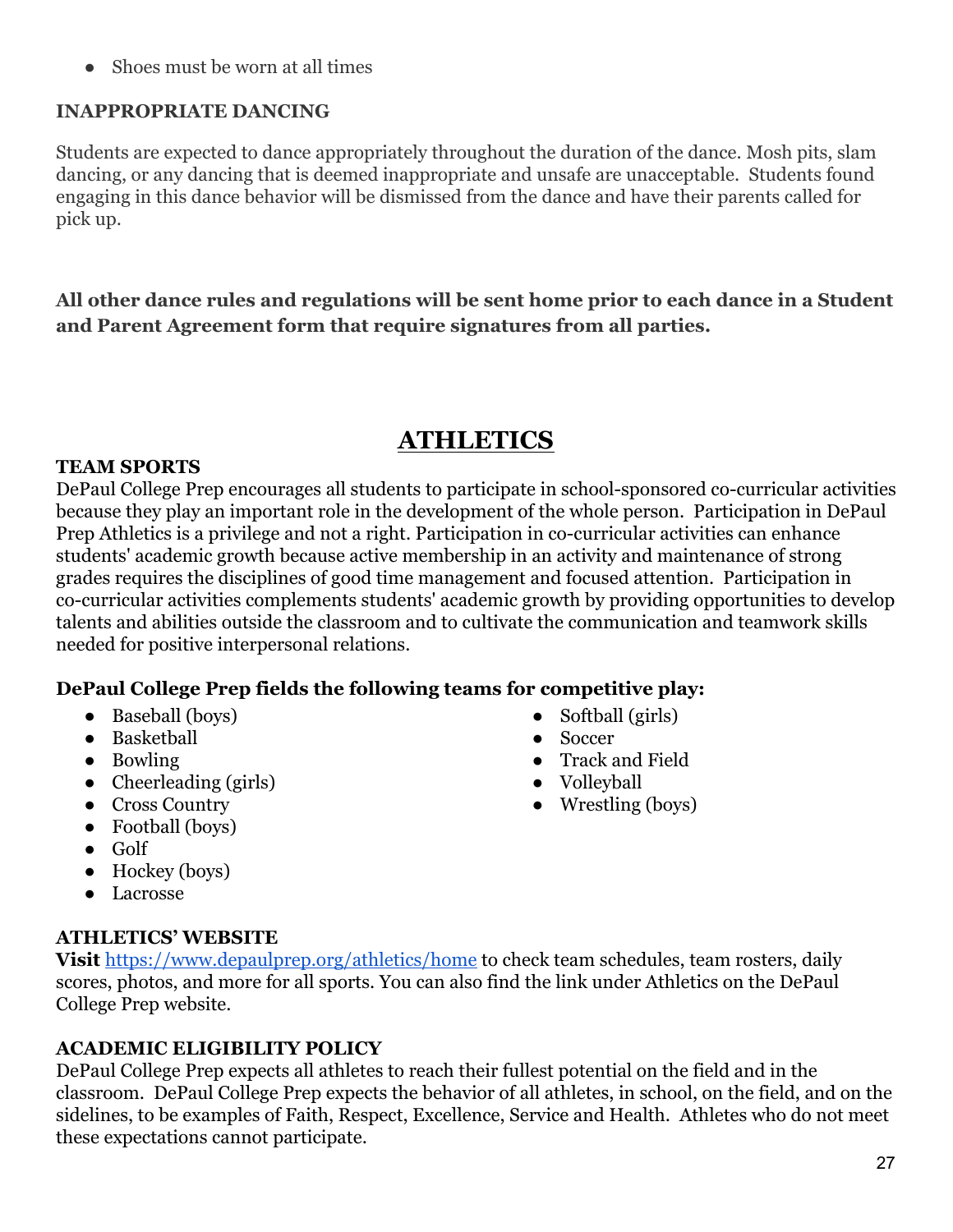Athletes' grades are checked on a weekly basis. Students who are failing two or more courses on the day grades are checked are ineligible to participate in formal competition the entire following 7-day week (Monday through and including Sunday). Students will be required to attend Academic Support. Grades will be collected at 3:00 p.m. on Wednesdays for the purposes of eligibility. A report of students who are ineligible to participate in sports and extra-curricular activities will be provided to all staff members for enforcement.

# <span id="page-28-0"></span>**DRUG/ALCOHOL/VAPING POLICY**

The athletic department supports and enforces the drug/alcohol/vaping policy. The policy is spelled out in the student conduct section below and is linked here: [Drug, Alcohol, Vaping, and Tobacco](https://docs.google.com/document/d/1I-LK3RrakHLtv0wVWIvg_cuFt9JpgJ3sFGBdSJP0K0I/edit?usp=sharing) [Prevention Policy](https://docs.google.com/document/d/1I-LK3RrakHLtv0wVWIvg_cuFt9JpgJ3sFGBdSJP0K0I/edit?usp=sharing)

# <span id="page-28-1"></span>**COMPLIANCE WITH INTERSCHOLASTIC RULES AND REGULATIONS**

As a member of the Chicago Catholic League, the Girls' Catholic Athletic Conference, and the Illinois High School Association (www.ihsa.org), DePaul College Prep follows the rules and regulations concerning the recruiting of athletes.

#### <span id="page-28-2"></span>**ATTENDANCE GUIDELINES**

Athletes cannot practice nor compete as a part of an athletic team if they are not in school for at least half of the day on the day that the practice or competition is being held. Student athletes suspended from school may not participate, practice, or compete during that suspension.

# **VACATIONS**

Student athletes are expected to attend every practice and every game during a given season. If an athlete chooses to miss practices and/or games to go on a vacation, such absence may affect his or her status on that team. Holy Friday - Easter Sunday, the week of the 4th of July and the IHSA "no contact period" (usually the first week of August) are great times to schedule vacations as DePaul Prep Athletics will take this time off.

# <span id="page-28-3"></span>**LOCKER ROOMS**

DePaul Prep will assign locker room space for our teams to the best of our ability.

# **ABSOLUTELY NO FOOD AND/OR DRINK IS EVER ALLOWED IN ANY OF THE**

**LOCKER ROOM AREAS.** These locker rooms are set aside to house athletic gear. They are not to be used as academic lockers.

#### <span id="page-28-4"></span>**MANAGERS**

Managers are needed for all sports teams. Managing is open to all students who feel they can accept the responsibilities that go with the position and who would like to be part of a team. For more information on being a manager, please contact the Athletic Director.

- **Illinois High School Association Constitution, By-Laws, and Policies**
- <https://www.ihsa.org/AbouttheIHSA/ConstitutionBylawsPolicies.aspx>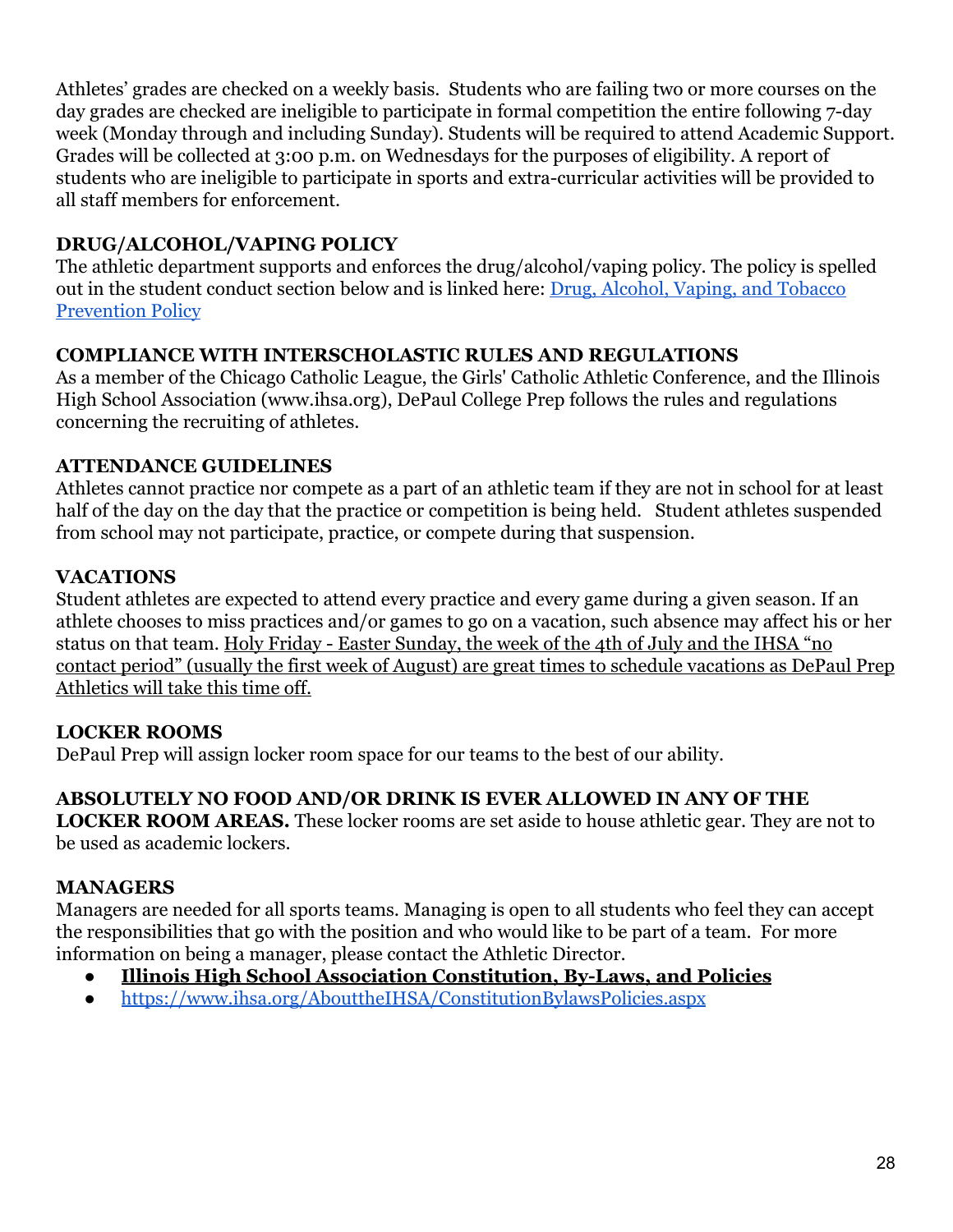# **SECURITY/STUDENT SAFETY**

#### <span id="page-29-1"></span><span id="page-29-0"></span>**VISITORS/BUILDING SECURITY**

All visitors, including parents, guardians, alumni, college and career representatives, salespeople, student guests, and law enforcement officers, should enter the building through the Main Entrance on the north side of the building to sign in using our Raptor system to receive and wear a visitor's badge. In order to be admitted to our campus, a visitor needs to present a **valid government issued ID**. The Raptor system only collects first name, last name, date of birth, partial ID# and picture. Raptor DOES NOT keep a copy of the ID.

- Students are able to enter DePaul College Prep from two separate areas, the North and South Doors. After 7:40, students may only enter through the north entrance. Parents and visitors must check in and enter the main doors at the north entrance.
- Visitors who have business in the building beyond the Main Office to meet with a teacher/staff/administrator must present a government issued ID to receive a visitor's badge. All visitors are required to sign out of the building in the Main Office upon exit.

In order to protect student and school property, non-DePaul students are not permitted in the building unless cleared by the principal and escorted by a staff member. Strangers observed in the building not wearing a Raptor generated visitor's badge should be immediately reported to the Main Office.

# <span id="page-29-2"></span>**CLOSED CAMPUS AND RESTRICTED AREAS**

DePaul is a closed campus school. Students must remain on the school campus during school hours unless they have the approval of the administration to leave the campus. Students who need to leave campus before the end of the school day because of illness, etc. must be signed out in the Reception Area in the Commons by a parent/guardian.

Certain areas in and around the school building are considered NON-STUDENT areas. Restriction is placed on these areas for professional, legal, health, and/or security reasons:

- Faculty dining hall. No student is to open the door of the faculty dining hall to ask for a teacher or to enter
- Faculty work areas or faculty lockers
- Elevators (unless a student receives a pass from the Dean's office)
- Dock area
- Mail/Storage rooms
- Administrative suite on second floor

# **HARASSMENT/BULLYING**

<span id="page-29-3"></span>DePaul Prep strives to foster a safe environment in which respect and dignity, compassion, and inclusivity lay the foundation for building relationships. Interactions among students and adults should, therefore, reflect acceptance of and sensitivity to the diversity within the school community. DePaul Prep does not tolerate harassment/bullying of any kind and encourages members of the community to report any instances of hurtful or harmful behavior.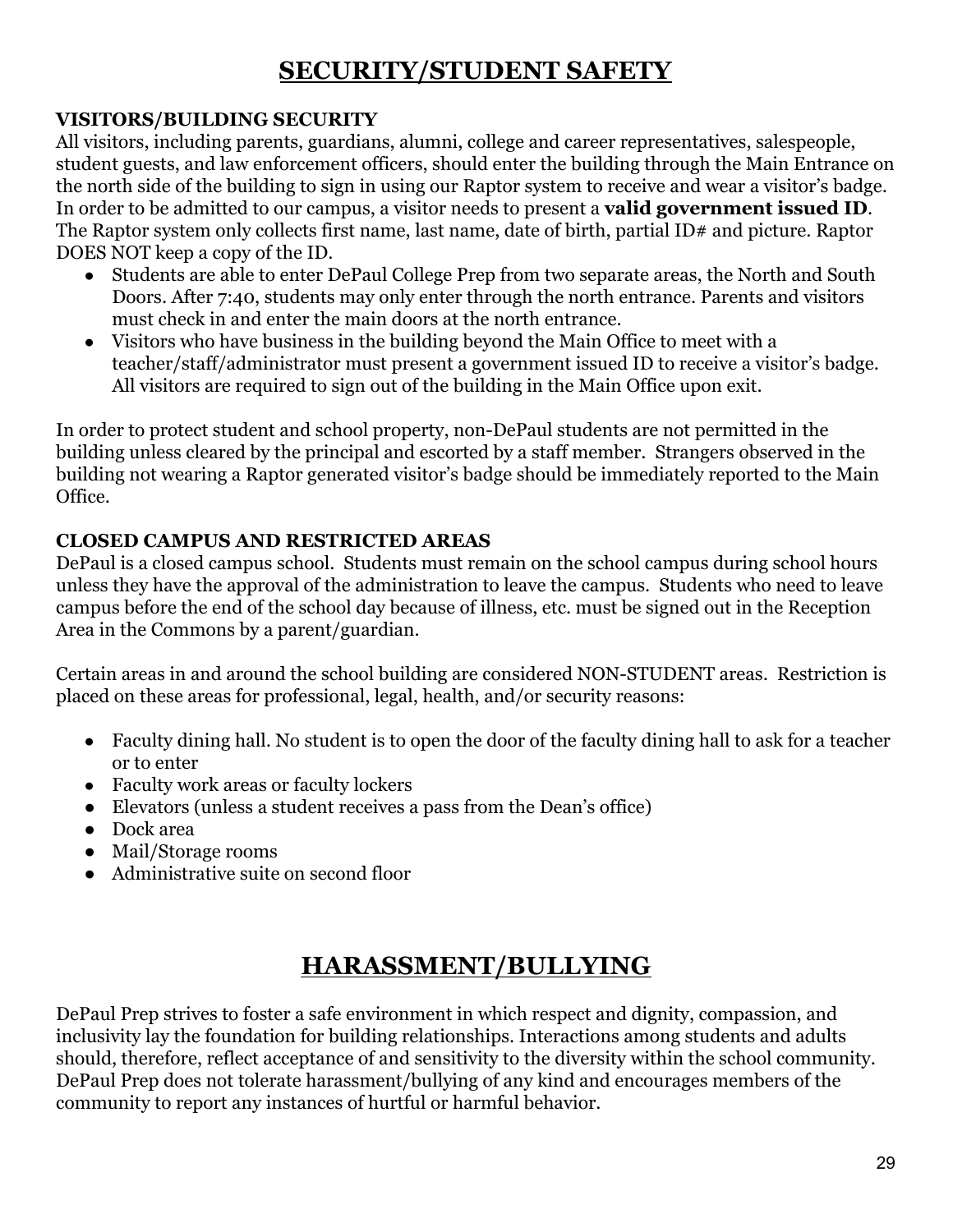#### **HARASSMENT**

Harassment and bullying are often used interchangeably when talking about hurtful or harmful behavior; the behavior may look the same. However, harassment is unwanted and hurtful actions and includes unwelcome conduct such as verbal abuse, graphic or written statements, threats, physical assault, or other conduct that is threatening or humliating, *but the negative behavior is based on a student's race, class or economic status, color, religion, sex, age, disability, or national origin*.

# **BULLYING**

Bullying is unwanted, aggressive behavior by an individual or group that involves a real or perceived power imbalance. The behavior is repeated, or has the potential to be repeated, over time. Students who are bullied and who bully others place the student or students in reasonable fear or harm to the student's or students' person or property; cause a substantially detrimental effect on the student's or students' physical or mental health; substantially interfere with the student's or students' academic performance; or substantially interfere with the student's or students' ability to participate in or benefit from the services, or privileges offered by DePaul College Prep.

To be considered harassment/bullying, the behavior must be unwanted actions that hurt, harm, or humiliate another person, and the target having difficulty stopping the action directed at them:

- An Imbalance of Power: Students who bully use their power—such as physical strength, access to embarrassing information, or popularity—to control or harm others. Power imbalances can change over time and in different situations, even if they involve the same people.
- **Repetition:** Bullying behaviors happen more than once or have the potential to happen more than once.

#### **HARASSMENT/BULLYING CONDUCT DESCRIBED ABOVE CAN INCLUDE THE FOLLOWING:**

- **● Academic** which includes but not limited to, preventing working on or studying for tests, pressuring for "good" grades, belittling academic focus/choice, or making fun of studying too much.
- **Economic** which includes but not limited to, preventing from working or keeping a job, taking money, or expecting a certain behavior because income earnings are less or income is absent.
- **Emotional** which includes, but not limited to, intimidating, rejecting, retaliating for asserting or alleging an act of bullying, terrorizing, extorting, defaming, humiliating, blackmailing, rating/ranking of personal characteristics such as race, ethnicity, perceived sexual orientation, gender identity, ancestry, age, religion, physical or mental ability, status of being homeless, manipulation of friendships, isolating, ostracizing, and peer pressure.
- **● Physical** which includes, but not limited to, punching, poking, slapping, burning, stalking, destroying property, strangling, hair pulling, beating, biting, spitting, "pinning" down, throwing objects, excessive tickling, theft, and using weapons.
- **● Verbal** which includes, but not limited to, name-calling, insulting, teasing, taunting, gossip, telling hurtful "jokes" and threats whether in person, through any form of electronic communication or social media, the internet or written communication.
- **Sexual** which includes, but not limited to many of the emotional acts or conduct described above (in person, through electronic communication or social media) as well as exhibitionism, voyeurism, sexual propositioning, sexual gestures, sexting, showing or taking pornographic images/videos, sexual harassment and abuse involving actual physical contact or sexual assault.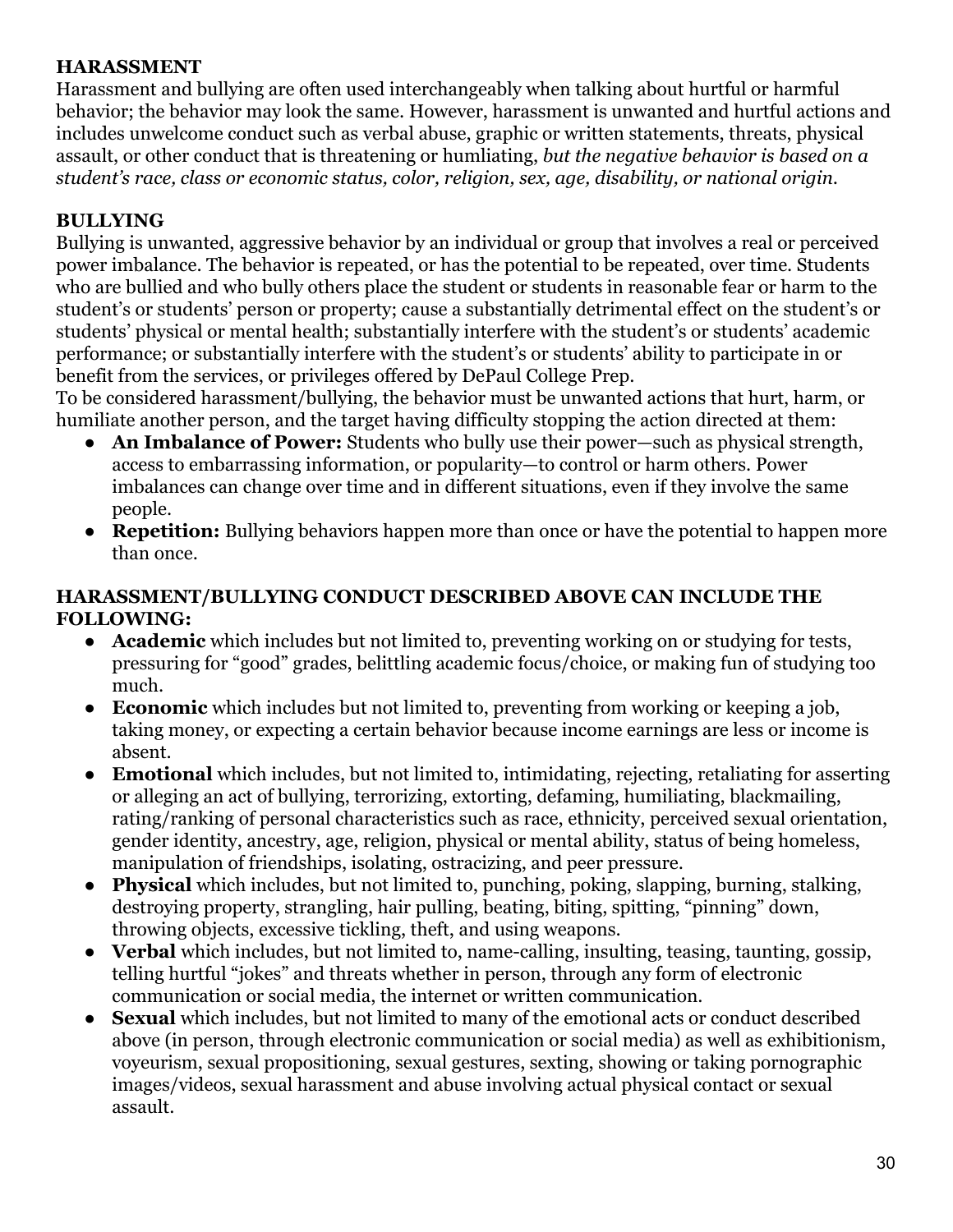**In cases in which the severity of the incident may imply a criminal act, the matter will be turned over to the Chicago Police Department immediately and the parents/guardians of the student(s) involved will be notified.**

**CYBERBULLYING** means bullying through the use of technology or any electronic communication, including without limitation to any transfer of signs, signals, writing, images, sounds, data, or intelligence of any nature transmitted in whole or in part by a wire, radio, electromagnetic-system, photo-electronic system, or photo-optical system, including without limitation to electronic email, internet communications, instant messages, or facsimile communication.

Cyberbullying includes creation of a webpage or weblog in which the creator assumes the identity of another person or the knowing impersonation of another person as the author of posted content or messages if the creation or impersonation creates any of the effects enumerated in the definition of *bullying*. Cyberbullying also includes the distribution by an electronic medium of a communication to more than one person or the posting of material on an electronic medium that may be accessed by one or more persons if the distribution or posting creates any of the effects enumerated in the definition of *bullying*.

# **Cyberbullying is Prohibited**

- During any DePaul Prep sponsored education program or activity, while in school, on school property, on school buses or school vehicles, at school bus stops waiting for the school bus, or DePaul Prep sponsored or school-sanctioned events or activities.
- Through the transmission of information from a computer, a school computer network, or other similar electronic school equipment that is accessed at a nonschool-related location, activity, function or program or from the use of technology or an electronic device that is not owned, leased, or used by a school district or school if the cyberbullying causes a substantial disruption to the educational process or orderly operation of DePaul Prep.

#### <span id="page-31-0"></span>**HOW TO REPORT HARASSMENT/BULLYING**

All allegations and incidents of bullying are taken seriously; the complainant (student, parent, guardian, teacher, staff, bystander, relative or other) should report the bullying incident to a Dean, teacher, staff person, or principal. The complainant may also report the incident online [Harassment/Bullying/Safety Reporting-ONLINE](https://www.depaulprep.org/student-life/deans-office/safety-reporting-form), call the hotline (773) 423-5815, or obtain a Safety Reporting Form (A) from the Dean of Students' Office which should be completed within one day of the incident and returned to the Dean of Students. The complainant should keep a copy of the report.

- Upon receipt of the completed *Harassment/Bullying School Incident Reporting Form A*, the principal and his/her designee review the report and begin the investigation of the complaint by interviews (*Harassment/Bullying Interviews Information Form B*) with the complainant and others -the targeted student, witnesses, bystanders, teachers, and other staff and students as necessary.
- Those interviewed will verify the information they share with the interviewer as accurate. Upon completion of the interviews, the findings of the original allegation are determined as *Substantiated Harassment/Bullying, or Unsubstantiated Harassment/Bullying (Form C)*. Incidents of unsubstantiated bullying/harassment may require other disciplinary action or instruction according to the school's Code of Conduct and non-negotiable behavior expectations for students.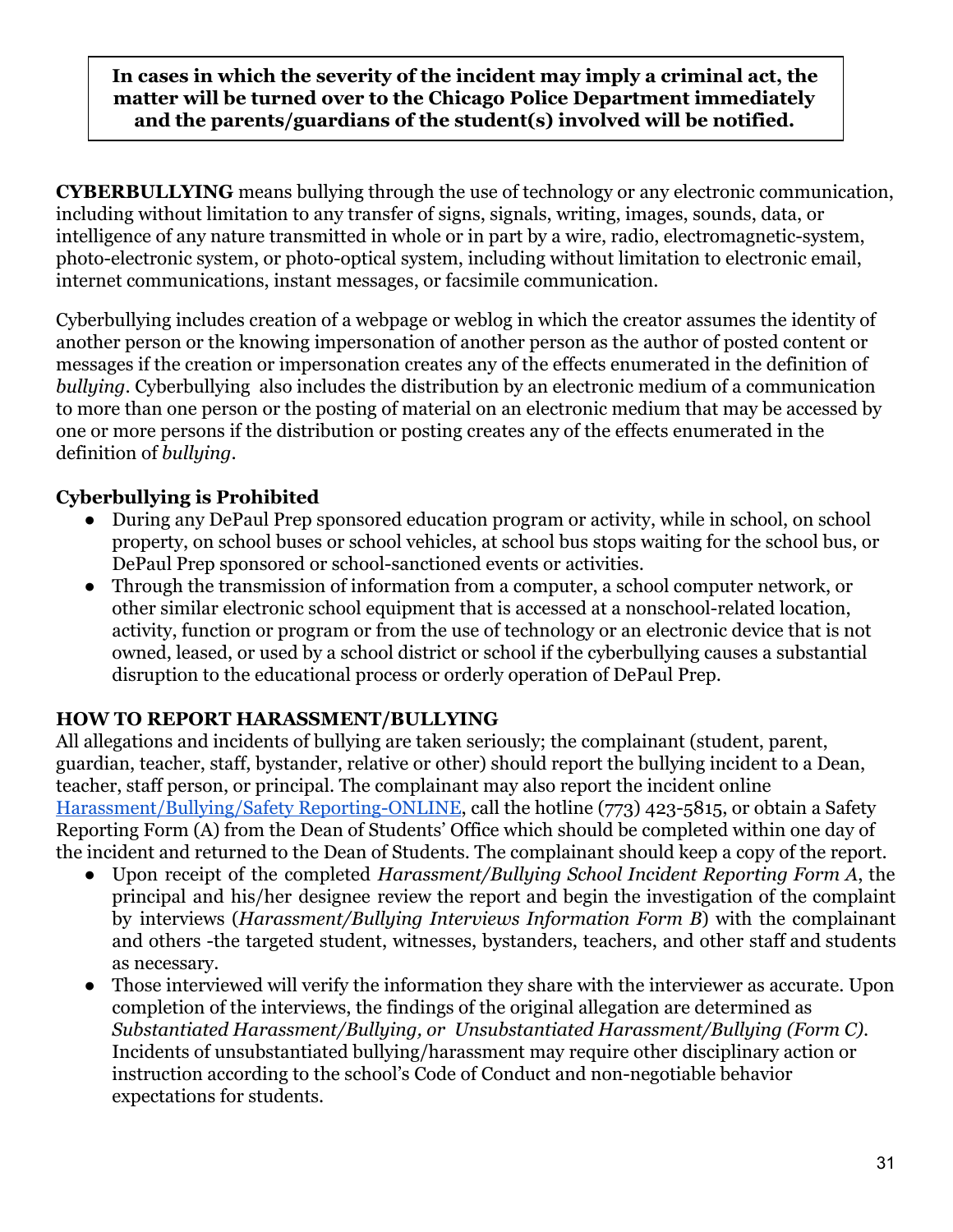- The Dean of Students and principal must meet with the parents/guardians of the complainant and the alleged aggressor separately and share the resolution to the findings with them. The specific disciplinary or prescriptive actions for the alleged aggressor(s) may not be shared with the complainant or the complainant's parents/guardians. Copies of the *Harassment/Bullying Incident Reporting Forms A, Harassment/Bullying Interview Information Form B, and the Dean of Students Investigation Report Form C* must be maintained in the Dean of Students school file and in the individual temporary files of the alleged aggressor and targeted student.
- The Dean of Students shall keep the Principal updated on all bullying complaints and the response action(s) taken by the school.

# **Report Harassment/Bullying to a Trusted Adult or the Dean of Students Office/Student Services**

 **April Greer,** Dean of Students *(Freshmen & Sophomores)* **773-423-5072 Joe Voss,** Dean of Students *(Juniors & Seniors)* **773-423-5002**

> **Report Safety/Harassment/Bullying Online: Safety [Reporting](https://www.depaulprep.org/student-life/deans-office/safety-reporting-form) Form Anonymous Hotline: 773-423-5815**

#### <span id="page-32-0"></span>**RESPONSE AND CONSEQUENCES TO BULLYING**

#### **INTERVENTION**

The inappropriate/unacceptable conduct should be stopped immediately.

#### **INVESTIGATION**

- The complaint will be investigated promptly, thoroughly, and impartially. In cases in which the severity of the incident may imply a criminal act, the matter will be turned over to the Chicago Police Department and the parents/guardians will be notified.
- All students, parents, teachers or other witnesses should report incidents of alleged harassment/bullying or retaliation to any staff member in a timely manner. Staff members who are informed of alleged harassment/bullying, retaliation or who witness the same situation must report the incident to the Dean of Students as soon as possible. The staff member will document the information they have by the close of the school day or by the following school morning if the incident happened in an after-school activity.
- DePaul Prep Dean of Students who receives a report of alleged, unresolved, severe, or persistent harassment, intimidation, or bullying should make all reasonable efforts to complete an investigation of the alleged incident as soon as practicable, but no later than ten (10) school days from the initial complaint, including meetings with the involved students and witnesses. Students and school employees who are subjects of threats of violence or harm should be notified of the threats immediately. Parents/Guardians must be included in notifications when students are subjects of threats of violence or harm.

#### **DETERMINATION**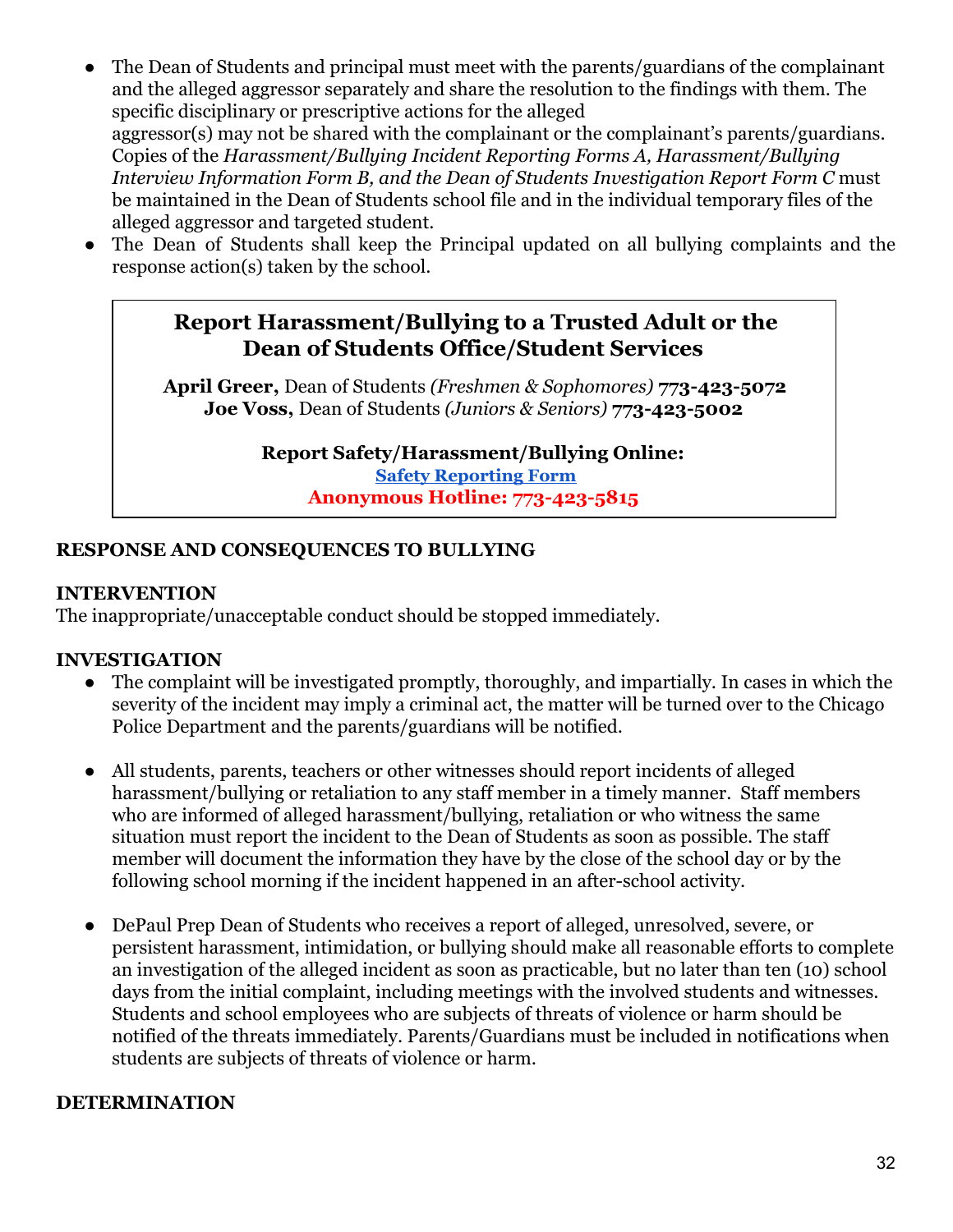Parents/Guardians of the students who are parties to the investigation information will be notified of the findings (allegations substantiated or allegations unsubstantiated), have an opportunity to meet with the Dean to discuss the investigation and findings, and the actions taken to address the reported incident of harassment/bullying.

#### **RESPONSE**

Disciplinary or restorative measures for bullying/harassment and/or violation of the DePaul Code of Conduct may be taken which is not limited to, a behavior action plan, probation, suspension, or expulsion.

#### <span id="page-33-0"></span>**HARASSMENT/BULLYING EDUCATION AND PREVENTION**

DePaul Prep seeks restorative measures in order to protect the integrity of a positive and safe environment; teach students the personal and interpersonal skills they will need to be successful in school and society; serve to build and restore relationships among students, families, and school personnel; and reduce the likelihood of future disruption by balancing accountability with an understanding of students' behavioral health needs.

DePaul Prep aims to ensure interventions that can be taken to address harassment/bullying, which include, but are not limited to curricular and co-curricular offerings such as the FRESH Advisory curriculum, mission and values educational programming, school counseling services, social emotional skill building, community-based service learning, anti-bias training, and restorative measures.

# **EMERGENCY PROCEDURES**

<span id="page-33-1"></span>Safety is viewed as an important responsibility of teachers and administrators. Public safety officials state that a school environment provides the safest possible protection during a time of general emergency which occurs outside the school. The school has developed procedures and a plan of action in anticipation of such unpredictable events.

#### <span id="page-33-2"></span>**FIRE ALARMS**

Tampering with a fire alarm, smoke alarm or a fire extinguisher is a criminal offense. Such behavior could result in arrest, suspension and/or expulsion.

# <span id="page-33-3"></span>**FIRE DRILLS**

Fire drills are held according to the city fire code. The fire signal is a pulsating blast of the fire horn. The fire alarm should be sounded by anyone who has seen a fire in the building should then immediately go to the Main Office to report the location of the fire.

When the first blast of the horn is heard, students are to:

- Follow the teacher's instructions.
- Maintain silence.
- Leave the room in an orderly manner.
- Evacuate the building in the prescribed manner. Evacuation information is posted in each classroom.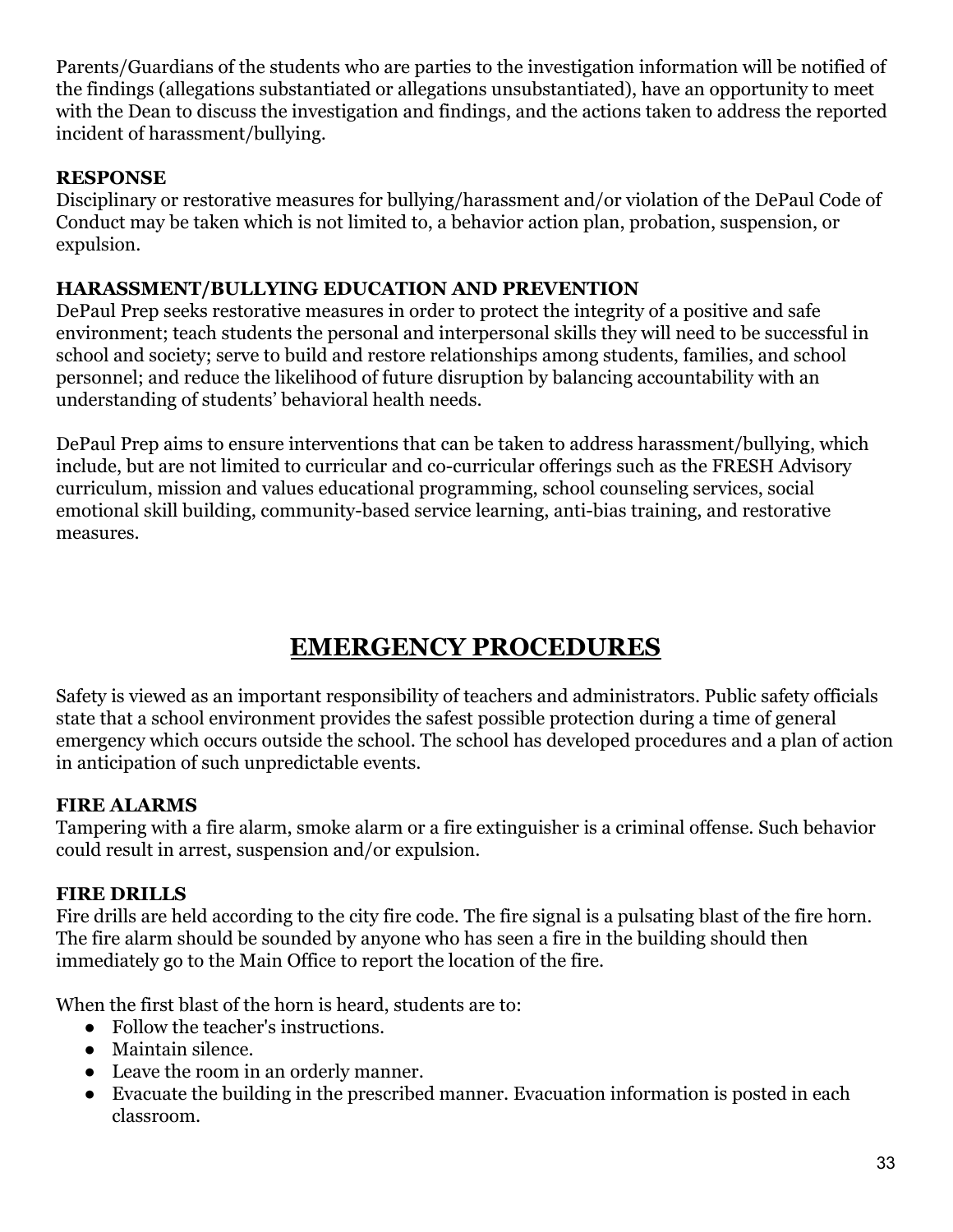- The first students to open the outside doors should hold these doors open for the students and teachers that follow.
- Science and STEAM classes must pay particular attention to the following:
	- If experiments are in progress and gas is being used, turn off all gas jets.
	- Turn off all machinery.

#### <span id="page-34-0"></span>**SEVERE WEATHER/TORNADO WARNING**

In the event of a weather emergency, the school has established procedures to protect the safety of all students and staff members.

Upon a weather emergency announcement from the Principal's office all:

- Electrical, A-V, and lighting equipment must be turned off.
- Doors leading to corridors must be opened.
- Adults and students must gather quickly, calmly, and quietly in the corridor next to the classroom walls, opposite the windows, be seated on the floor facing the wall, away from the windows, leaning forward with faces placed in between knees and arms folded to cover the back of the head and neck.
- Students in the dining hall should be seated on the floor facing the north wall leaning forward with faces placed in between knees and arms folded to cover the back of the head and neck.
- Students in the commons area should be seated on the floor away from windows, leaning forward with faces placed in between knees and arms folded to cover the back of the head and neck.
- P.E. classes that are held indoors should proceed to either the dining hall or commons area and students should be seated on the floor facing the wall, away from the windows, leaning forward with faces placed in between knees and arms folded to cover the back of the head and neck.
- Outdoor P.E. classes should be taken to the shelter in the outdoor locker rooms or to the center of an athletic field where the students should be instructed to lean forward with faces placed in between knees and arms folded to cover the back of the head and neck.
- Students in the academic center area should be seated on the floor facing the south wall leaning forward with face placed in between knees and arms folded to cover the back of the head and neck.

#### **An ALL CLEAR announcement will be made when the danger has passed.**

# <span id="page-34-1"></span>**EMERGENCY CLOSING**

For the most updated information regarding emergency closings log on to:

- **● [www.depaulprep.org](http://www.depaulprep.org/)**
- **● [www.emergencyclosings.com](http://www.emergencyclosings.com/)**

# **STUDENT/HEALTH RECORDS**

#### <span id="page-34-3"></span><span id="page-34-2"></span>**CONTACT INFORMATION**

All contact information and medical forms must be kept up-to-date. The school expects the family to update contact and medical information so that the school can respond swiftly to address a student emergency.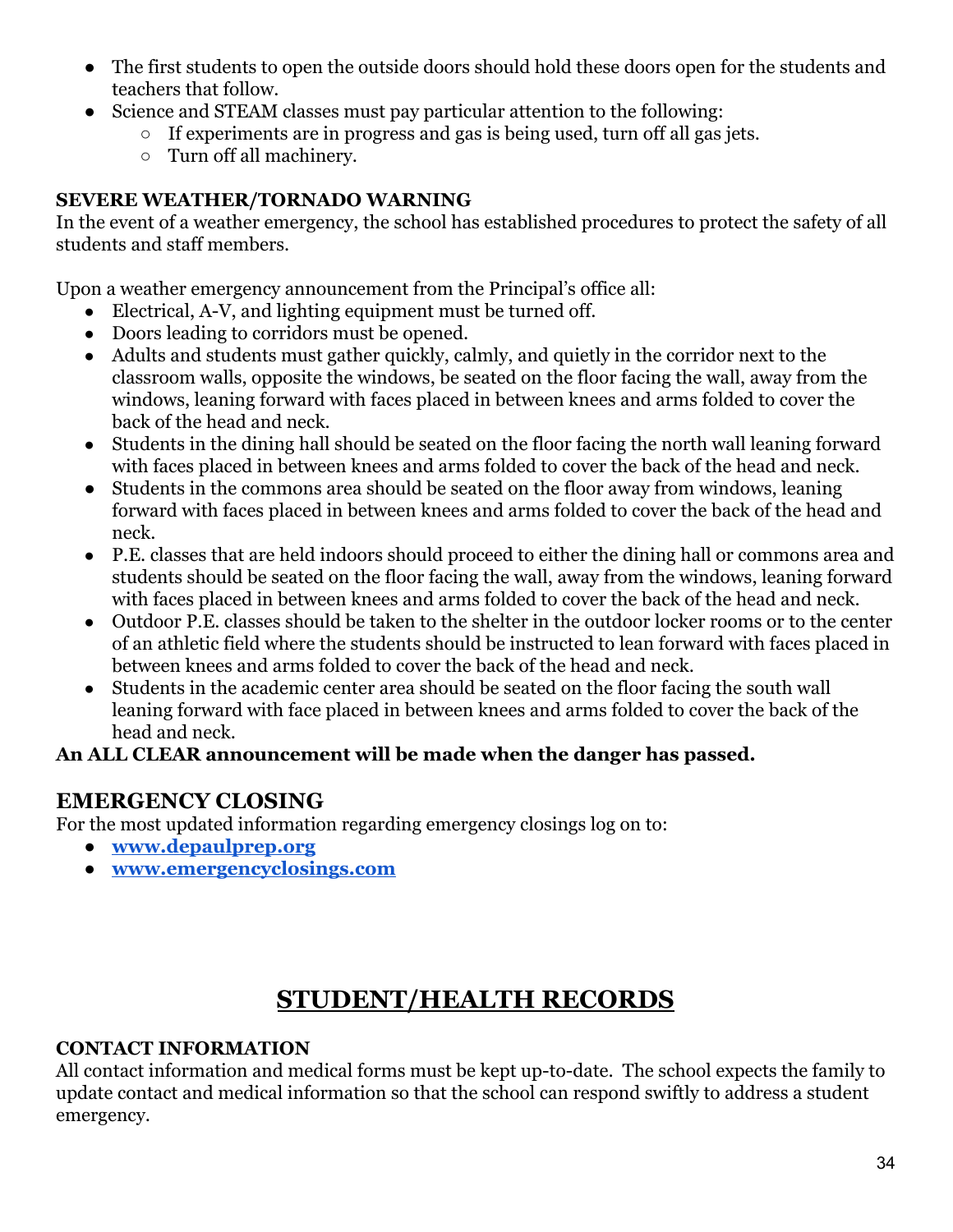- **Change of Address/Telephone Number:** If a DePaul College Prep family moves to a new address, it is the responsibility of the parent/guardian to notify the school about the change of address, phone number or email address within three days.
- **Custody**: In cases where the parents are divorced or separated, the school presumes that both parents have access to the student. If one or another parent has been denied this privilege, it is the parent's obligation to make this known in writing to the school. Mailings and student information are directed to the custodial parent. DePaul College Prep must be notified, in writing, of any changes in the custodial status. If DePaul College Prep is not notified, responsibility cannot be assumed by the school. Mailings may be sent to the non-custodial parent with a written request from the custodial parent.
- **Health Conditions or Chronic Illness:** If a student has any health condition that requires immediate attention, the Nurse and the Main Office must be notified of this fact by a note from the student's physician. Withholding necessary information about a serious health condition could be hazardous in case of an emergency.
- **Medical Records:** Medical Record Forms are issued to all incoming freshmen and transfer students. The medical record form is to be filled out by a physician and an eye doctor. This information must be completed and returned to the Nurse's Office by November 15th. Students who do not have a record on file by the 16th will not be admitted to school until a completed form is on file.
- **Student Accident Insurance Claim:** Students, who are injured during school hours or at school activities, should obtain an insurance claim form from the Business Office or the athletic trainer within five days of the accident. Parents/guardians are to complete section 1B and return the form to the Business Office. The school accident insurance is a secondary policy.

#### <span id="page-35-0"></span>**ILLNESS AND MEDICATION AT SCHOOL**

If a student feels ill at school, he/she should inform the teacher in the class she/he is in or scheduled to attend and ask for a pass to the Nurse's Office. Once in the nurse's office, the Nurse will talk to the student before the student's parents are called to determine whether or not the student is ill. After this, the nurse will communicate with a parent to discuss whether a student is to be sent home/picked up by parents or if the student is to be sent back to class. Students may not be in school if he/she has a fever of 100.4 degrees. A student may not return to school unless the fever has elapsed for a period of at least 24 hours. If a student needs to take medication at school, he/she may self-administer the medication if they have a Medication Authorization Form on file in the Nurse's Office or Student Services office.

#### <span id="page-35-1"></span>**INFECTIOUS DISEASES AND SEXUALLY TRANSMITTED DISEASES**

Parents and school personnel have an obligation to report such conditions to the administration. Students with chronic infectious or communicable or sexually transmitted diseases may be permitted to attend classes, but only if there is no risk of transmission of the disease to others. The school reserves the right to exclude students from school if it believes it to be necessary.

#### <span id="page-35-2"></span>**MEDICAL EXEMPTION FROM P.E. CLASSES**

To be exempt from P.E. classes, the student must have a written note from his/her parent/guardian explaining the medical problem. This note must be presented to his/her P.E. instructor on the day that the medical problem exists. Any student who must be excused from P.E. class participation for an extended period of time must bring a note from a doctor to the Nurse's Office. At the discretion of the instructor, alternative assignments and/or activities will be made on an individual basis. These assignments must be satisfactorily completed in order for the student to earn credit.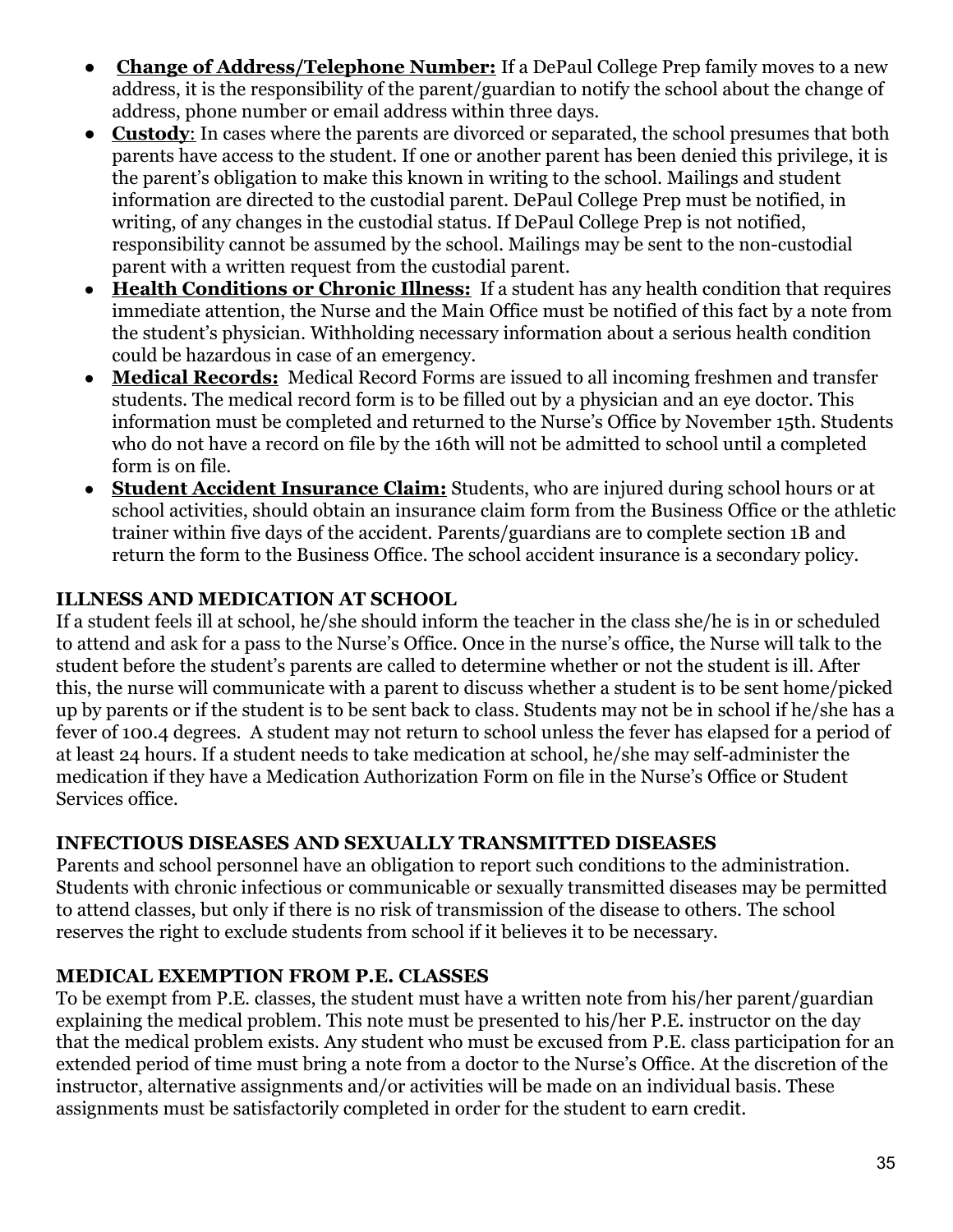# <span id="page-36-0"></span>**STUDENT CONDUCT PROCEDURES AND REGULATIONS**

#### <span id="page-36-1"></span>**ATTENDANCE EXPECTATIONS**

Attendance is an invaluable aspect of the learning process. DePaul College Prep expects student daily attendance with the exception of student illness, death or serious illness in the family, or an emergency situation beyond a student's control. Daily attendance hours are 7:40a.m.-3:00p.m. A student is expected to be present for advisory, liturgies, scheduled classes, study hall, and lunch.

# **Report an Absence or Late Arrival**

<span id="page-36-2"></span>**Report by Phone:** A parent or guardian must call the school office before 7:40 a.m. on a Regular Schedule day or before 9:00 a.m. on a Late Start Wednesday to report any tardy, early dismissal, partial or full day absence at **773-423-5125.**

**Report Online:** [Report an Absence/Late Arrival](https://www.depaulprep.org/student-life/deans-office)

**Report by Email:** [attendance@depaulprep.org](mailto:attendance@depaulprep.org)

Please provide the student's full name, the date of absence, the reason for absence, and a phone number where the parent can be reached.

*The following categories have been established to explain both teacher and student responsibilities and obligations:*

#### <span id="page-36-3"></span>**ATTENDANCE PROCEDURES**

Regular and punctual attendance is an essential component of a DePaul Prep education. A student's contribution in class is central to the learning program and the progression of class. For this reason, severe attendance problems may require disciplinary action.

- 1. The parent or guardian should call the Dean of Students Office at **773-423-5125** before 7:40 a.m. on a Regular Schedule day or before 9:00 a.m. on a Late Start Day on the day of the student's absence.
- 2. Upon returning to school from an absence, the student **must check in** at the Student Services Office, where an Attendance Admit Slip will be issued.
	- a. Allow enough time for your Attendance Admit Slip to be issued and for you to arrive on time for class.
	- b. For the absence to be excused a note signed by one parent or guardian, stating the student's full name, date of absence, the reason for absence, and a phone number where the parent can be reached must be provided.
	- c. If a student should forget a note on the day of return, the note can be submitted the next day. The absence will remain unexcused until the note is received.
	- d. The student must show the Attendance Admit slip to their first period teacher following an absence from the school.
		- i. If an Attendance Admit slip is not provided upon entrance to the classroom, the teacher should send the student to the Student Services office to acquire one.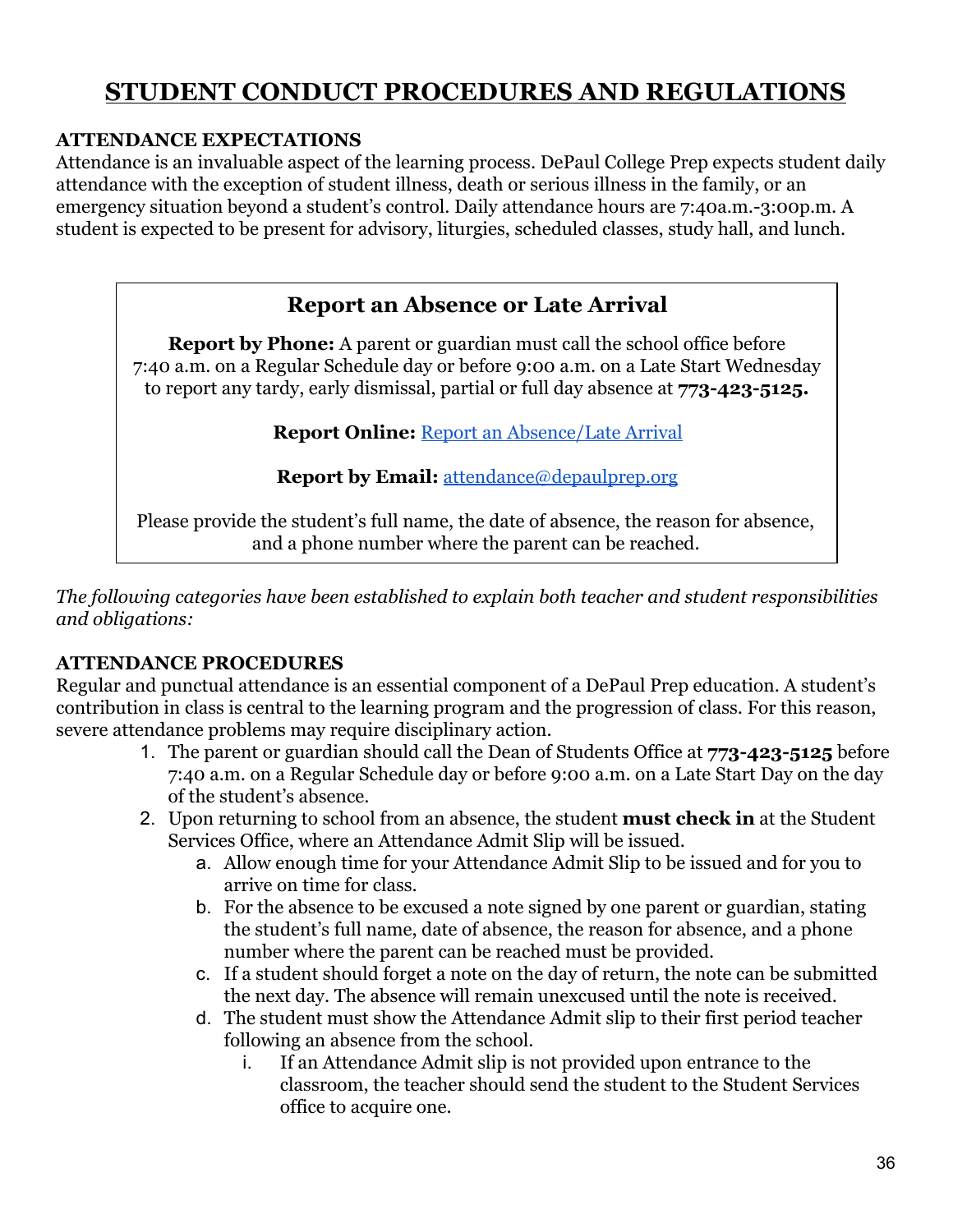A call or an email is required for **every day** of an absence, unless it is an extended absence that has been approved. Parents at the least must leave a message for the attendance administrator, with the student's name, the reason for the absence, parent name and phone number. In some cases the Dean of Students Office may require a physician's note for an absence.

#### **ABSENCES**

Students who miss more than 20 unexcused minutes of any period/class are recorded as absent for period/class attendance purposes and the absence will be documented on the student's report card, as either excused or unexcused.

- 1. Students are expected to report to Student Services for an Attendance Admit form, which should be given to their teacher upon entrance to the classroom.
- 2. If an Attendance Admit slip is not provided upon entrance to the classroom, the teacher should send the student to the Student Services office to acquire one.

# **Excused**

The student's absence is unavoidable due to illness, accident, bereavement for a family member, retreat days, approved school-sponsored co-curricular activities, and approved college visits -maximum of three days for seniors and juniors.

# **Unexcused**

The student's absence is avoidable due to travel, non-DePaul College Prep sponsored team competitions, college visits that exceed the 3 approved, and dismissal from class for disciplinary reasons are examples of unexcused absences.

#### **Long Term Absence**

Long-term absence is defined as any absence of nine or more consecutive school days resulting from prolonged illness, concussion, surgery, or therapeutic treatment. The school nurse, counselors, Deans, and the attendance clerk must be notified when parents first learn of the possibility of an extended absence. Arrangements for schoolwork must be coordinated through the student's counselor and approved by the Dean of Students. The Student Services Office requires a physician's/therapist's note for long term absences.

#### <span id="page-37-0"></span>**TARDY ARRIVALS TO SCHOOL**

DePaul Prep students are expected to be punctual and in class when the bell rings. A tardy is defined as not being in the student's assigned classroom by the 7:40 a.m. bell or the 9:00am bell on Wednesdays. Students who are tardy to period/class are recorded as tardy for attendance purposes and the tardy will be documented on the student's report card, as either excused or unexcused.

- 1. Students are expected to report to Student Services for an Attendance Admit form, which should be given to their teacher upon entrance to the classroom.
- 2. If a Tardy Admit slip is not provided upon entrance to the classroom, the teacher should send the student to the Student Services office to acquire one.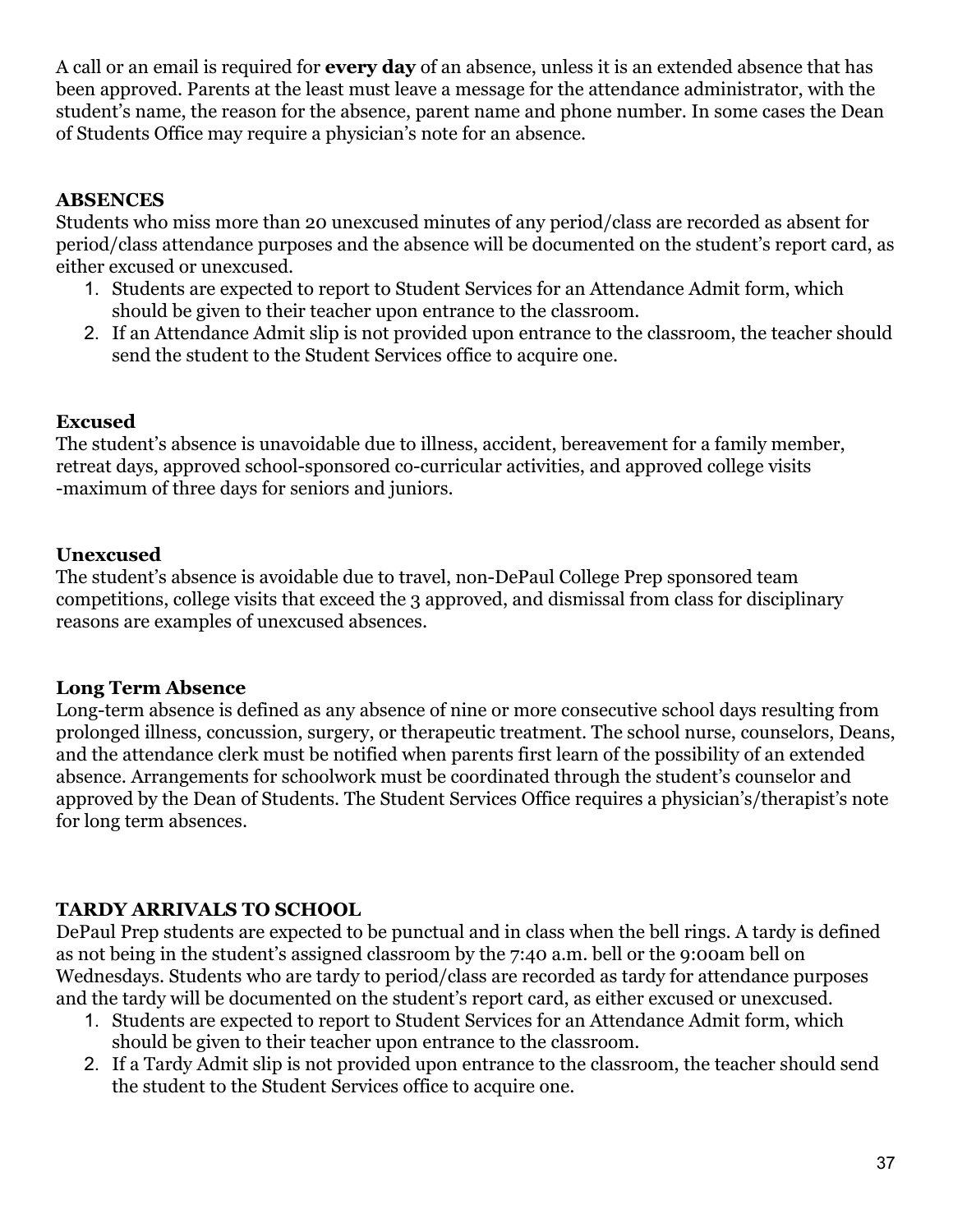# **Excused**

The student's tardy is unavoidable due to illness (doctor's/dentist appointment), accident (accompanied by a police report or some type of verification), or a medical emergency. For reasons of excused tardies, Parents/guardians are required to call the school office, before 7:40 a.m., if a student is expected to arrive after 7:40 a.m., for the tardy to be excused.

- a. The tardy will be documented as excused on the student's report card.
- 2. A student arriving after this time and without parent notification will be considered tardy unexcused.
	- a. The tardy will be documented as unexcused on the student's report card.

#### **Unexcused**

The student's tardy is avoidable due to poor traffic conditions, overslept, inclement weather (unless the school sent out a notification), stops before arriving at school are examples of unexcused tardies.

1. For reasons of unexcused tardies, a student arriving after 7:40 a.m. or 9:00 a.m. on Wednesdays, the tardy will be documented as unexcused on the student's report card.

Students are allowed up to three tardy arrivals in the morning each semester - this includes being delayed due to inclement weather, poor traffic conditions, or transportation issues. On the fourth occasion, the student will be issued a Level One Violation (refer to the detention section for details).

1. The three tardy arrivals each semester will be documented as excused on the student's report card.

#### <span id="page-38-0"></span>**EARLY DISMISSAL**

A note must accompany a request for an early dismissal from the parent or guardian with the full name of the student, date and time of the dismissal, and reason for the request. This note must be turned into the Student Services Office before 7:40 a.m. on the requested date. The student will only be released between class periods, please refer to the bell schedule before requesting an early release. A parent or guardian is required to come to the Main Office to pick up students. A government issued ID is required to enter the building. If other arrangements have been made, these should be stated clearly in the note.

#### <span id="page-38-1"></span>**APPOINTMENTS/PHYSICIAN'S NOTES**

Appointments should be scheduled outside normal school hours or after school on early dismissal days. Upon return the same day or the following morning, the student is encouraged to bring a physician's note stating that they were seen at a doctor's office. Although appointments are considered absences for attendance purposes, physician's notes will be filed and reviewed by the Nurse, Counseling Department, or Dean of Students in cases where excessive absenteeism warrants a disciplinary review.

#### <span id="page-38-2"></span>**VACATIONS**

Vacations are not to be planned during scheduled school time or exam days. The academic curriculum at DePaul Prep depends on a student's valuable time in the classroom and any time missed places an added burden on the student and teacher.

DePaul Prep strongly discourages absences caused by family travel while school is in session. We urge parents to give serious consideration to the consequences of such absences. Parents and students should understand that excessive absences, whether excused or unexcused, would drastically affect class grades.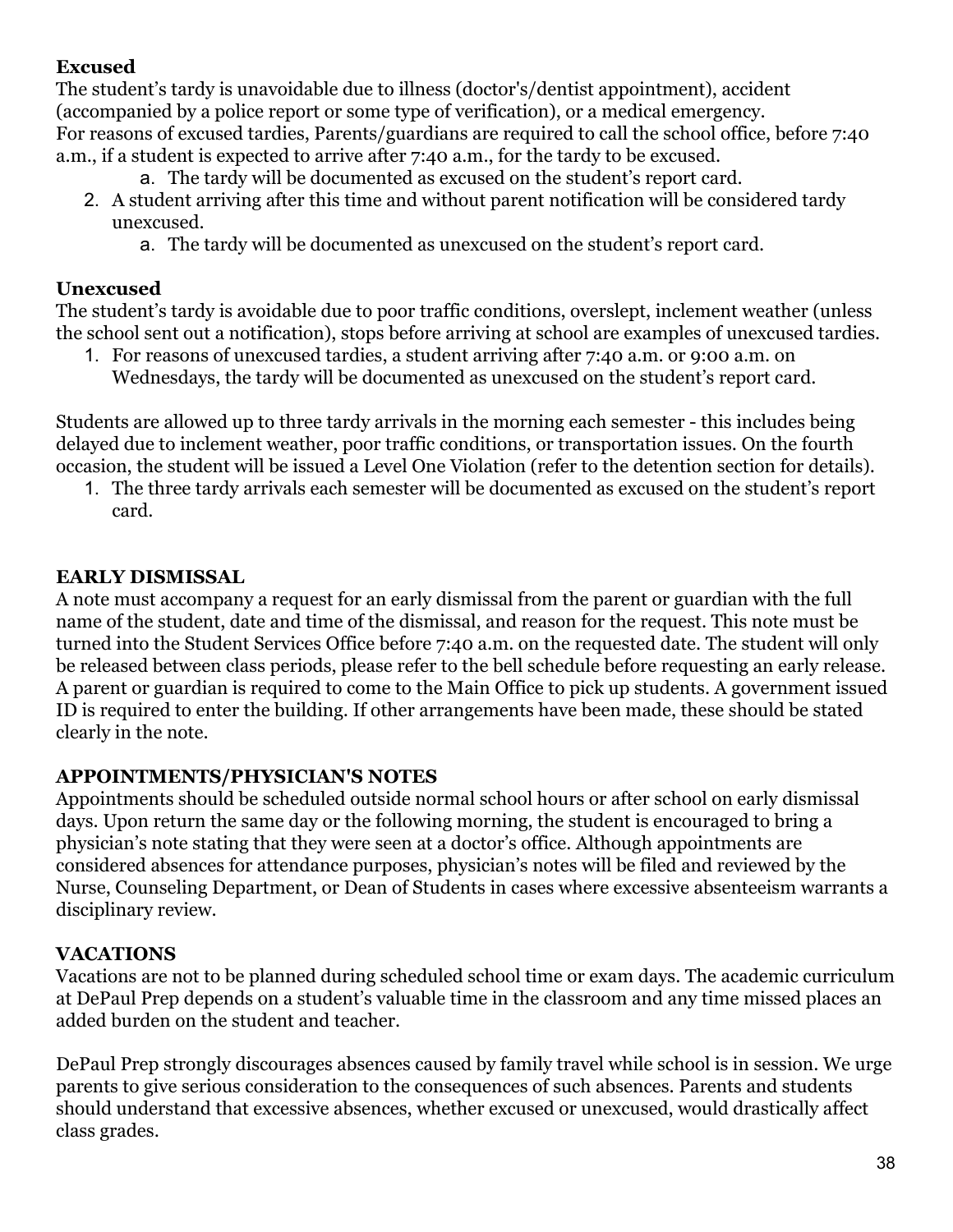#### <span id="page-39-0"></span>**REQUEST FOR MISSING HOMEWORK**

Upon returning to school after an absence, it is the responsibility of the student to meet with his/her teachers to make up missed work. If a parent/guardian anticipates that a student will be absent three or more days, the student's counselor should be contacted to gather assignments for the student.

# <span id="page-39-1"></span>**PARTICIPATION IN SPORTS/ACTIVITIES**

Students who are involved in any school activity may not practice, participate or perform unless they are in attendance at least half-day or 3.5 hours of the school day. Coaches, moderators and administration will check to verify a students' attendance.

#### <span id="page-39-2"></span>**TRUANCY**

DePaul Prep considers a student who is absent from school without consent from a parent/guardian and the school to be truant and therefore, an unexcused absence. Truancy is considered a Level Two Violation.

Absence from a class period or academic support without parent notification to the school will result in a Level Two Violation. The student may receive a Level Two Consequence, and a parent/guardian conference may be required, or more severe violations may result in loss of participation in co-curricular athletics/activities, honor societies, or school functions.

#### <span id="page-39-3"></span>**SCHOOL ARRIVAL**

When students arrive at school, they need to be in dress code by the start of their first period class. Students may not loiter in unauthorized areas of the campus both inside and outside. Students who arrive at school early are to go to the atrium or the dining hall. Students are not allowed to congregate in the hallways or stairwells and are to remain on campus from the time they arrive at school until afternoon dismissal. If a student requests to leave the building during this time period, permission must be granted by the Dean of Students and their parents/guardian. The student must also be signed out accordingly before exiting the school.

#### <span id="page-39-4"></span>**BACKPACKS**

Students are allowed to carry only one item to their classes (either a backpack or small handbag) but must contain only the following:

- iPad
- Class notebook(s)
- Class folders
- School-related books
- DePaul Prep approved uniform items (V-neck, crew neck, quarter zip, or cardigan sweaters)
- Personal identification

Students should not carry items of great value (personal, financial or otherwise) but rather should keep items like this at home or locked in their locker. Cell phones should be silenced or turned off and placed in their locker until students leave the building for the school day.

#### <span id="page-39-5"></span>**DRESS CODE**

The DePaul College Prep dress code is a major component in preparing students for the professional world while instilling self-respect, neatness and pride while displaying our school identity. With the support of parents and faculty, these guidelines help to engender a positive academic climate of mature behavior. Any student who cannot abide by the dress code due to injury or illness must receive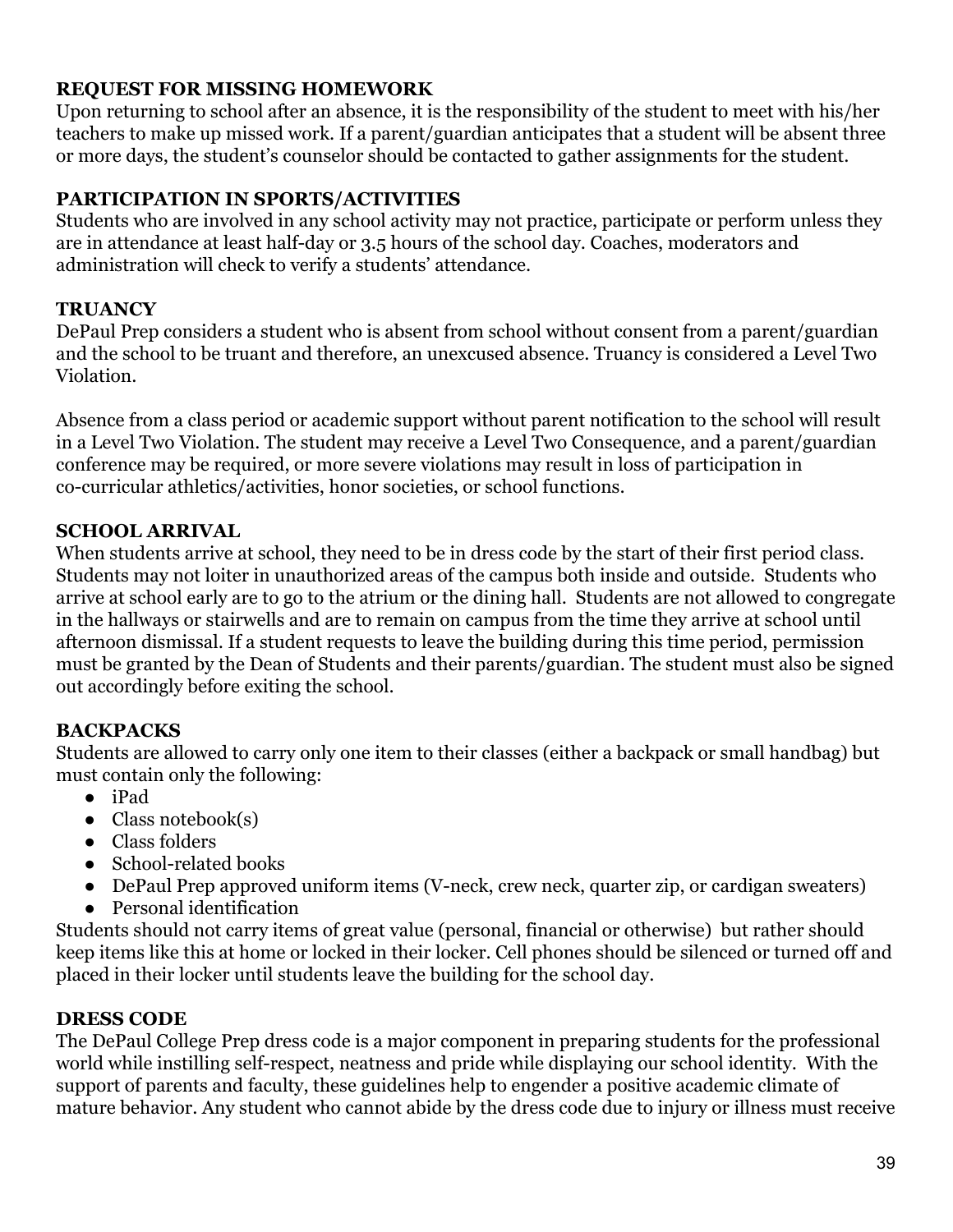written permission from the Dean of Students to attend school out of uniform in any way. All uniform clothing is to be purchased from the Land's End Website.

**NOTE: The Administration reserves the right to determine whether a style of dress or a style, length, or coloring in hair is appropriate and in keeping with the philosophy of DePaul College Prep. Teachers are primarily responsible for enforcing the dress code.**

# <span id="page-40-0"></span>**ACCEPTABLE SCHOOL ATTIRE**

# **FEMALES**

- Khaki uniform skirt (three options available). Skirts may NOT be rolled up at the waist.
- White button-down dress shirt, long or short sleeves with school logo, fully buttoned and tucked in.
	- -OR-
- White or navy blue DePaul College Prep polo shirt including dri-fit, clean and tucked in.
- Blazer is optional (see Land's End website)
- Khaki or docker style pants (chinos) purchased from the DePaul Prep section of the Land's End website.
- Uniform khaki shorts from Land's End are acceptable attire in warm weather or August September and April - May.
- Yoga-wear, form fitting pants, jeggings, leggings and sweatpants are not allowed; no elastic or tight-fitting cuffs on the ankle. Black or navy tights or leggings are allowed underneath skirts during winter months however, sweatpants are not allowed under skirts at any time.
- Hair must be neat, clean, and professional.
	- Hair color must be a natural color (blonde, brunette, black, auburn)
- Excessive jewelry is not allowed to be worn in the building during school hours. Young ladies may wear a maximum of two earrings per ear.

# **MALES**

● White button-down dress shirt, long or short sleeves with school logo, fully buttoned and tucked in.

-OR-

- White or navy blue DePaul College Prep polo shirt, including dri-fit, clean and tucked in.
- Blazer is optional (See Lands' End website)
- Khaki or docker style pants (chinos) purchased from the DePaul Prep section of the Land's End website.
- Uniform khaki shorts from Land's End are acceptable attire in warm weather or August-September and April-May.
- Hair must be neat, clean, and professional
	- Hair color must be a natural color (blonde, brunette, black, auburn)
- Males must be cleanly shaven on a daily basis in school. Sideburns must be neatly groomed and no longer than the middle of the ear. Beards and mustaches are not permitted.
- Earrings and excessive jewelry are not allowed to be worn in the building during school hours.

# **ALL Students**

- All uniforms must be purchased from the Land's End website.
- Navy DePaul College Prep V-neck, crew neck, quarter zip, or cardigan sweaters are the only acceptable outerwear allowed to be worn in school. A DePaul College Prep polo or shirt must be worn under all outerwear. All outerwear must be official DePaul College Prep apparel from either Lands' End or the Spirit Shop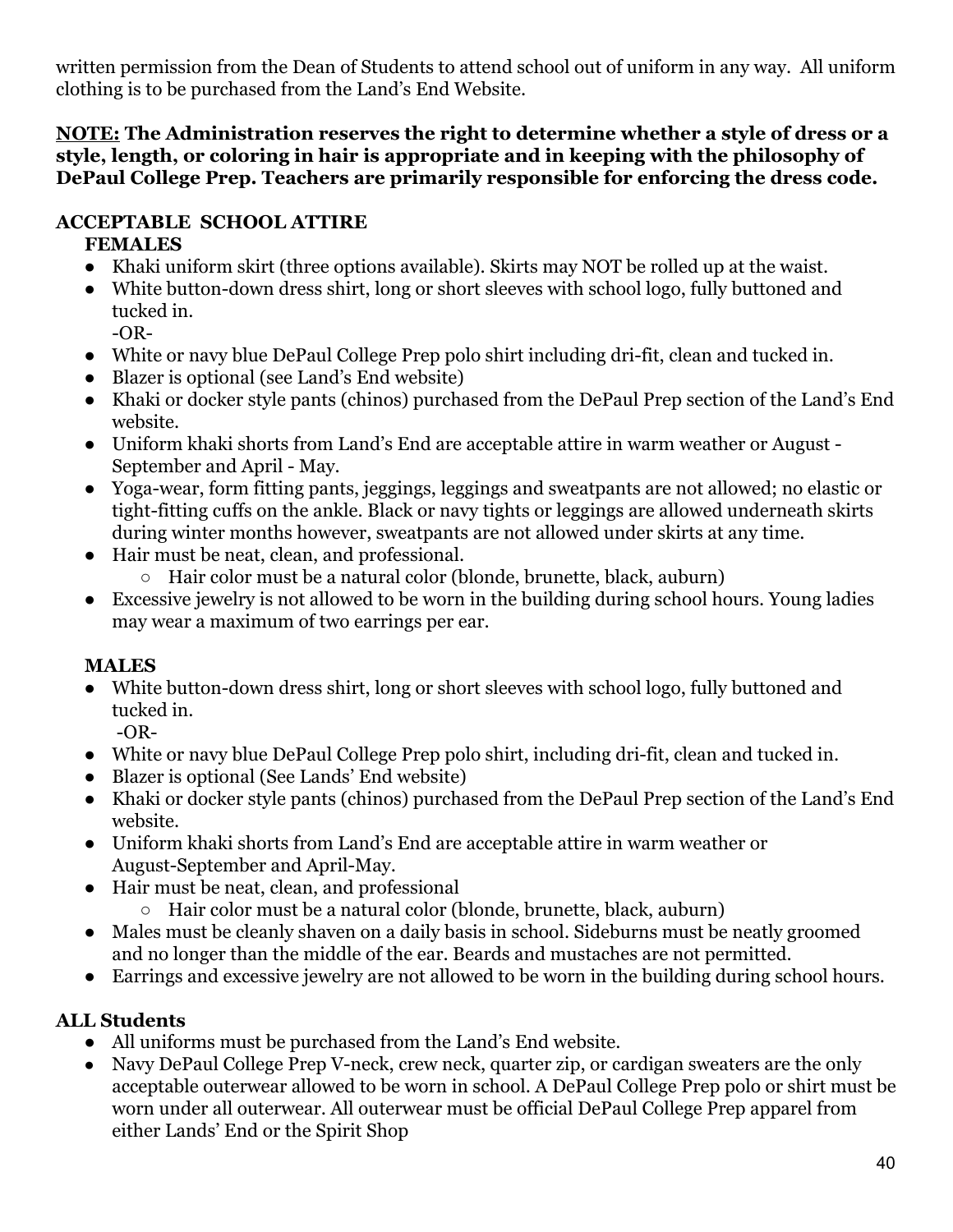- A school issued DePaul College Prep ID card on the school issued lanyard must be visibly displayed around the neck at all times.
	- Freshman -Lake Blue lanyard
	- Sophomores Navy Blue lanyard
	- Juniors White lanyard
	- Seniors Seniors may wear a lanyard of their choice (must be school appropriate)
- A belt must be worn at all times; the waist of the pants must be above the waist line and pants must extend to the ankles.
- Socks must be worn at all times in school.
- Shoes:
	- Dress shoes
	- Gym shoes
	- Boots (no combat, cowboy, high heels, etc.)
	- All footwear must cover the toes and heel (i.e. no open toe shoes or slip-ons)

#### **PROTECTIVE MASKS**

Pursuant to our health and safety protocols, protective face masks are part of the uniform and must be worn at all times. Masks that are plain or contain logos representing DePaul Prep, athletic teams, the arts, academic disciplines, medical/health awareness or colleges are acceptable. Masks that contain political statements or use disrespectful language or imagery are not acceptable. If you are unsure whether your mask is acceptable, consult with the Deans of Students who will make a final decision.

#### **SPIRIT WEAR FRIDAYS**

- DePaul Prep hooded sweatshirts are allowed. No other brand hooded sweatshirts are allowed.
- All club and athletic team apparel purchased through DePaul Prep Team Shops are allowed.
- DePaul Prep apparel from the Spirit Shop are allowed
- Uniform bottoms and shoes still must be worn
- School I.D.s still must be worn; uniform shirts must be tucked in

#### **The following are Unacceptable Dress and Prohibited from being worn in school:**

- Piercings (nose and lip rings)
- Hats
- Headgear **including headphones, headsets, earphones or earbuds**.
- Sunglasses
- Visible Tattoos
- Visible chains, medals, medallions

**NOTE:** The expectation is that students will show up for school dressed per the dress code and stay in dress code until 3:00 p.m., unless you are changing for a school sponsored activity. Decisions on dress code matters are at the sole discretion of the Deans of Students. Students who violate this policy may be refused admission to class or asked to call home for the uniform item to be delivered to school.

#### **PHYSICAL EDUCATION UNIFORMS**

Students taking Physical Education classes are expected to be in their gym uniform during class. Physical Education uniforms must be purchased through DePaul College Prep's Spirit Shop.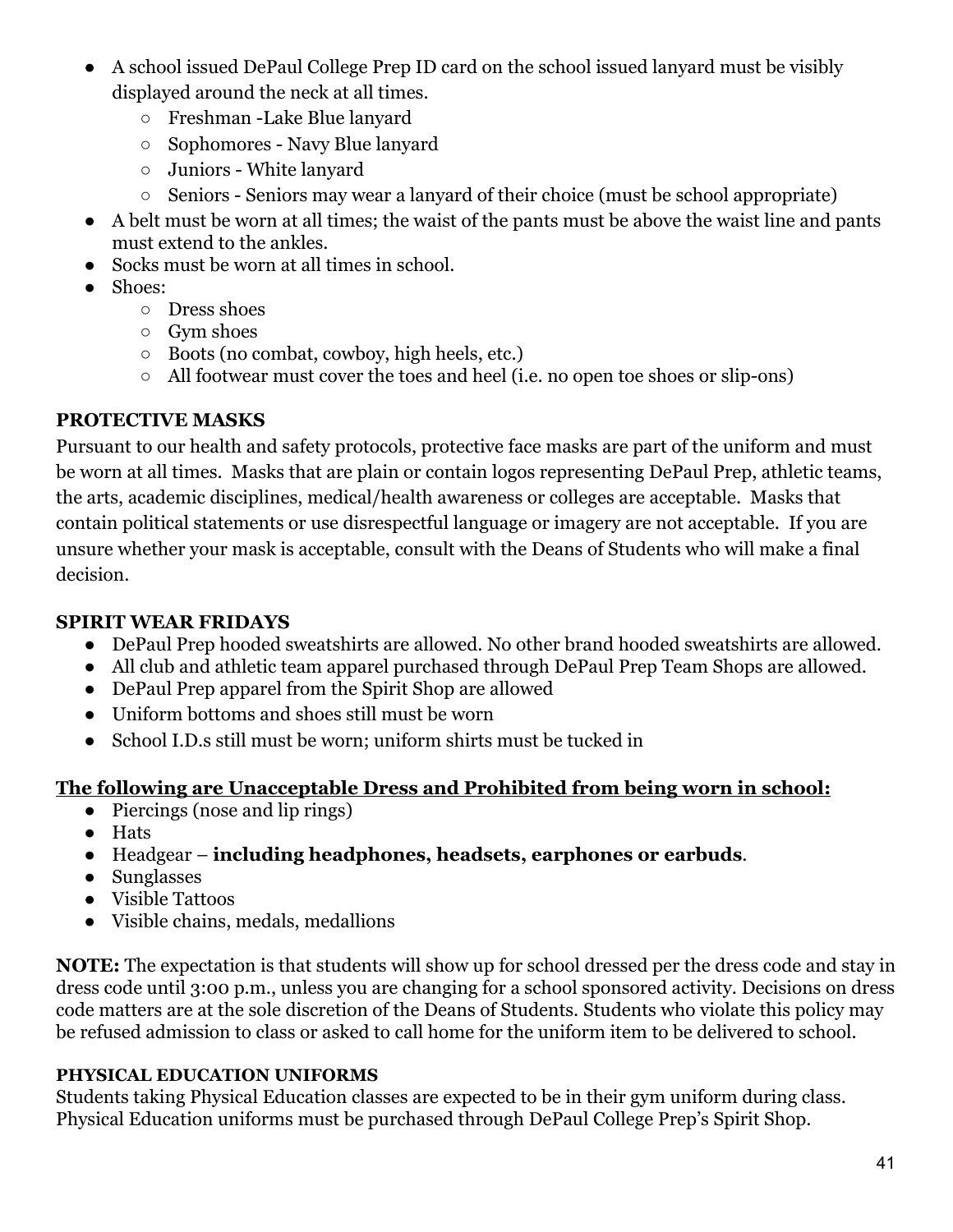#### <span id="page-42-0"></span>**BUILDING EXPECTATIONS**

- There is to be no loitering in the corridors or in the restrooms during the time allowed for changing of classes or at the beginning and end of the lunch periods.
- No shouting, fighting, wrestling, running or gum chewing is permitted in the school at any time.
- Students are not permitted to be in the building after 4:00 p.m. or on the weekend unless supervised by a DePaul College Prep employee.
- Lunches are to remain in the student's locker until just before the lunch periods. It is only in the dining hall that food and beverages are consumed. No food or beverages are allowed in the halls or classrooms
- Students are to be concerned with the neat appearance of the entire school, which includes, but is not limited to the dining hall, hallways, classrooms, atrium,etc. Students found littering at DePaul College Prep will be subject to consequences of detentions and possibly suspension.
- Telephones are available in every office in the building. Emergency calls for students should be made in the Main Office; these calls will be directed to the appropriate staff member or student.

# **CODE OF CONDUCT FOR STUDENT BEHAVIOR**

- <span id="page-42-1"></span>● Any disrespect, insubordination or insolence in word, act or attitude will be dealt with according to the gravity of the situation. Insubordination could result in suspension or expulsion.
- DePaul College Prep students are encouraged to avoid out-of-school situations where activities are in contradiction to stated school policies and philosophies. These situations, which are a detriment to the good name of the school, as well as the student, are cause for a review which could lead to intervention, suspension, or expulsion (Some examples of these situations include: the use, possession, sale, or being under the influence of intoxicating beverages, drugs, or narcotics; the possession of vaping materials).
- DePaul Prep reserves the right to discipline students who engage in behavior on and off campus that is contrary to our Core Values or is detrimental to the reputation of DePaul Prep.
- School regulations are to be observed whenever students are on the school grounds -- both before and after school -- as well as at all social, athletic and spiritual events sponsored by the school whether these are held on the school campus or elsewhere. The faculty and administration exercise responsibility for students at these events and students are to heed their authority.
- In the DePaul College Prep family, we value each individual for the human potential he/she possesses; we encourage each other to achieve all that we can; we congratulate each other for our achievements. Ethnic, gender, or racial stereotypes prevent us from open-mindedly encountering each other as unique individuals. When we prejudge others, according to these stereotypes, it keeps us from developing responsible one-on-one relationships. The expression of these stereotypes reflects an unthinking, irresponsible, and un-Christian attitude, which is unacceptable in the DePaul College Prep family. Ethnic, gender, or racial slurs -- spoken or written -- will be dealt with by the Dean or a Counselor. Responses range from counseling sessions to suspension or expulsion.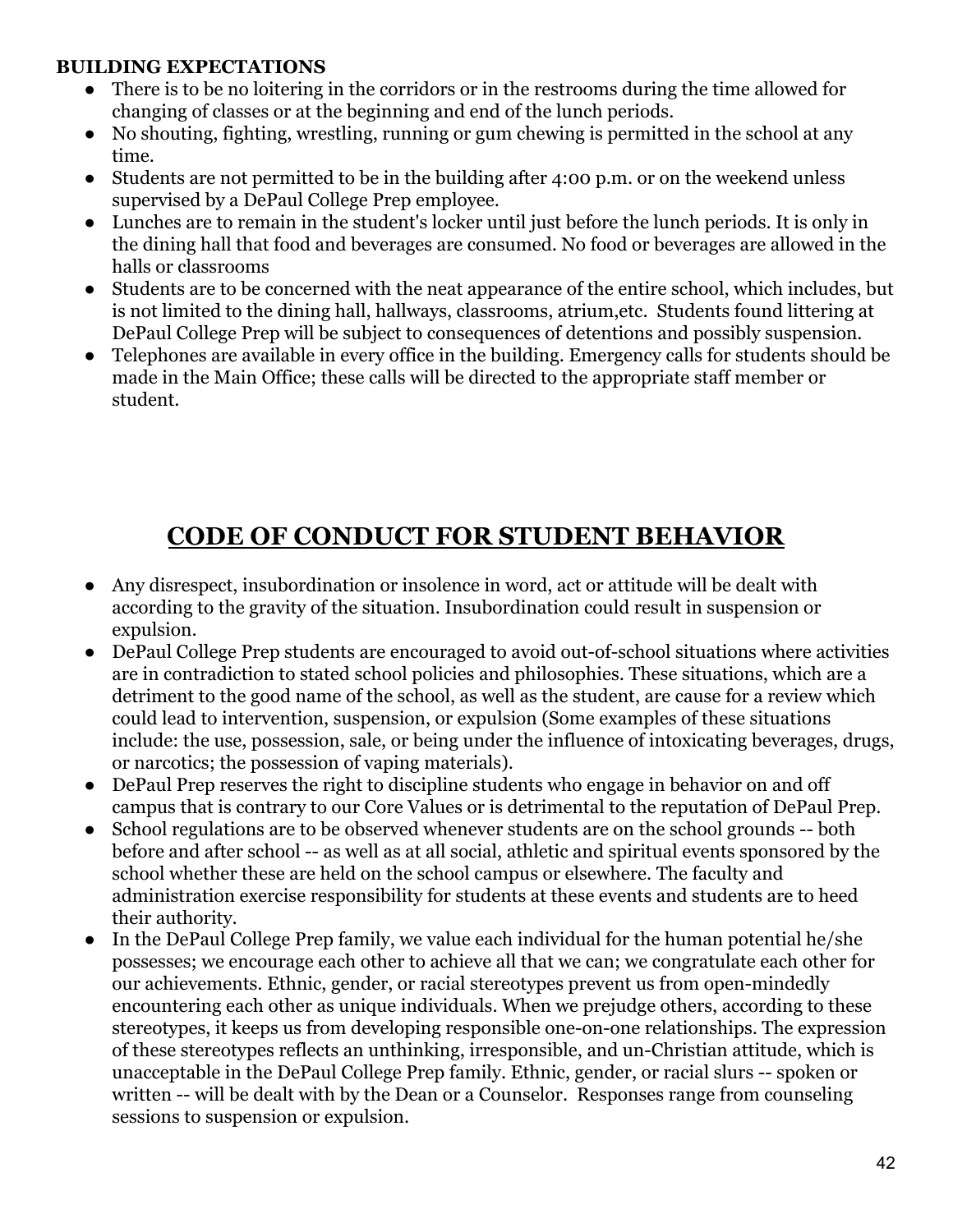• Sale, possession or use of fireworks, stink bombs or any item that disrupts the good order of the school, are prohibited.

#### <span id="page-43-0"></span>**DEFAMATION OF CHARACTER**

Defamation is communication that injures the reputation of another without just cause. Defamation can be either spoken (slander) or written (libel). False accusations against a teacher, administrator, or staff member is a serious offense and will be treated as such. Consequences may include suspension and/or expulsion.

#### <span id="page-43-1"></span>**ELECTRONIC DEVICES/CELL PHONES**

Cell phones, laser pointers, cameras, camera cell phones, electronic devices (with or without headphones or earbuds) **will not be in use during school hours from 7:45 a.m. - 3:00 p.m.** or during the times of an adjusted schedule, unless granted permission from a faculty/staff member.

Cell phones and all other electronic devices are not to be used during passing periods, when students are out of class, in the Commons, in the bathrooms, or during lunch in the Dining Hall. Phones should be turned off, silenced at all times, and locked in their assigned lockers.

#### <span id="page-43-2"></span>**EXCESSIVE SHOW OF AFFECTION**

Public displays of affection of a romantic nature during school hours are not permitted (i.e. kissing, hand holding, excessive physical contact).

#### <span id="page-43-3"></span>**FIGHTING/INTIMIDATION**

Fighting in the school building, surrounding community, or on school grounds will result in immediate suspension and may lead to expulsion. Students who are play fighting are subject to immediate suspension as well. Play fighting is not allowed anywhere on campus and students found to have engaged in such activity, will be suspended.

#### <span id="page-43-4"></span>**GAMBLING**

Students are not permitted to gamble by playing cards, participating in pools, online gambling, or gambling in any other way while at school or at any DePaul College Prep sponsored function. This may result in discipline or suspension with a view to expulsion.

#### <span id="page-43-5"></span>**GANGS/TAGGING**

Gang activity of any kind will not be tolerated. DePaul College Prep will fully cooperate with police and community anti-gang programs. Visible symbols of gang affiliation or representation are strictly forbidden. Gang graffiti or symbols in textbooks, electronic devices, notebooks, lockers, agendas, on clothing will result in immediate disciplinary action. In addition, pretending to be affiliated with a gang or gang activity will also not be tolerated.

#### <span id="page-43-6"></span>**HALL PASSES**

All students are to be in possession of a pass outside of class or the dining hall during the school day. If the student is found without a hall pass he/she may receive a detention. Students are to be in class during every period of the school day with the exception of lunch, study hall, or meetings with counselors/administration, unless an emergency situation arises.

#### <span id="page-43-7"></span>**IDENTIFICATION CARDS**

All students are issued an identification card at the beginning of the school year from the Office of Student Services. Students are expected to wear their ID cards on their grade-level color coordinated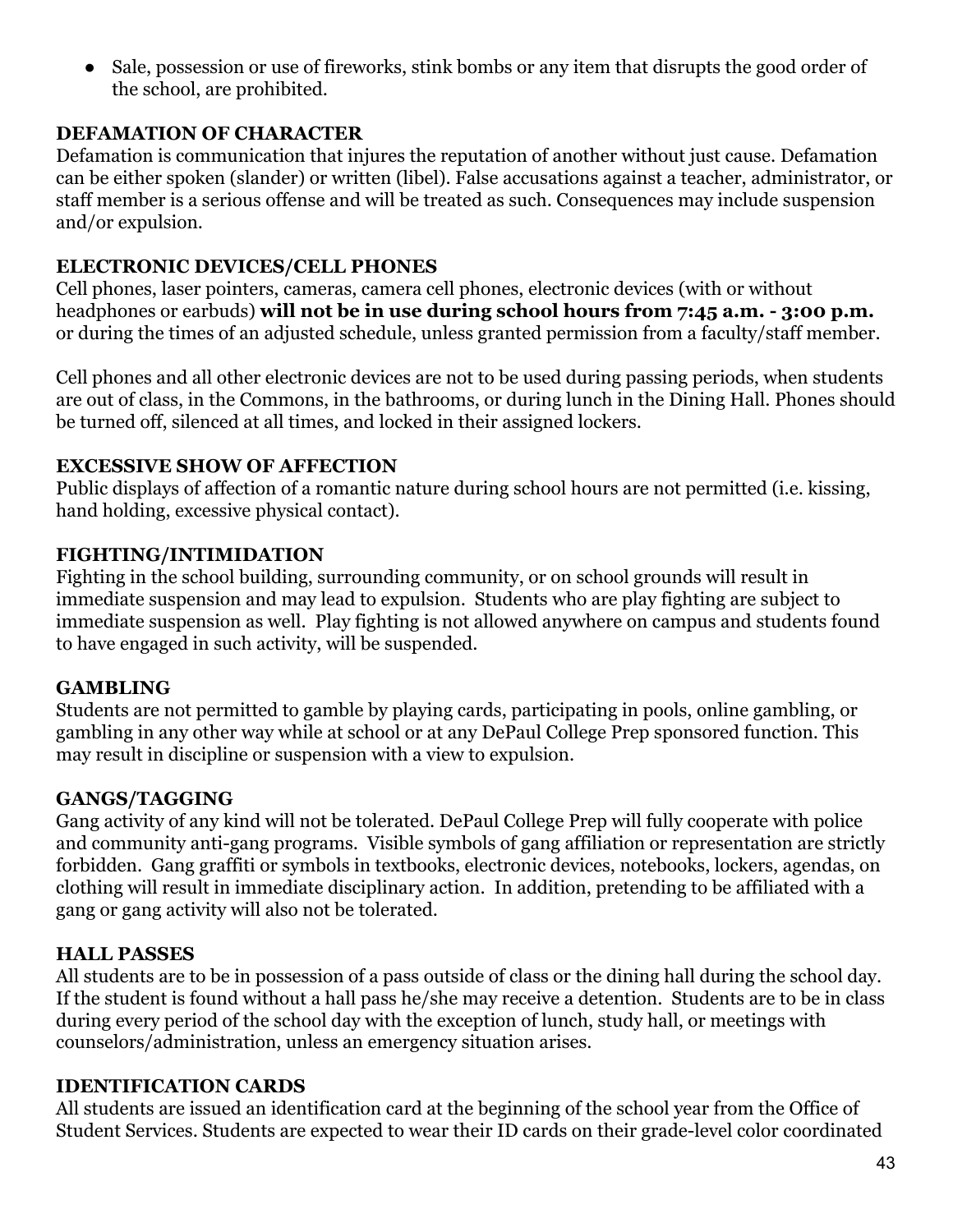lanyard during the school day. Lost ID cards should be reported to the Dean of Students' office immediately along with an expectation to pay \$5.00 to replace the ID and/or \$2.00 to replace the lanyard. Failure to have an ID card will result in a detention. The DePaul College Prep ID also serves as a student's dining hall debit card.

# <span id="page-44-0"></span>**LOCKERS**

- Only school locks are permitted on the lockers and these are to be KEPT LOCKED. Students are only to use the locker assigned to them; any changes must be approved by the Dean. Students are not to give locker combinations or share lockers with anyone at any time.
- DePaul College Prep is not responsible for lost, damaged, or stolen items. Students should not bring expensive personal items into the school (i.e. jewelry, and other expensive articles of clothing). All lost, damaged, or stolen items should be reported to the Dean of Students.
- Lockers are the property of DePaul College Prep and subject to search by a designated DePaul representative at any time for any reason the school deems fit.
- Students who vandalize lockers will be held accountable for restitution and face disciplinary consequences on a case-by-case basis. Students who possess permanent markers and substances that can make the locker dysfunctional will face disciplinary consequences on a case-by-case basis. Students who are in possession of another student's lock may face a serious discipline action and/or expulsion.
- Food or drinks for lunches are to be removed from lockers at the end of every day.
- Gym bags are to be stored in lockers
- Students may only go to their lockers in the designated time in the morning, during change of class, and immediately after school.
- If a locker does not work properly (i.e., it is jammed, the combination will not work, or the student forgot the locker combination), the student should report this to the Dean of Students, immediately.

# <span id="page-44-1"></span>**REPRESENTING THE SCHOOL**

All DePaul College Prep sponsored events including, but not limited to athletic events or social events require student conduct representative of DePaul College Prep's general policies and guidelines. Failure to represent DePaul College Prep appropriately will result in disciplinary action from the Dean of Students Office.

Students are expected to dress appropriately and in a manner that reflects the core values of the school at sporting and all extra-curricular activities. An immodest or inappropriate style of dress will result in the student not being allowed to participate.

#### <span id="page-44-2"></span>**SEARCHES**

DePaul College Prep is private property, therefore, the administration reserves the right to search students, student's lockers, backpacks, their property, and/or any vehicle parked on DePaul College Prep grounds. The search will be made in circumstances where the school has a reasonable belief that a crime has been or is in the process of being committed or that the school has reasonable cause to believe that the search is necessary to maintain school discipline or to enforce school policies. The student must comply or the school may require that the student be withdrawn from DePaul College Prep.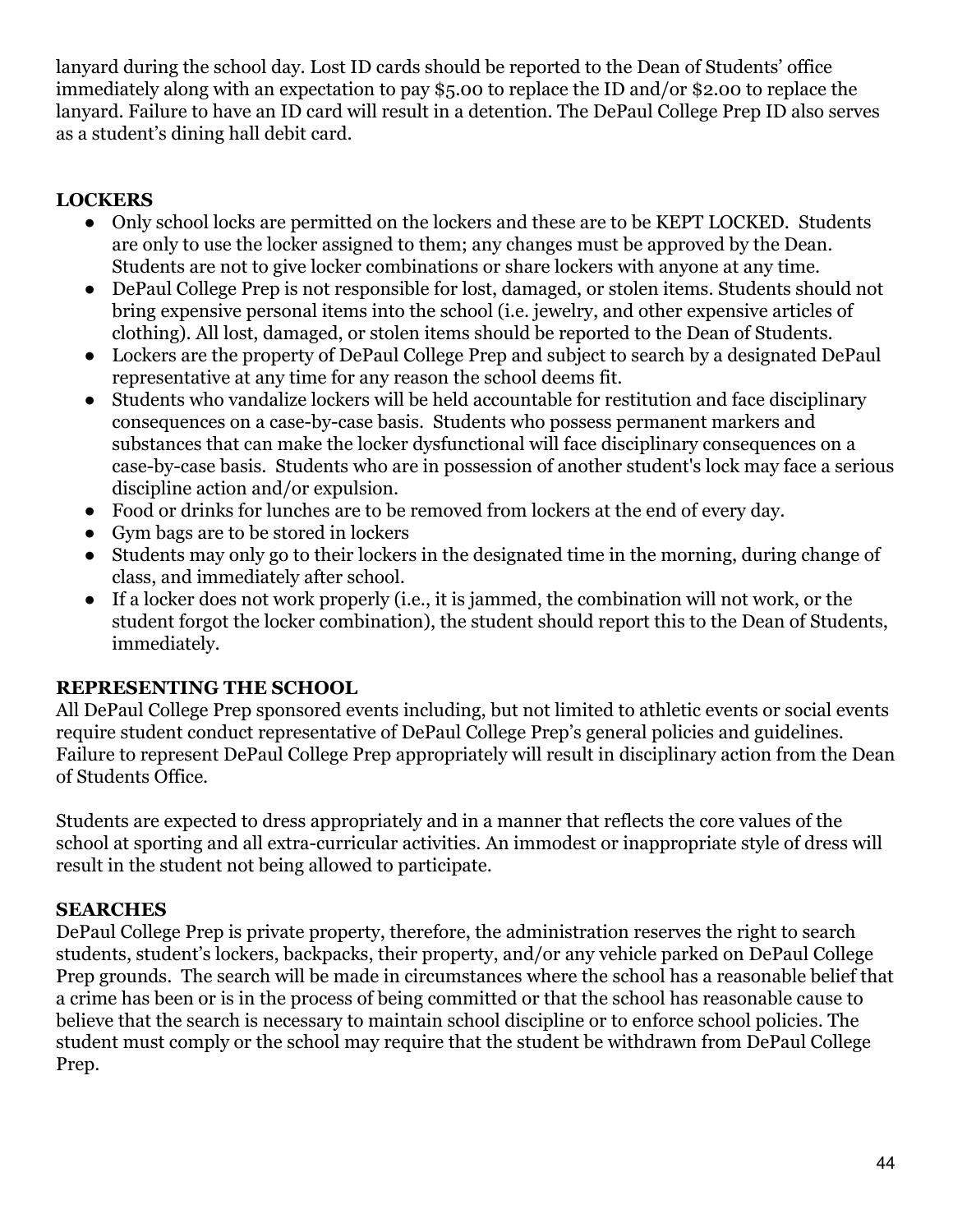#### <span id="page-45-0"></span>**SOCIAL MEDIA/WEBSITES/HOME INTERNET USE**

The World Wide Web provides access to a global network of information, but the unregulated access opens the door to some risks. There is growing concern surrounding several websites that allow users to post personal information about themselves or others. DePaul College Prep has blocked such websites from the school network.

Social media is any form of online publication or presence that allows interactive communication, including social networks, blogs, photo sharing platforms, Internet websites, Internet forums, and wikis. Examples of social media may include, but are not limited to, Facebook, Twitter, Instagram, Snapchat, TikTok, YouTube, Google+, and Flickr. Students are responsible for what they post and share on social media and can be held accountable by the school for inappropriate use of social media on or off campus. Regardless of privacy settings, students should assume that all information posted to a social media network is public information. Any negative or damaging image, video, post, or social network publication that is brought to the Dean of Students attention can be subject to discipline that may include suspension or expulsion.

DePaul College Prep reserves the right to enforce Level 1, 2, or 3 disciplinary consequences if it is brought to the attention of the school that a student's comments or pictures are inappropriate, are in violation of the code of conduct listed in the Parent & Student Handbook, or represent DePaul College Prep in a way that reflects poorly on its mission, or if the overall health of the school is threatened. Serious misuse of social media may lead to suspension or expulsion.

Parents/guardians are encouraged to communicate with their children about the potential dangers and consequences of using the internet inappropriately, for it is the safety and well-being of all students that is a constant consideration for everyone at DePaul College Prep.

# <span id="page-45-1"></span>**THEFT/LOSS OF PROPERTY**

Stealing is not tolerated at DePaul College Prep. If a student is caught stealing or is in unauthorized possession of school property or another student's belongings, he or she may be suspended and/or face serious disciplinary consequences, including expulsion. This includes using another student's I.D. to purchase food/beverages without the student's permission. While DePaul College Prep is a safe and secure place, students need to be responsible for their belongings and should never bring valuables, large sums of money, or expensive items on campus. Students should not leave backpacks or other personal items unattended. DePaul College Prep is not responsible for lost or stolen items, particularly items kept in lockers when students fail to keep the locker locked.

#### <span id="page-45-2"></span>**TRESPASSING**

Being present anywhere on school grounds or at any school activity during a suspension period or being in the company of a person who has been dismissed from DePaul College Prep while on school grounds is prohibited and may lead to suspension or expulsion.

# <span id="page-45-3"></span>**VANDALISM**

Vandalism involving school property or property of a fellow student will be dealt with according to the severity of the situation. Serious incidents will result in expulsion. All damage to school property must be paid for by the family.

#### <span id="page-45-4"></span>**WEAPONS**

The possession of weapons, look-alike weapons, or anything considered dangerous on school property, at school-sponsored events, or on social media is strictly prohibited. Such actions may result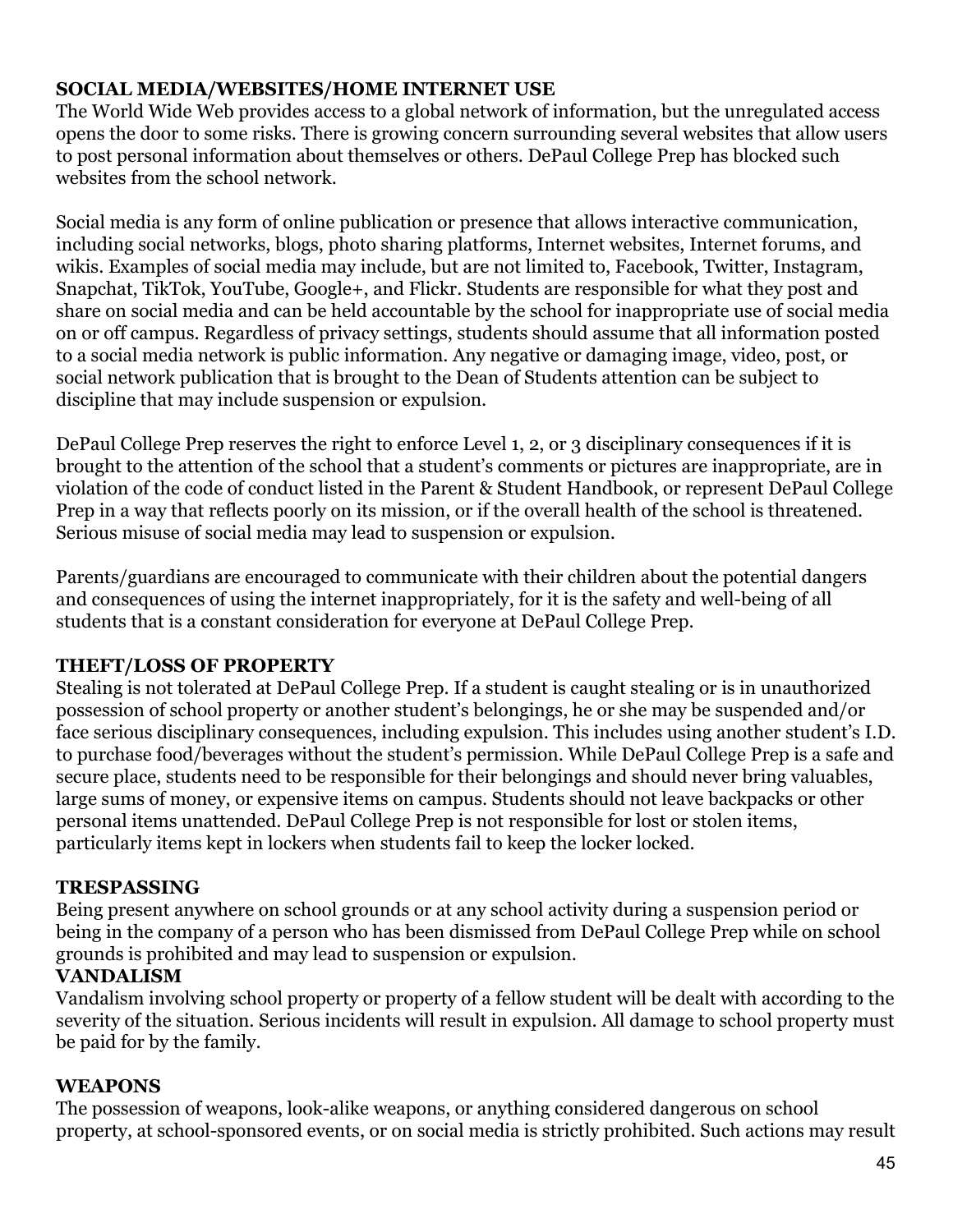in suspension or expulsion, notification of parent/guardian, police involvement, and meeting with the Dean of Students and the parent/guardian.

# **VIOLATION CONSEQUENCES**

#### <span id="page-46-1"></span><span id="page-46-0"></span>**DISCIPLINE**

In keeping with the statement to DePaul College Prep's mission statement, the students of DePaul College Prep are expected to be courteous and respectful at all times. Discipline is not just a set of rules and regulations. It is a system of behavioral expectations that align with DePaul College Prep's core values of Faith, Respect, Excellence, and Service. Each student at DePaul College Prep is expected to assume responsibility for his or her own behavior. If a student chooses to disregard school rules or policies, he or she must accept the consequences of these actions as set forth in this handbook.

#### <span id="page-46-2"></span>**CONFIDENTIALITY**

Actions and behavior on a student's discipline record are kept confidential within the office of the Dean of Students. Records of disciplinary nature are sent to other institutions when requested primarily in the case of transferring students. Information about a student's discipline record can be requested by parents and must be done so in writing. Parents/Guardians will be notified by email when a student is issued a detention.

#### <span id="page-46-3"></span>**DETENTIONS**

Detentions are consequences to violations of our Parent & Student Handbook. It is the period of time when a student will be required to serve as a result of a policy violation.

- If a student receives a detention at any time he/she will be required to serve that afternoon at 3:15 p.m. or the next available morning at 6:55 a.m. **Note: There will be NO Wednesday morning detentions.**
- If a student fails to report to detention he/she may be given another regular detention, a Saturday Detention or face suspension with a view to expulsion.
- If a student is issued **ten** detentions in one semester, that student may be suspended and placed on disciplinary probation for the remainder of the school year. Receiving **20** detentions in one school year is grounds for dismissal from DePaul College Prep.

**DISCLAIMER:** The recommended consequences below are guidelines only. Faculty/Staff members have the discretion to increase/decrease the detention hours based on the specific details, number of warnings, previous detentions for similar reasons, etc. Depending on severity, some offenses could lead directly to higher levels of disciplinary action.

#### **LEVEL ONE VIOLATIONS**

- 1. Out of Uniform (Student is wearing a non-uniform item or is wearing our uniform incorrectly or wearing uniform improperly).
- 2. Inappropriate behavior (disrespect, disruption, lying, inappropriate language, failure to follow instructions, etc.) in school or at school related activities (including bus transport).
- 3. Tardiness for class.
- 4. Each tardy after the third tardy in the morning.
- 5. Each absence after the 10th in one semester.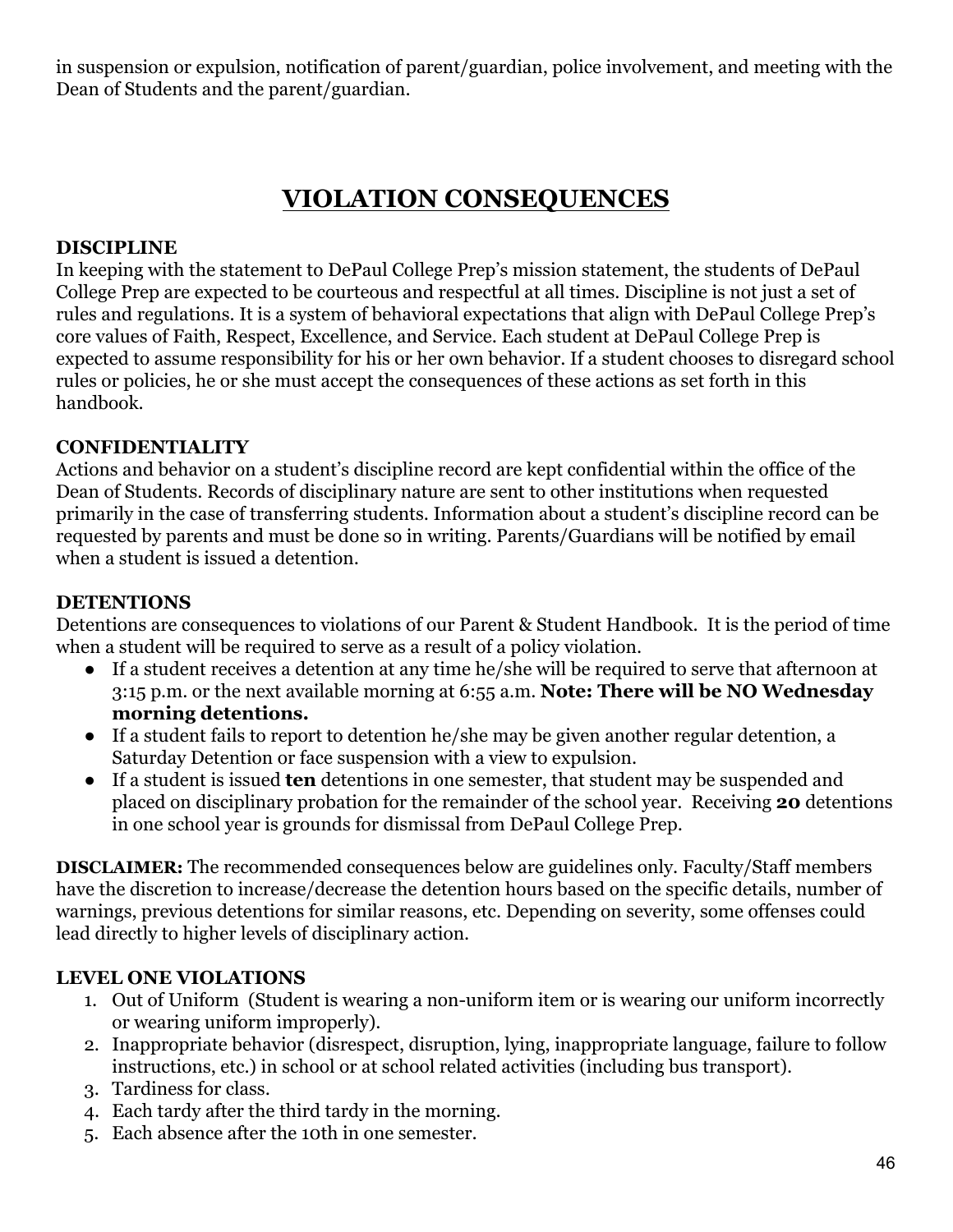- 6. No ID (this includes using another person's ID and improper lanyard use).
- 7. Student presence in off-limit areas during school hours (inside or outside school building).
- 8. Unacceptable driving or parking violations (including unauthorized vehicle or failure to display parking tag).
- 9. Forgery of another's signature.
- 10. Failure to complete service hours on time.
- 11. Level 1 violation of the *Academic Dishonesty* policy.
- 12. Inappropriate device/cell phone use (Misuse of technology tools device, using device for non-school related communication, or using a device for something other than its intended purpose - or - cell phone visible and/or in use in the classroom or hallway).

# **LEVEL ONE CONSEQUENCES**

- 1-2 detentions depending on the situation.
- Parent/Guardian notification from teacher, if deemed necessary.

# **LEVEL TWO VIOLATIONS**

The following abuses of a more serious nature may require a more thorough review and depending on the circumstances, the student could be subject to level 3 consequences.

- 1. Multiple or repeat level 1 violations.
- 2. Truancy or other absence from school or class without parent notification to the school.
- 3. Leaving school premises during the day without authorization.
- 4. Vandalism to school, student or staff property; restitution will be made.
- 5. Gambling.
- 6. Trespassing.
- 7. Misbehavior that might result in endangering the health and safety of students/faculty or staff.
- 8. Level 2 violation of the *Academic Dishonesty* policy.

# **LEVEL TWO CONSEQUENCES**

- All of Level One consequences are applicable.
- 3-5 detentions depending on the situation.
- Parent/guardian conference with teacher and Dean of Students may be required.
- More severe violations may result in loss of participation in co-curricular athletics/activities, honor societies, or school functions.

# **LEVEL THREE VIOLATIONS**

There are instances of misconduct so grievous that the student may face higher levels of discipline or expulsion from DePaul College Prep. Such situations will be reviewed by the Dean of Students and/or the Principal.

- 1. Multiple or repeat level two violations.
- 2. Very serious breaches of student conduct which reflect unfavorably on DePaul College Prep or threaten the good order and well being of the school community. Examples include, but not limited to, inappropriate social media posts that reflect poorly on the DePaul Prep mission or serious misuse of social media, theft, possession of weapons, gang involvement, and habitual cutting class/truancy.
- 3. Serial misuse of technology tools.
- 4. Fighting, bullying, defamation of character, harassment, or hazing.
- 5. Discriminatory/Racist Language (Language that is discriminatory in nature and related to race/ethnicity, gender, sexual orientation, religion, or socioeconomic status).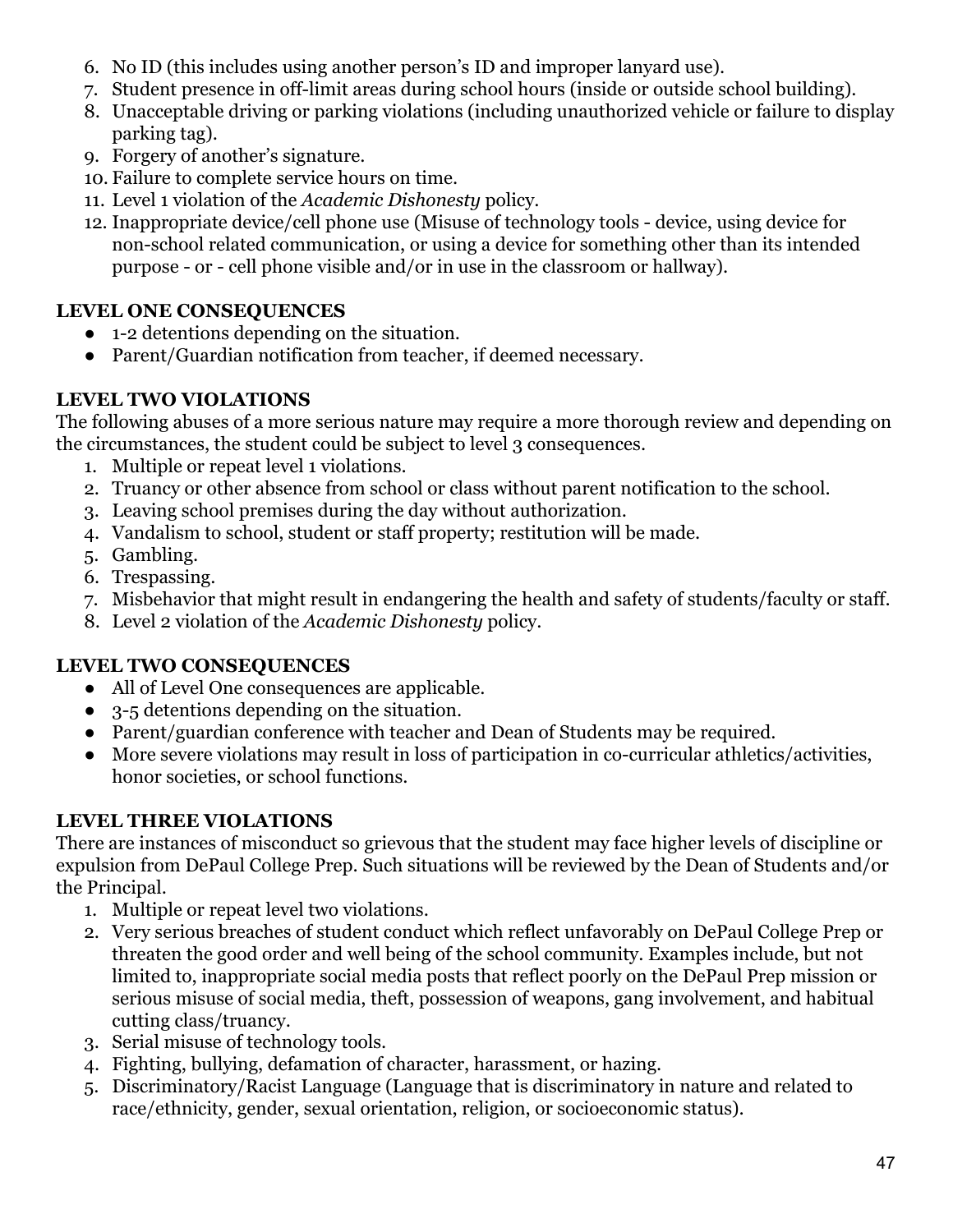6. More serious or repeat violations of the *Drug, Alcohol, Tobacco and Vaping Preventions* policy.

# **LEVEL THREE CONSEQUENCES**

- All of level two consequences are applicable.
- Parent/guardian conference is required.
- Suspension or expulsion from school, Contract or Board of Appeals hearing.
- Any actions deemed to be criminal in nature may be referred to the Chicago Police Department.

#### **WARNING SYSTEM**

Occasionally a faculty or staff member will choose to issue a warning to a student without assigning detention hours. These warnings serve as reminders about expected behavior. A student is allowed up to a total of three (3) warnings per semester. Each warning beyond 3 in a semester is registered as a detention hour (s) that must be served.

# **WARNING SYSTEM VIOLATIONS**

- 1. Each dress code violation; see the dress code section for details.
- 2. Using/displaying an electronic device including cell phones or ear buds/pods) during passing periods, lunch, when out of class or on a pass, in bathrooms, or in the dining hall. Note that electronic device violations including cell phones are considered level one discipline violations and subject to detention.
- 3. Having food/drink (other than water) outside of the dining hall without permission.
- 4. Failure to carry/show the current school year (2020-2021) student ID.

#### <span id="page-48-0"></span>**SERVING DETENTIONS**

Detention is a supervised period conducted before or after school. Detention will be held with the following schedule:

- **● Monday- Friday 3:15 4:00 p.m.**
- **● Monday, Tuesday, Thursday, or Friday 6:55- 7:40 a.m.**
	- $\circ$  The student must be prompt. A student will not be admitted after the posted start time and is expected to stay until the end time.
	- Student involvement in jobs and/or extra-curricular activities and sports does not excuse a student from serving detention.
	- If a student fails to report to detention he/she may be given another regular detention, a Saturday Detention, or face suspension with a view to expulsion.
	- Students must be in full uniform.
	- Electronic devices are not allowed in detention; students will be dismissed if found in violation.
	- $\circ$  Students will not be allowed to work on homework but instead will participate in a reflective exercise designed to help students consider the negative implications of their actions.
	- If a student is found to be disruptive in detention, he or she will be dismissed and not given credit for serving any portion of the detention. In addition, the student will receive an additional detention.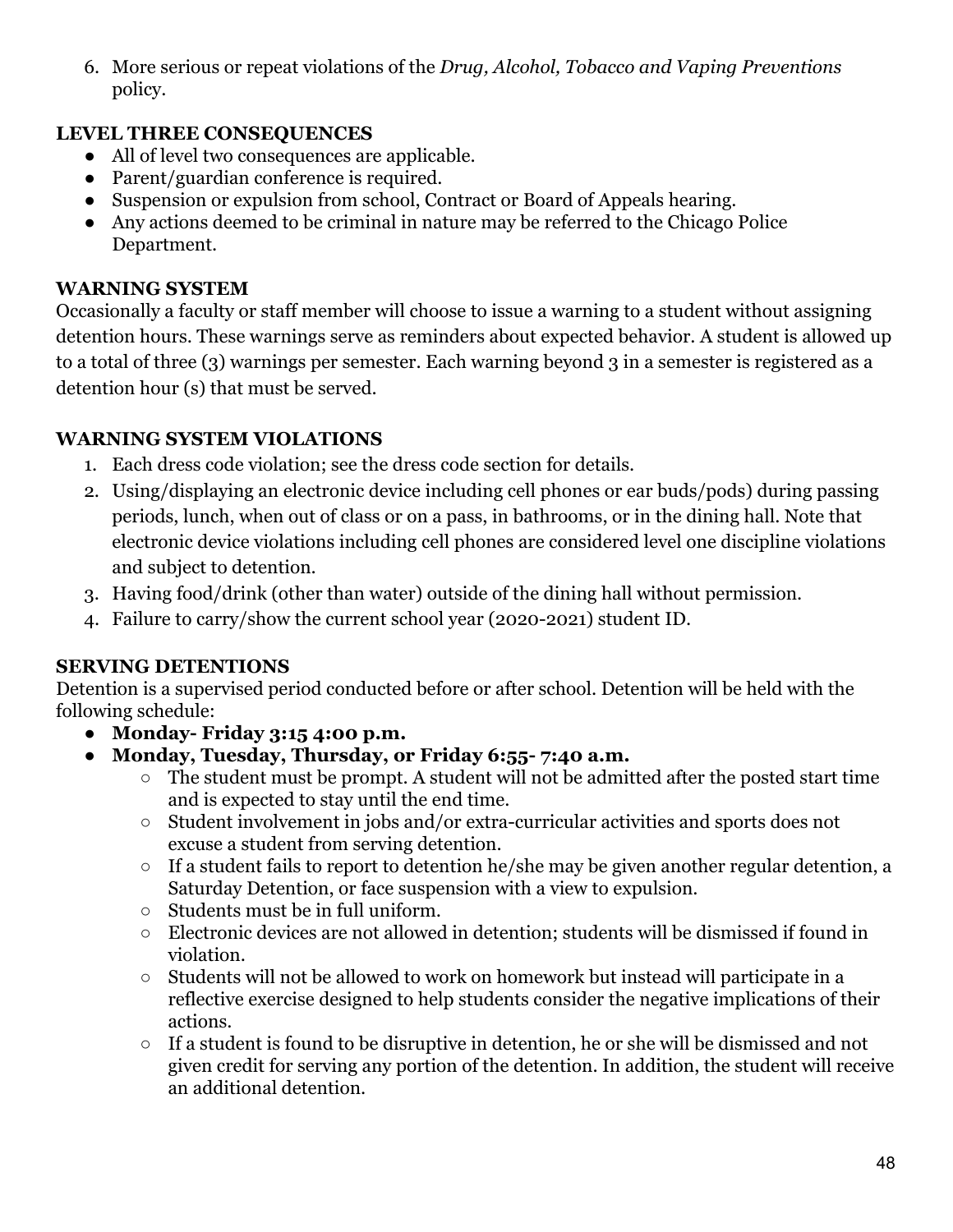- If a student is scheduled for both Academic Support and needs to serve a detention that day, the student will be required to attend Academic Support and serve the detention the following morning.
- If a student is issued **ten** detentions in one semester, that student may be suspended and placed on disciplinary probation for the remainder of the school year. Receiving **20** detentions in one school year is grounds for dismissal from DePaul College Prep.
- All detentions must be served in order to take semester exams.

# <span id="page-49-0"></span>**DISMISSAL FROM CLASS**

If a student is dismissed from a class by his or her teacher, he or she is to report to the Dean of Students office immediately. The student will receive a minimum of two detentions. Failure to report to the Dean's Office may result in more severe consequences.

# <span id="page-49-1"></span>**LOSS OF PRIVILEGES**

Membership, participation and leadership roles in co-curricular athletics and activities, honor societies, and school functions are privileges. They carry the responsibility of representing DePaul College Prep and setting an example of high levels of character.

Major violation of *any* DePaul College Prep policy may lead to loss of participation, membership or future membership to any of these organizations. Loss of privilege may include, but not limited to:

- Suspension from games or club activities.
- Withdrawal from honor societies.
- Disqualification/removal from leadership positions.
- Loss of 4th Quarter Senior Privileges, including Prom.
- Expulsion from teams/clubs in the most severe situations.

#### <span id="page-49-2"></span>**PROBATION**

A student may be placed on probation for what is determined to be a serious violation of the proceeding codes and policies. The records of students placed on probation during the current school year are subject to review by the Board of Appeals at the end of the school year. At that time, the student may be asked not to return to DePaul College Prep.

- The Deans/Administration shall determine if cause for probation exist.
	- When a student is placed on probation, the probation is designated as being for:
		- Attendance Probation
		- Academic Probation
		- Disciplinary Probation

#### <span id="page-49-3"></span>**SUSPENSION**

Suspension from school removes all privileges from a student for the length of the suspension as determined by the Dean of Students or Principal. Parents/guardians are required to meet with the Dean of Students in the event that their child is suspended. The terms of the suspension will be communicated to the student's parents/guardians.

The procedure and grounds for suspension include but are not limited to:

- Violations of those school regulations that suggest or impose suspension as a consequence of misconduct.
- Any actions that interfere with or threaten an individual person and/or the orderly function of school activities including classroom, co-curricular and athletic activities.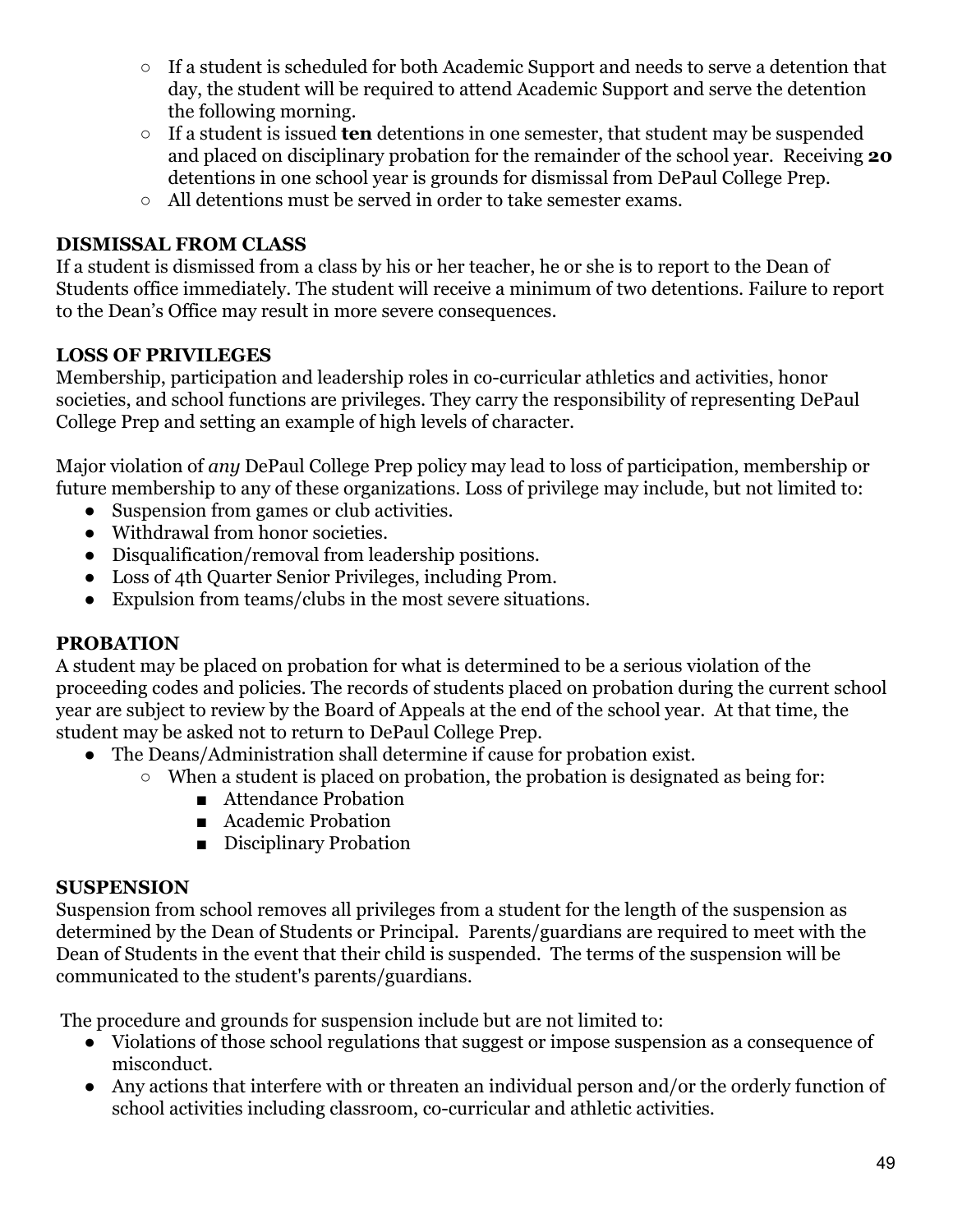- Continuing serious past-due tuition conditions, not corrected after written warnings from the Business Office.
- The Dean shall determine if cause for suspension exists. In some cases the Dean may hold the suspension in abeyance and substitute another penalty. There are both in-school and out-of-school suspensions.

If cause for suspension does exist, the Dean shall:

- Immediately remove the student from the academic or extra-curricular areas of the school and orally give reasons for suspension.
- Notify parent(s) or guardian(s) of the reason(s) for the suspension from class and/or school. No pupil shall be released from school during the school day until a parent or guardian is notified and the student is picked up.
- Confer with the parent(s) or guardian(s) regarding the corrective measures necessary for the student to regain the privilege of returning to class or school.

**Note:** A student who is suspended either in or out of school is required to make up academic work missed on the day of his/her suspension. Suspended students receive a maximum grade of 59 for assignments made up. Students receive full academic credit for written tests taken on a day of suspension. Written tests are to be taken in class on the day of suspension. If a student does not complete the work, the student receives an appropriate grade. Example: a student who refuses to complete the work, test, or assignment would receive a grade of 0 on the day of the suspension.

# <span id="page-50-0"></span>**EXPULSION/WITHDRAWAL**

#### **The Principal has the option of expelling students for a flagrant violation of DePaul College Prep's behavior policy. Students who are expelled are outlined the reasons for expulsion and no longer permitted on campus.**

The procedure and grounds for expulsion include but are not limited to:

- Violations of those school regulations that impose or suggest expulsion as a disciplinary measure.
- Violations of any City of Chicago ordinance or State or Federal Law.
- Any extreme behavior that demonstrates a flagrant disregard for the rights, property and well-being of others.
- The Deans shall determine if a suitable cause exists for possible expulsion.

If cause for possible expulsion exists, the Deans shall:

- Follow the general procedure for suspension.
- Request the Principal to convene the Board of Appeals. The Board will then meet with the student and the parent(s) or guardian(s), if they wish to attend, to examine the nature of the offense(s).
- In conjunction with the Principal, ask the Board of Appeals to make recommendations concerning dismissal or some suitable corrective measures that will enable the student to become an effective member of the DePaul College Prep community. The Principal and President will make the final decision regarding student dismissal.
- $\bullet$  The Principal or President will inform the parent(s) or guardian(s) about the decision on the student's status.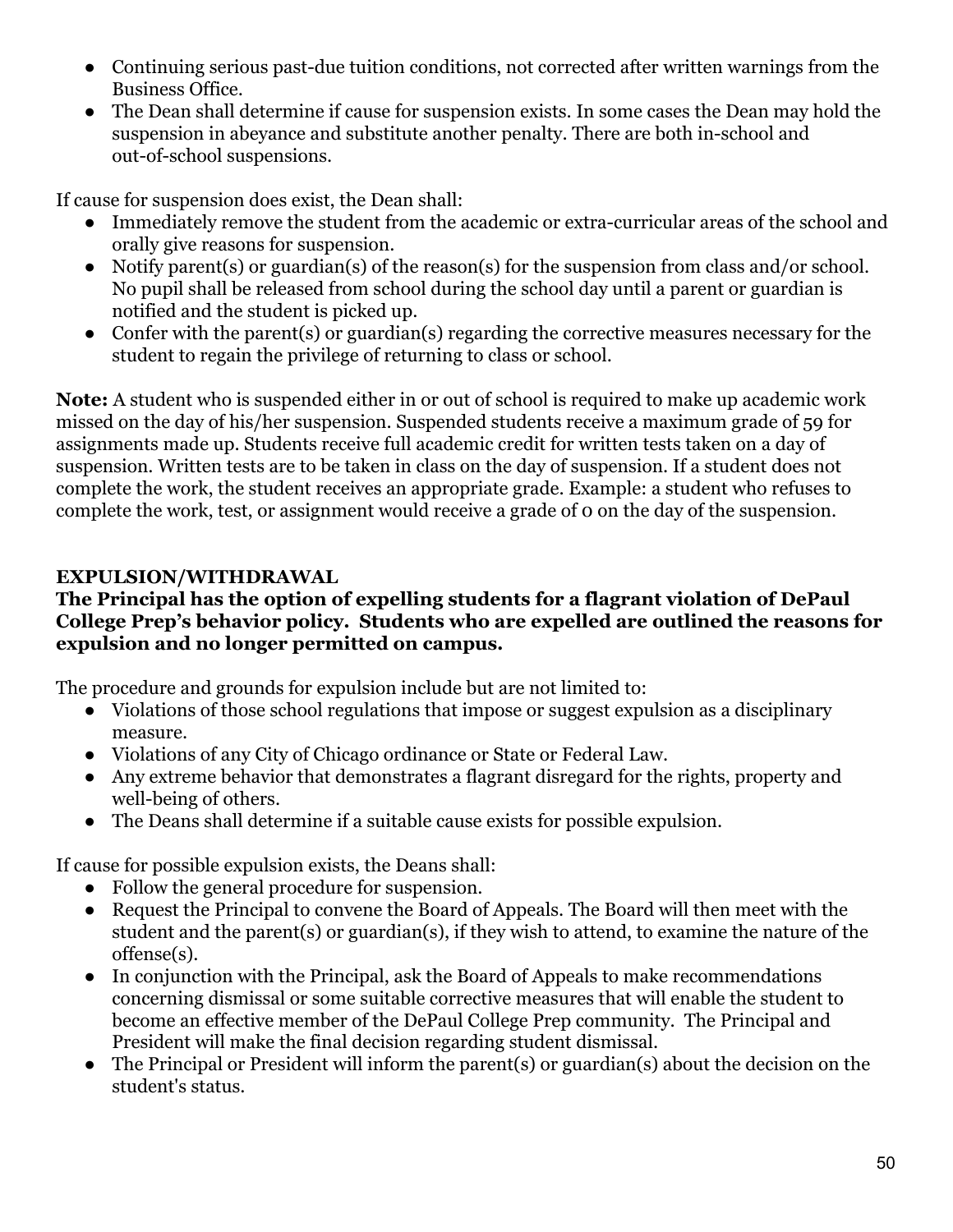#### <span id="page-51-0"></span>**BOARD OF APPEAL**

The purpose of the Board of Appeal is to hear the facts regarding a student's disciplinary record or expulsion in order to make a recommendation regarding the student's status. The board is composed of three faculty members (appointed by the Principal), a counselor, the Dean of the opposite grade level, and a faculty/staff advocate chosen by the student.

- 1. The student must inform the Dean of Students of his or her wish to appeal before the Board within 24 hours of receiving notice of expulsion. The student will remain on out-of-school suspension until the hearing is concluded.
- 2. The Dean of Students will arrange a time and place when all Board members, the student and parent(s)/guardian(s) can meet. At that time all will review the circumstances that led to the appeal.
- 3. In a closed session, the members of the Board will discuss the appeal and propose a recommendation.
- 4. The Principal, mindful of the recommendation of the Board, makes the final decision and informs the parent/guardians of this decision within 24 hours of the appeal. If a student is permitted to stay, he or she must agree to follow all stipulations as outlined in a written contract.
- 5. A student who has appeared in front of the Board of Appeals may not do so a second time.

#### <span id="page-51-1"></span>**PREGNANCY POLICY**

As a Catholic community, we affirm, encourage, and emphasize the need to make good moral choices, which include abstinence from engaging in pre-marital sex as well as not considering abortion as a possible course of action. The administration and student services personnel of DePaul College Prep will extend every effort to assist and support the pregnant student in her educational development as well as in her personal and social adjustment.

When the school becomes aware of a student who is pregnant:

- A conference will be held with the student, her parents, the Assistant Principal, and her counselor to determine the most appropriate course of action. If the father is a DePaul College Prep student, he and his parents will also be included in this process.
- Should the student decide to stay at school, the student and her parents/guardians assume all responsibilities for prenatal care as well as all the regular school responsibilities. Absence from school for maternity reasons will be managed as are all extended absences for medical reasons.
- Pregnant students may participate in one of the many fine alternative programs offered in the Chicagoland area by reputable agencies like Catholic Charities. DePaul College Prep will fully cooperate with the student who enrolls in such a program. The educational program alternatives must be compatible with the program offered at DePaul College Prep, so that the student will be able to return to DePaul College Prep with a minimum of difficulty.
- Periodic updates on the student's condition, from the student's doctor, will be requested by DePaul College Prep. This will be done out of our concern for the student's welfare.
- As with all DePaul College Prep students, the student is expected to abide by all academic, behavioral, and social norms of the school.
- The student's return to school after delivery will be preceded by a conference out of concern for the student.
- Students will not be allowed to have their infant/child with them during the school day or at school sponsored activities.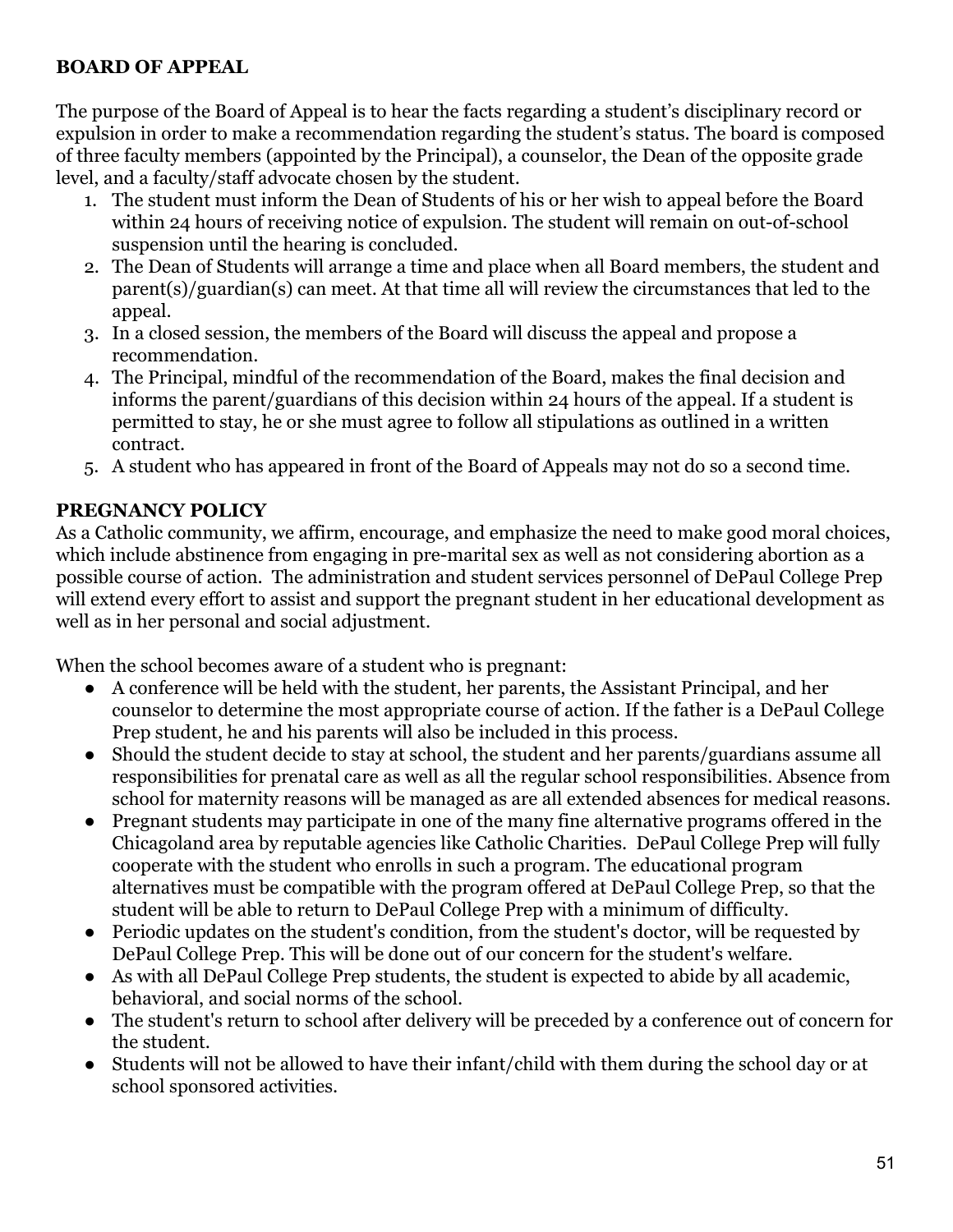# <span id="page-52-0"></span>**DRUG/ALCOHOL/TOBACCO/VAPING PREVENTION POLICY**

#### <span id="page-52-1"></span>**EDUCATION AND PREVENTION FIRST**

The health and wellness of our students are of great importance to us. Adolescent brains are still in development and are impacted by the use of unhealthy substances. Because of this, we take possession, use, or purchase of drugs, tobacco, vaping materials or devices, or alcohol very seriously. *In the spirit of restorative practice,* our first strategy at preventing the use of any of these substances is educating students, faculty and parents/guardians about the repercussions of use of these substances. Each year, students are educated through health and wellness presentations in the first semester of the school year. In their sophomore year, students take a Health course that includes curriculum on the mechanics and dangers of addiction and vaping specifically. We invite parents to partner with us in taking a proactive approach to preventing any use of alcohol, tobacco, vaping materials or devices, or drugs by continuously educating ourselves as adults and our children. **The substances covered by this policy are illegal for consumption either by persons under the age of 21 or by anyone at any time, i.e., illegal substances.**

To discourage use, possession or sale of drugs, alcohol, vaping materials or devices, or tobacco on school grounds or at a school-sponsored function, random searches will be completed throughout the school year. This process will include a search of randomly selected students, including their bags/backpacks, lockers and gym/athletic bags.

#### <span id="page-52-2"></span>**CHEMICAL ABUSE REFERRAL EDUCATION (C.A.R.E.) PROGRAM**

Consistent with our mission to create an educated and just world, one student at a time, DePaul College Prep seeks to educate students and their families about the health issues associated with drug, alcohol and tobacco use. We have created the C.A.R.E. program in order for students experiencing problems with alcohol and other drugs or tobacco to receive professional assistance in partnership with the Rosecrance Health Network. Our C.A.R.E. program seeks to involve students, their parents or guardians, and select members of our staff in a joint effort to deal constructively with problems associated with substance use and abuse. The two means by which a student becomes a participant in the program are (1) voluntarily through self-reporting an issue a student is experiencing or (2) an Alternative to Suspension via the Dean's Office.

Any participation in the C.A.R.E. program, whether voluntarily or by way of Alternative to Suspension, is judged to be a good faith effort by the student and his or her family to find a real solution to an equally real and potentially destructive habit or addiction. Additionally, participation in the C.A.R.E. program will not become a part of the student's permanent school record. No evidence of the student's having been referred for observation or processed for an assessment and possible treatment will be shared with any institution, academic or otherwise.

#### **VOLUNTARY PARTICIPATION**

Voluntary participation generally results when a student or an advocate of the student submits his or her name to their counselor or the school nurse.

Voluntary participation includes, but is not limited to the following:

- 1. individual support from a school counselor
- 2. small group support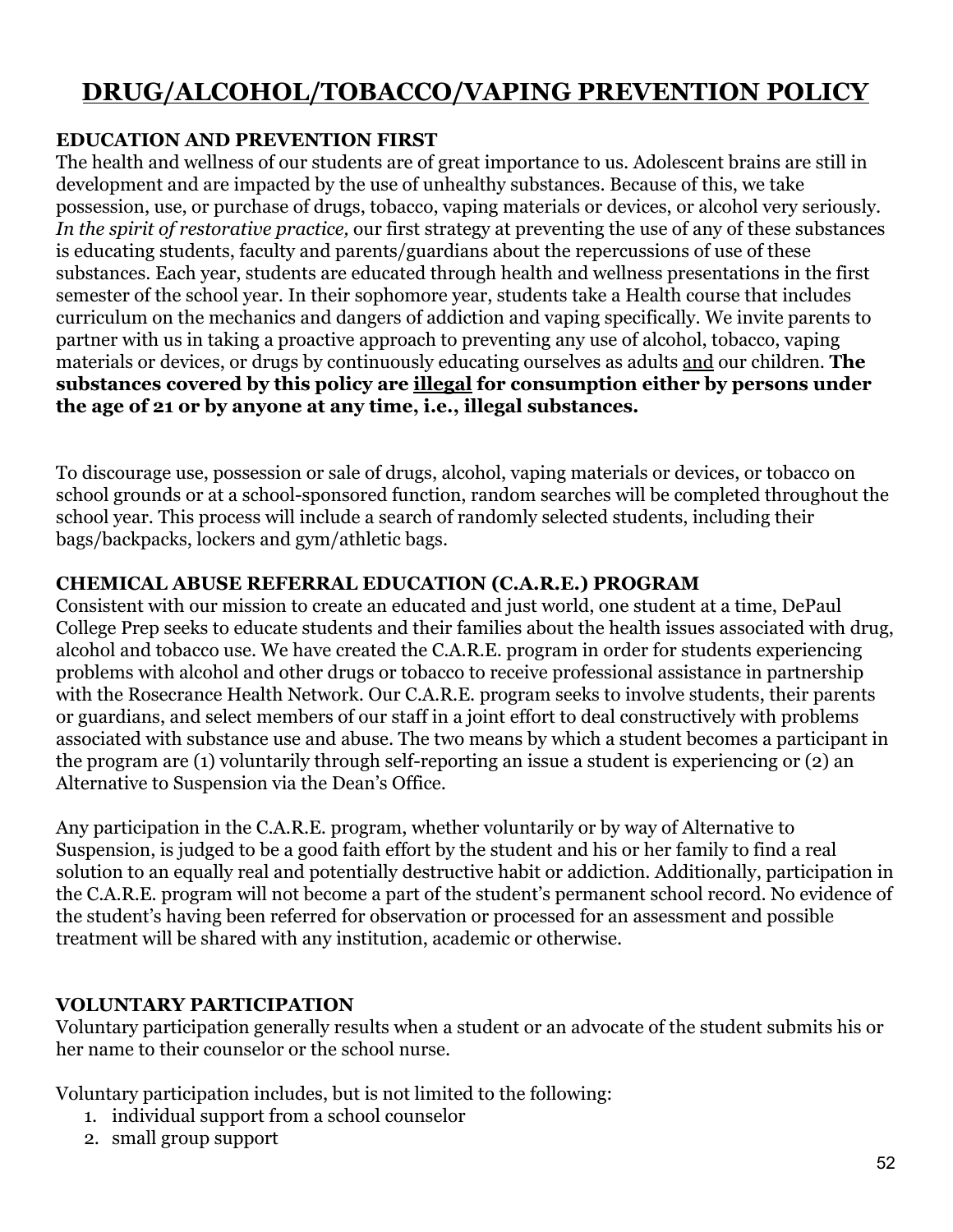- 3. parent support and assistance
- 4. teacher consultation/referrals
- 5. professional consultation

Self or advocate-originated identification is always treated with confidentiality. It is not punitive. The procedure for self or advocate-originated identification is as follows:

- Student or advocate meets with a teacher, counselor, coach, or other DePaul College Prep staff member.
- The student's counselor will host a meeting with the parent(s), student, and Principal to plan a course of action and treatment.

# <span id="page-53-0"></span>**RESPONSE TO SUSPICION OR INCIDENT**

Evidence that a student uses, purchases, or is under the influence of alcohol/drugs, or in possession of tobacco, alcohol, vaping materials and devices, illegal drugs or drug paraphernalia, for example but not limited to: vaping pens or devices, vaping device chargers, marijuana pipes or bongs, rolling papers, or lighters on school property or school-related function, will result in disciplinary action and parent notification.

# **FIRST OFFENSE:**

- 5 day in-school suspension OR agreement to participate in the C.A.R.E. Program in partnership with Rosecrance Health Network.
	- $\circ$  If a student chooses the 5 Day in-school suspension, the following applies:
		- Students may not practice on any athletic team or participate in athletic contests.
		- Students may not attend club meetings or participate in club activities.
		- Students may not participate in other school sponsored events such as a dance or fair.
		- All school work submitted will be graded at a maximum of 59%.
		- The student will be placed on Discipline, Attendance, and Academic Probation.
		- The suspension will be part of the student's school record and will be required to be disclosed on college applications.
		- Students must abide by a Behavior Modification Contract and submit to an additional drug test after 100 days.
	- $\circ$  If a student chooses the C.A.R.E Program, the following applies:
		- Participation in a drug test via Rosecrance Health Network at the expense of the parent before the student is able to return to school. Information to be provided to parents by school.
		- Students may practice on any athletic team but may not participate in athletic contests for a number of contests to be determined by the coach, Athletic Director, and school administration.
		- Student may limit or jeopardize his/her status in all school clubs and participation in activities as determined by the club moderator, Dean of Student Activities, and school administration.
		- Students must be tested by and enrolled with the Rosecrance Health Network, which will be monitored by the student's counselor and the Dean of Students to ensure adherence to the totality of this program, as well as the established time frame required for adherence of this program. Failure to complete all required steps of this program will cause the student to revert to a 5-day suspension as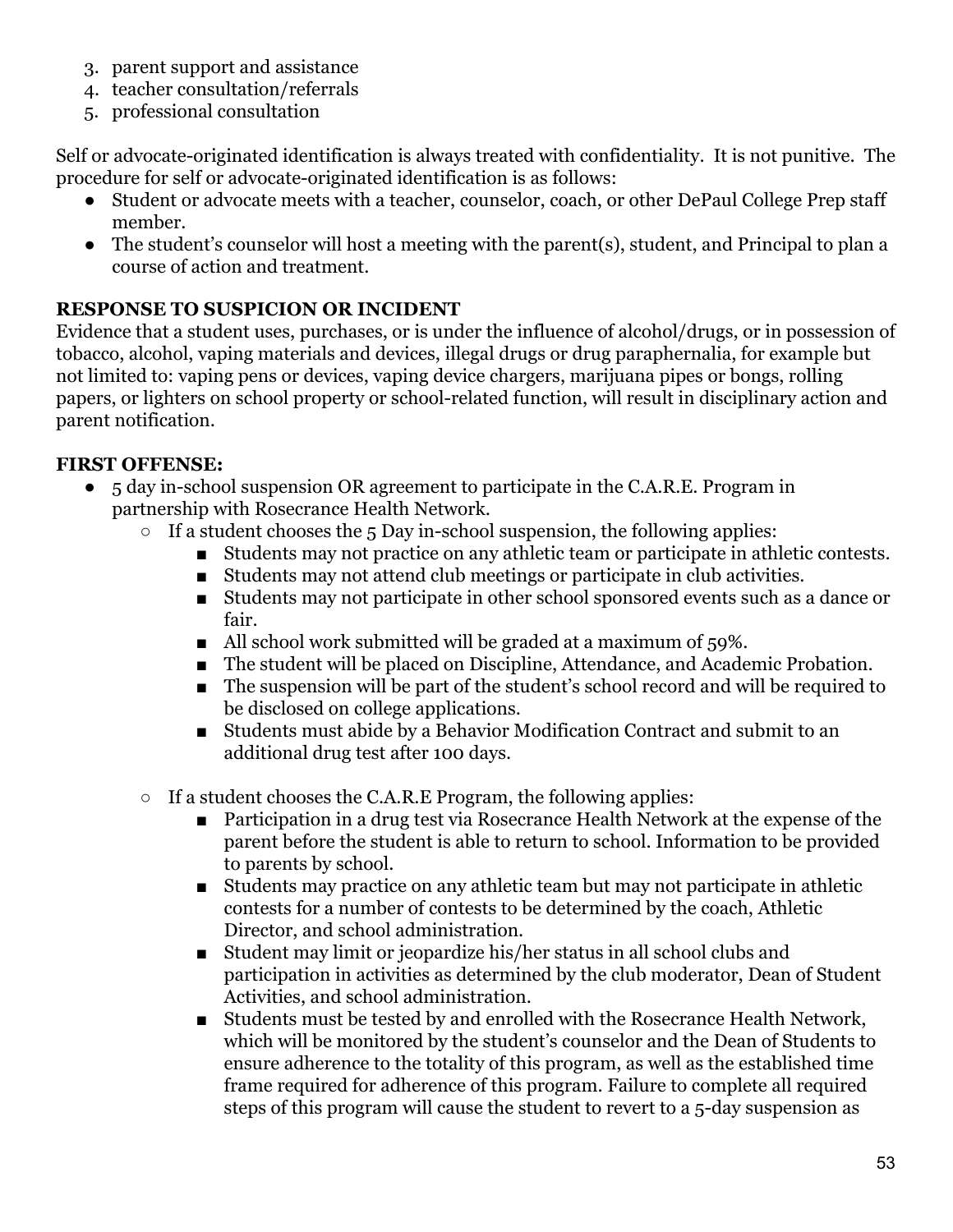described in the section above. All costs of this program will be at the expense of the parent/guardian.

- Submit to an additional drug test at the end of the Rosecrance Intervention Educational Sessions.
- *Behavior Modification Contract* to be signed by the student, parent, and principal. This contract outlines behavioral expectations for the student for the duration of the school year.

# **SECOND OFFENSE:**

If a student violates his/her *Behavior Modification Contract* and uses, purchases, or is under the influence of alcohol/ drugs, or in possession of tobacco, vaping materials or devices, alcohol, illegal drugs or drug paraphernalia for a second time, the student will face the following disciplinary action and parent notification:

- 3 or 5 Day out-of-school suspension, in which the following applies:
	- Students may not practice on any athletic team or participate in athletic contests for the duration of their suspension.
	- Students may not attend club meetings or participate in club activities for the duration of their suspension.
	- Students may not participate in other school sponsored events such as a dance or fair for the duration of their suspension.
	- All school work submitted will be graded at a maximum of 59%.
	- The suspension will be part of the student's school record, and the student will be required to disclose suspension on college applications.
- DePaul College Prep Administrative Review process to decide on a course of treatment and education, or immediate expulsion. Student must participate in additional drug testing with the Rosecrance Health Network. All costs of this program will be at the expense of the parent/guardian.

#### **THIRD OFFENSE:**

The student will be dismissed from DePaul College Prep.

#### **OTHER OFFENSES:**

- **Off-Campus Violations:** If a situation is brought to our attention in which a student, or students, is/are found to be in violation of the DePaul College Prep Drug, Tobacco, Vaping and Alcohol Policy outside of school, DePaul College Prep reserves the right to investigate and take necessary disciplinary steps.
- **Sale of Illegal Substances or Prescription Medication:** Possession of or control of any illegal substance or prescription medicine with the intent to sell or distribute will result in immediate expulsion from DePaul College Prep. Distribution includes sharing or selling any illegal substance or prescription medicine.

# **ROSECRANCE STEPS AND CONTACT INFORMATION:**

- 1. Parents and Students attend a confidential meeting at Rosecrance.
- 2. Parents will be directed to a Quest Lab for a Toxicology test.
- 3. Student Assessment Interview scheduled and held.
- 4. Rosecrance to make a recommendation for Prevention Services.
- 5. Students will attend Prevention Services (typically 3-4 sessions) and complete the program.
- 6. Certificate of Completion sent to DePaul College Prep.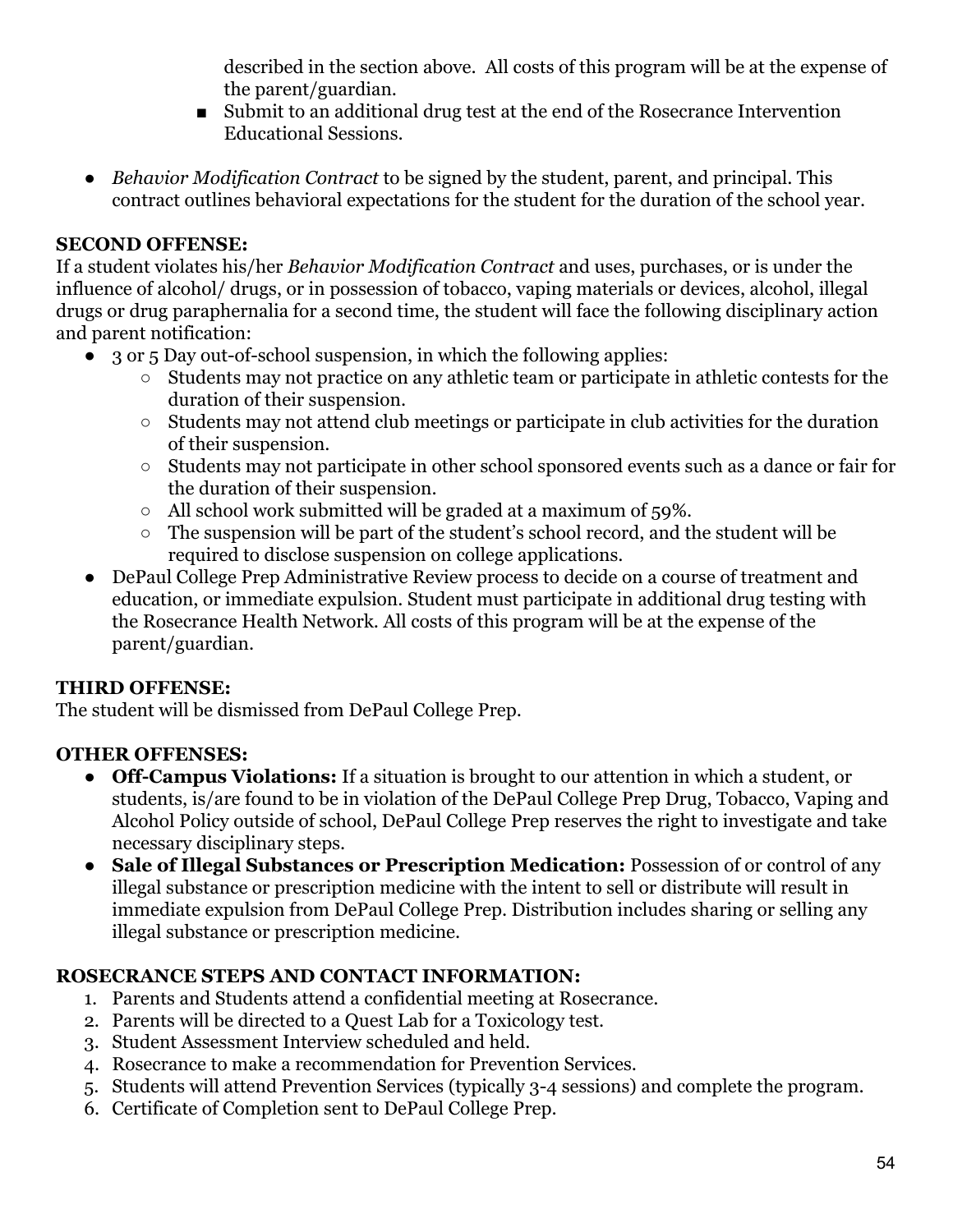# **Rosecrance Health Network scheduling: 815-391-1000**

#### <span id="page-55-0"></span>**SMOKING/TOBACCO/MARIJUANA**

DePaul College Prep recognizes that the use of tobacco or marijuana products and related products, including electronic nicotine delivery systems and vaping devices is a health, safety and environmental hazard for students, staff, visitors, and school facilities. Smoking, use, or possession of tobacco, cigarettes or electronic cigarettes, vaping devices, tobacco alternatives, or their components are prohibited on school premises at any time, including school-sponsored activities on or off-campus. Students, parents, or visitors are not to have any tobacco or marijuana products, electronic cigarettes, vaping devices, matches or lighters on the DePaul College Prep campus.

# **PARENT GUIDELINES**

<span id="page-55-1"></span>The DePaul College Prep Administration and Faculty seek to work with parents to provide an environment for the students' that encourages responsible and healthy lifestyle decisions. As part of our responsibility to prepare students for college and life beyond, we take the code of student behavior very seriously.

We ask that parents respect and follow these guidelines. Alcohol cannot be served even to adults. This is an important way to demonstrate to students that people can have fun without alcohol. We request that you follow that same guideline when hosting pre-dance parties. Taking photographs at someone's home can be enjoyed by both students and parents without adults drinking alcohol in front of the students. We send a clear message to students with our own behavior.

- Talk to your son/daughter about your views on the use of alcohol, drugs, and tobacco. It is important that they know your values and will learn from what you say and what you do. Also, help them understand that other values matter: a set of values held by their school which translates into a code of behavior and a set of values held by their society, which results in laws.
- Make sure that your son/daughter is aware that one important consequence of conduct warranting discipline is that many college applications ask if the applicant has ever been suspended or put on probation. DePaul College Prep is asked to report significant disciplinary measures to a student's prospective colleges.
- The Illinois High School Association, the Chicago Catholic League, and the Girls Catholic Athletic Conference have very strict regulations barring the presence of alcohol at athletic events. Please note that schools that violate this policy will not be allowed to host IHSA events. Guests may not consume alcohol during athletic or social events on our campus where students are present.
- In accordance with state laws and local ordinances, alcohol cannot be purchased for nor served to any person under the age of 21. Persons who serve alcohol to underage drinkers or permit alcohol to be consumed by teenagers in their homes not only endanger the health and well-being of those persons and open themselves to serious legal and financial consequences, but may also be engaging in conduct that leads to their child or other students being disciplined, suspended, or expelled.
- Parents are required to treat faculty and staff members with respect and to comply with each faculty/ staff members reasonable guidelines governing parent meetings.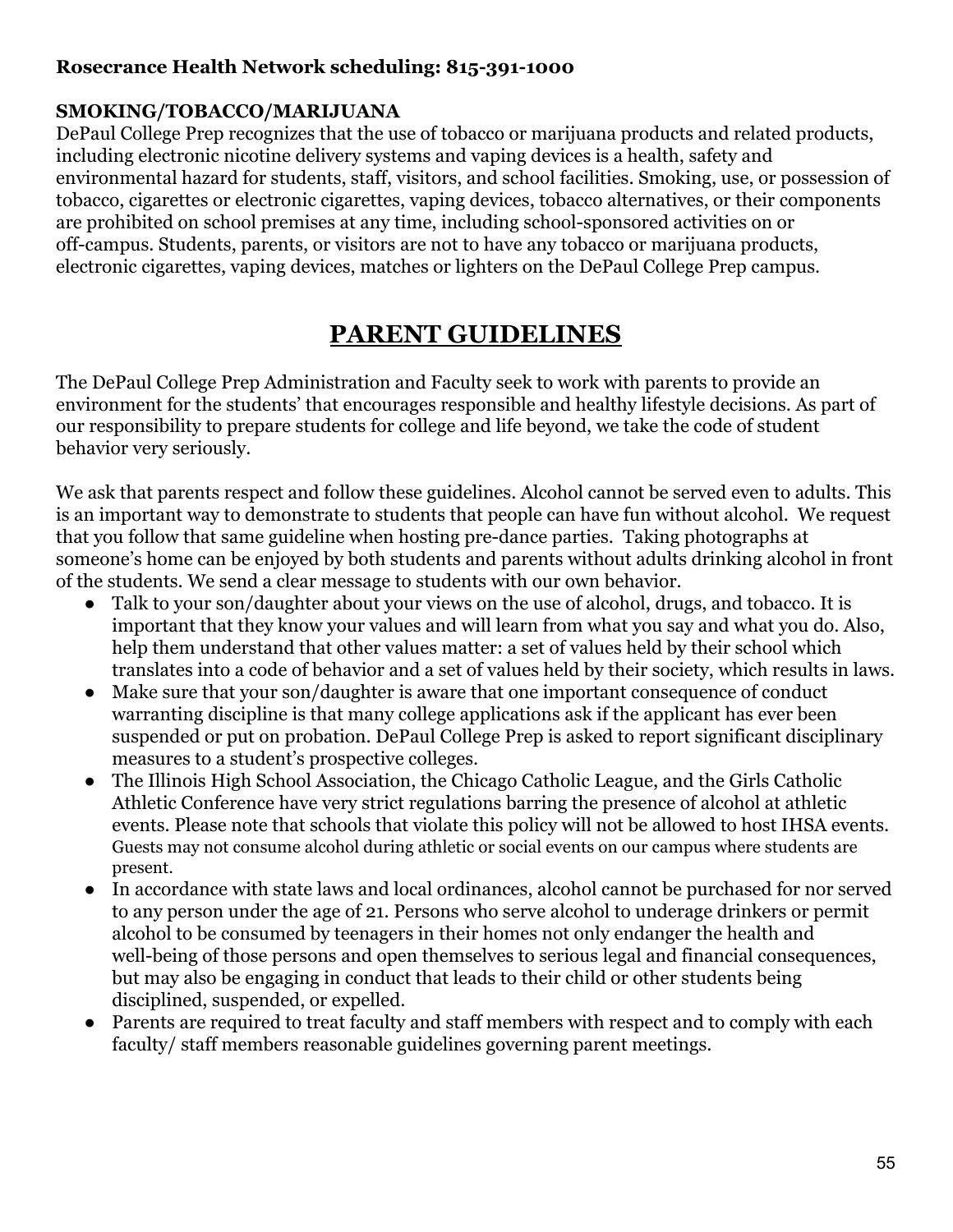#### <span id="page-56-0"></span>**ABUSED AND NEGLECTED CHILD REPORTING ACT**

Illinois law requires all school personnel, who have reasonable cause to believe a child known to them in their professional or official capacity may be being abused and/or neglected, to report or cause a report to be made to the IL Department of Children and Family Services (DCFS).

#### <span id="page-56-1"></span>**TRANSFER TO ANOTHER SCHOOL**

A student must get a Transfer Request form available in the Main Office and complete it with his/her guidance counselor. The student's parent/guardian must then schedule an appointment with a Counselor, who will conduct an exit interview and approve the transfer request. No official/unofficial transcript will be issued until all financial obligations to the school have been satisfied and the student turns in his/her I.D. card to the Dean of Students.

# **LOST AND FOUND**

The DePaul College Prep "Lost and Found" is located in the Main Office. Articles found during school hours should be taken to the Main Office. Lost articles should be claimed immediately; if they are not claimed, they will be donated.

#### **SHADOW DAY PROCEDURES**

Students will be paired with a DePaul Prep Student Ambassador, one with whom the student shares common interests. You may also request a student that you know; please indicate the request on the form. This does not guarantee a shadow day with that particular student based on daily schedules but we will try to accommodate when possible.

Shadow days begin at 8:00 a.m. and end at 2:15 p.m. Shadows will be given a voucher to use in the Student dining hall to purchase a lunch, though students may bring their own lunch if preferred. Please note any food allergies on your application.

DePaul College Prep maintains a uniform dress code. We ask that you please wear your grammar school uniform. If your school does not require a uniform please wear:

- **Boys**: Dress pants, dress shoes and a collared shirt. Polo style shirts are acceptable.
- **Girls**: Dress pants or dress skirts and dress shoes.

Absolutely no jeans, gym shoes, t-shirts, sweatpants, sweat shirts, sleeveless or mid-drift tops allowed. Shadows will not be allowed to attend classes if they are inappropriately dressed.

# **BOOK PURCHASE**

DePaul has transitioned to an online bookstore. All hard copy and online books can be purchased using the [textbook portal](https://www.depaulprep.org/academics/student-ipads-and-textbooks) located on the DePaul College Prep Website. To ensure student success, all students are required to purchase texts by the first day of school. For eTexts, we suggest purchasing on the iPad you will be using at school.

- 1. Take a look at your schedule (emailed out). Write down the three-digit Course Numbers that correspond to your classes. You can also find your Course Numbers in the 2019-20 Course Selection Guide. (*i.e. The Course Number for* English 1 (Honors) *is /*015*).*
- 2. Find the tabs on the DePaul Prep website by Department. Click-through and browse each department to find all required books for your courses. All books listed for your course will have the preferred format (i.e. paperback, hardcover, or eText) and a direct link to purchase the course text from the suggested vendor.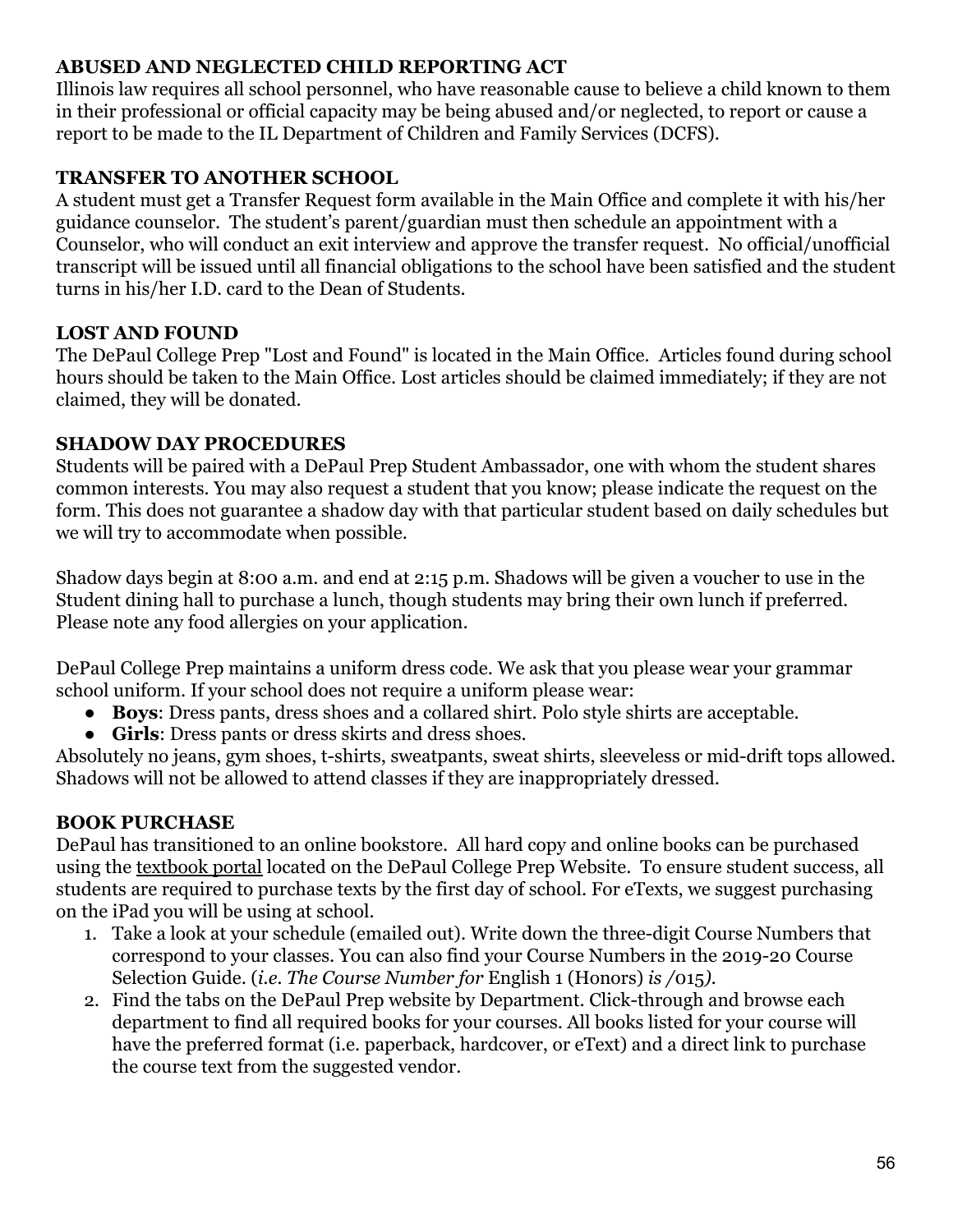#### **HOW PARENTS CAN USE SCHOOLOGY**

Schoology is a password protected online service that allows teachers to post grades, assignments, projects, calendar events and due dates for projects. It also can be used by moderators to post dates and times for sporting events and various clubs. Parents who wish to activate their account should contact the Director of Instructional Technology. Since this is an online service, parents can access Schoology at any time.

Once logged in they can access any reports that teachers have posted and see the grades of their child in that particular class. They do not have to wait for a progress report or a report card and can take immediate action if they see a grade is slipping. Generally, a teacher will put the date, name of the graded item, maximum points, points the student earned, and the student's percentage or letter grade. The report will also show what the marking period or semester grade is at that point. A parent can choose to have an email sent to them when a new report is posted or when a class grade becomes lower than a particular percentage.

# **FINANCIAL INFORMATION 2020-2021**

#### <span id="page-57-1"></span><span id="page-57-0"></span>**TUITION**

Tuition for the 2020-2021 school year is \$13,500 for returning students and \$14,500 for new students (freshmen and transfer students). The cost of tuition does not include an annual Registration Fee of \$400. The Registration Fee is non-refundable and is billed in the spring of the preceding school year. A family will also incur additional costs for books, technology, iPads, uniforms, and meals.

Tuition does not cover all of the costs of educating each student, and parents are expected to contribute to the Fund for Excellence and at least one other special event annually to help support operating expenses.

As a condition of enrollment, parents, guardians, and students agree that they will be subject to the rules, regulations, and disciplinary policies of DePaul College Prep. Also, each party consents to be individually responsible for the tuition and fees established by the school for each school year that the student is in attendance. The school reserves the right to suspend students who are not current with tuition, fees, or other financial obligations unless specific acceptable arrangements are made with the school. Failure to pay tuition, fees, or any other financial debts to the school will result in the student not being allowed to continue attending DePaul College Prep.

#### <span id="page-57-2"></span>**GENERAL TUITION POLICIES**

- 1. All families are required to create a FACTS account for both the payment of tuition and incidental expenses (For example, Kairos retreat, annual registration, graduation, AP exam, art, and other miscellaneous fees).
- 2. Tuition is payable in one installment in July, two payments (July & December), or ten equal payments from July to April. Ten-month payment plans are not available to families who register after July 15.
- 3. The Registration Fee is non-refundable.
- 4. A 2% discount is applied to tuition balances paid in full by July 15, preceding the school year.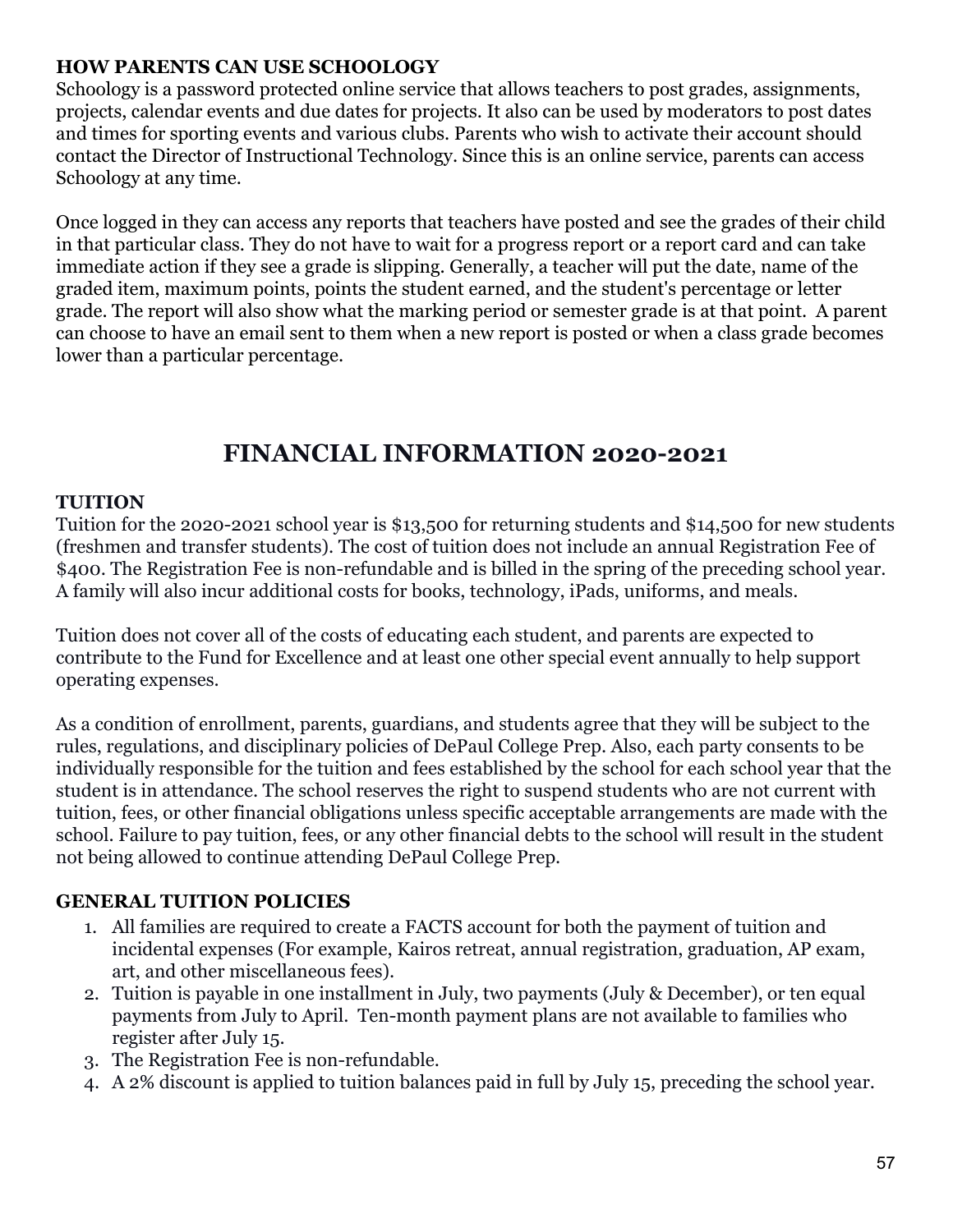- 5. For students to receive their academic schedules in August, all payments (including registration fees, past due amounts, and late fees) must be current, and an active FACTS tuition payment plan for the upcoming school year must be in place.
- 6. Participation in prom/graduation ceremonies is an honor and a privilege. All account balances must be current for students to participate in prom and graduation ceremonies.

# <span id="page-58-0"></span>**TUITION PAYMENT IN DEFAULT**

If payment is not made, for any reason, and the family has not made acceptable arrangements with the school, the following process will follow:

- 1. Parents/guardians are notified by email or phone that a payment is past due. FACTS will automatically generate late fees and a late payment notice whenever a payment is missed or returned.
- 2. Parents/guardians have 30 calendar days to bring the account to current status or to meet with school administration to have an adjusted payment schedule approved (this is not a guarantee).
- 3. If the account is not brought to current status, and an adjusted payment schedule is not agreed upon by the school administration, the student's enrollment will cease after the 30th day.

#### <span id="page-58-1"></span>**WITHDRAWALS FROM DEPAUL COLLEGE PREP**

Tuition payments support faculty salaries and operating expenses for the entire academic year. Tuition payments are collected from July through April. If a student withdraws or is dismissed for any reason during the period from July through May, monthly tuition payments which have been made will not be refunded. If tuition payments are paid in full, paid semi-annually or paid quarterly, a prorated tuition payment may be refunded at the discretion of the school.

#### <span id="page-58-2"></span>**FINANCIAL ASSISTANCE**

DePaul College Prep offers two kinds of financial assistance: need-based financial aid and academic scholarships.

# <span id="page-58-3"></span>**FINANCIAL AID**

Families who request financial aid must fill out an application in FACTS Grant & Aid during the financial aid application period, which is usually October 1 through mid-January for incoming 9th graders, and October 1 through mid-February for returning students. Please review our school website's tuition and financial aid page for up-to-date information and a link to the financial aid application. Financial aid is limited and is not guaranteed. DePaul College Prep reserves the right to remove financial assistance if an outside scholarship is awarded in an amount that creates a tuition credit balance.

Returning families who submit a completed application on-time have the highest priority for financial aid. For incoming 9th graders, the students who complete a financial aid application on time *and* take the admissions test at DePaul College Prep, are also given the highest priority.

To make an equitable financial aid decision, DePaul College Prep considers the assets and liabilities of all parties who are likely to contribute to the household and expenses for the student, notwithstanding any agreements between parties, or divorce decrees. Therefore, both parents must fill out a financial aid application. Two parents, including step-parents, who are married and who live in the same household are "co-applicants." Parents who are separated, divorced, or never married must also both fill out a financial aid application. These applications will be "linked," but parents will not be able to view the other's form. Spouses or partners (i.e. the step-parents) of both parents must also fill out an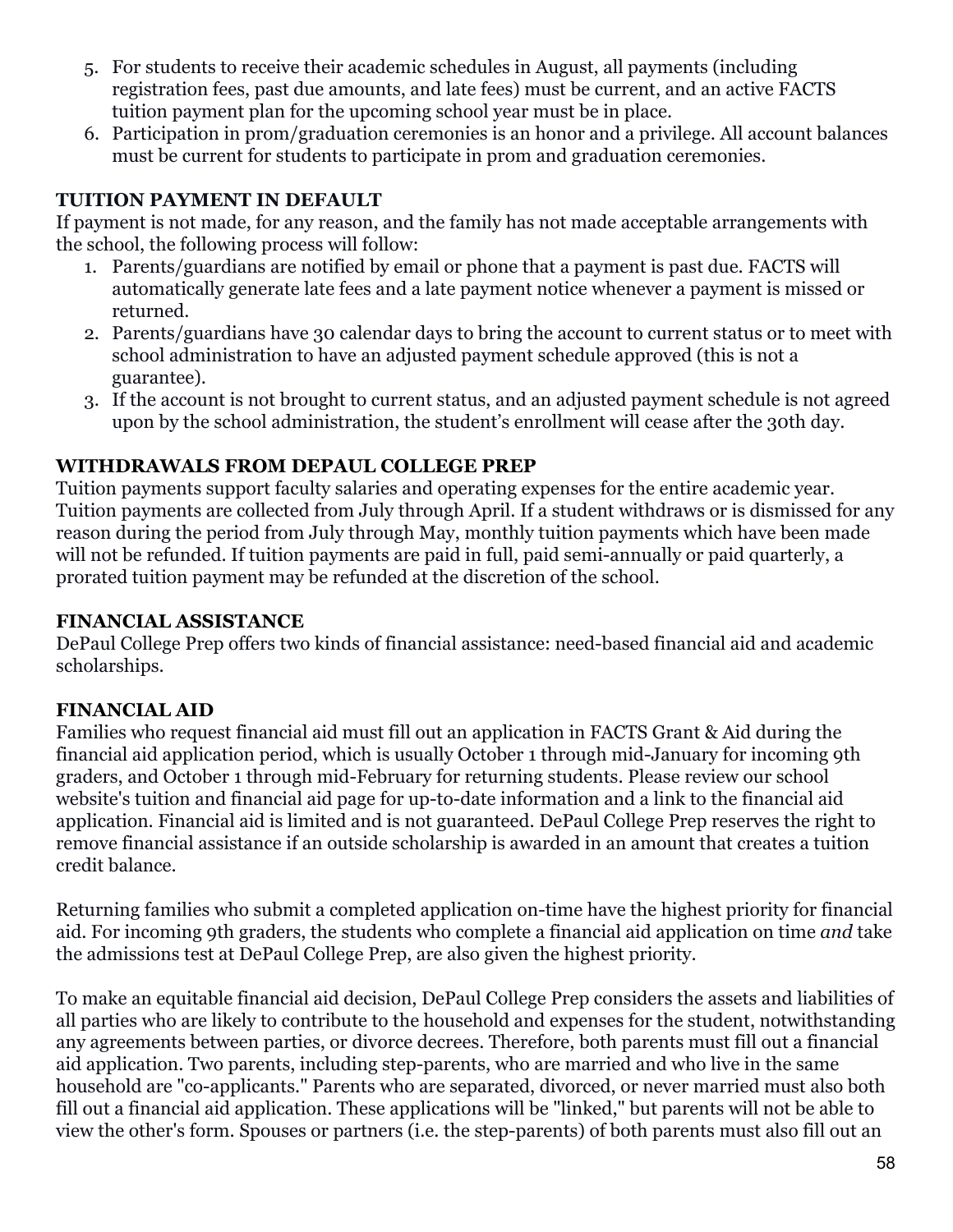application as "co-applicants". Finally, if a third party contributes to the student's education expenses, that contribution must be noted in the financial aid application. DePaul College Prep reserves the right to revoke financial aid if the information reported in the application is false or misleading.

Families must apply for financial aid every school year. To be awarded financial aid, all student accounts must be current with no past due balances or related late fees. To retain financial aid, students must maintain a 2.0 GPA or higher and observe all school discipline policies and procedures.

# <span id="page-59-0"></span>**ACADEMIC SCHOLARSHIP**

Incoming students who sit for the entrance exam at DePaul College Prep and who achieve a high score are eligible for an academic scholarship. Please reference our website for the qualifying scores and the amounts awarded. Students who earn an academic scholarship are notified in their acceptance letter.

The annual renewal of academic scholarships requires the continued academic performance of a 3.0 GPA. Additionally, all student accounts must be current with no past due balances or related late fees. Students and parents/guardians who fail to comply with these requirements will not be eligible for scholarship renewal.

# **Other Information**

DePaul College Prep abides by all federal and state regulations regarding the confidentiality of student records.

DePaul College Prep admits students of any gender, race, color, national and ethnic origin to all the rights, privileges, programs and activities generally accorded or made available to students at the school. We do not discriminate on the basis of race, color, national and ethnic origin in administration of its educational policies, scholarship and other school-administered programs.

# **TRANSPORTATION/PARKING/DRIVING RULES**

# <span id="page-59-1"></span>**DePaul College Prep assumes no responsibility for any method of student**

**transportation to school.** If a student drives to school, he/she is expected to obey all governmental rules and regulations regarding the operation of a motor vehicle and parking. DePaul College Prep students are expected to demonstrate consideration for our neighbors at all times. Students should refrain from playing loud music, using foul language, and littering. Please be aware that a parking space is a privilege and not a right. Students who wish to retain this privilege will abide by the policies stated below:

- If a student wishes to park in the North lot, he or she must register their vehicle filling out the form on the website
- The parking tag needs to be displayed in the rearview mirror at all times
- Any reckless driving or behavior that endangers the student, others and/or other vehicles will result in the student losing the privilege to park in the lot.
- An unregistered student vehicle, parked illegally in the DePaul College Prep parking lot can be towed at the owner's expense.
- Students that wish to keep their vehicle in the parking lot overnight (Kairos, out-of-town athletic events, etc.) must register their vehicle in the Main Office and receive a sticker to be placed inside their vehicle. Any unregistered vehicle will result in a tow after 10 p.m.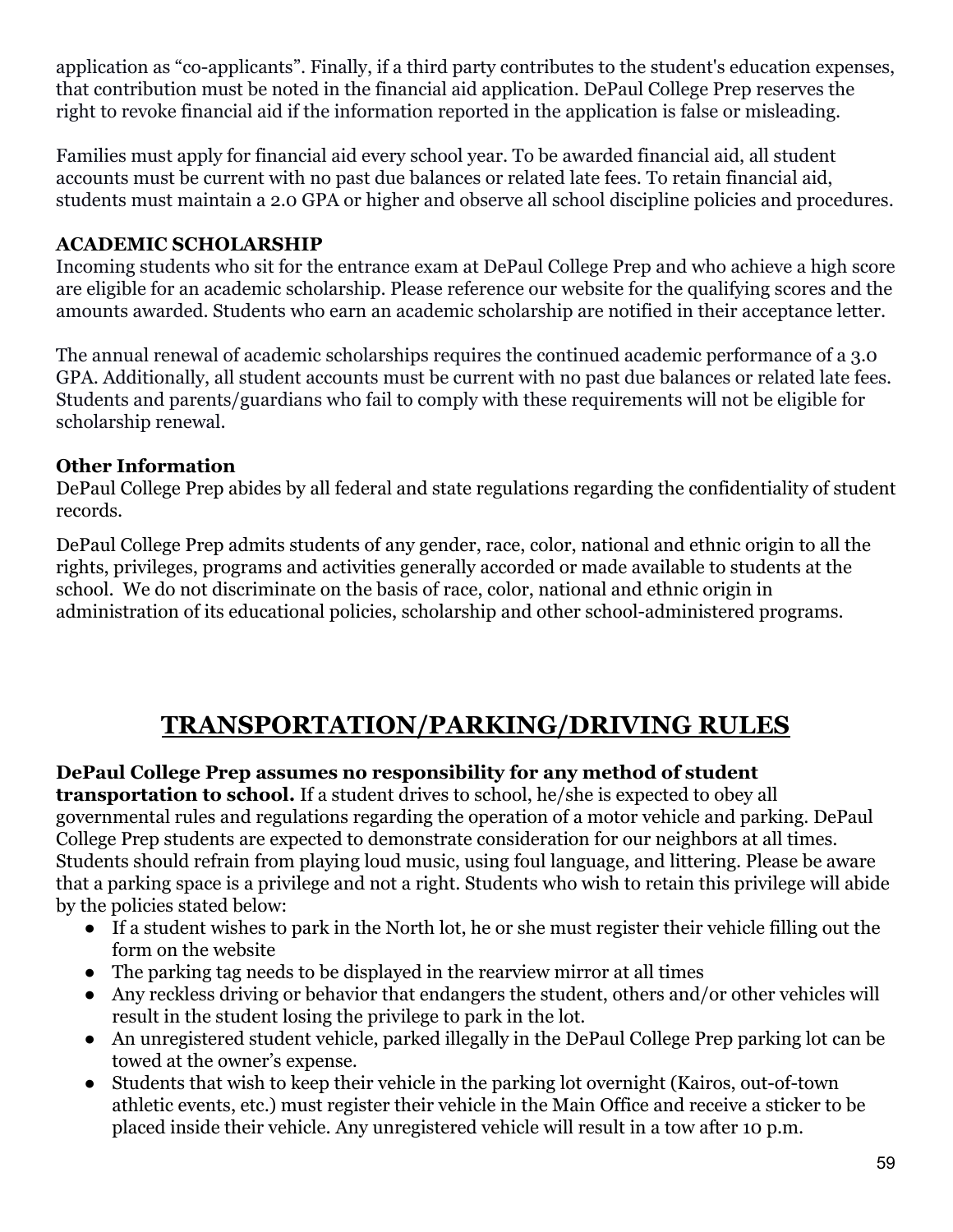- DePaul College Prep is not responsible for damage and/or loss to students' vehicles. Students are responsible for understanding these policies and all other regulations that DePaul College Prep deems necessary to ensure the safety of all.
- Students may not loiter in the lot nor return to their cars or drive them during the school day, including lunch, or during a school dance, unless they have administrative permission to do so.
- While on school property, cars may be subject to search by school authorities.
- Bicycles must be parked and chained in the bicycle racks. Locks and chains should be designed for bicycle security. Bicycles must not be chained across the racks.
- Under no circumstances does DePaul College Prep tolerate or permit the use of motorcycles, vespas, segways, or scooters as a means of transportation to school; this includes all school-related or sponsored events.

# <span id="page-60-0"></span>**PUBLIC TRANSPORTATION**

Students who ride CTA public transportation are always representatives of their school. The DePaul College Prep community expects all students to demonstrate proper behavior on CTA vehicles, thereby reflecting our school community's respect for others and for public property. Students who do not demonstrate proper behavior are subject to loss of their CTA passes and to further disciplinary action depending on the nature of the offense(s). Students may purchase CTA bus passes at the beginning of each school year for a fee of \$2.00. The fee for the pass is determined by the CTA. Lost bus passes can be replaced in the Main Office for a fee of \$2.00.

Failure to observe these rules may result in one or more of the following:

- Detention(s)
- Suspension with potential recommendation for expulsion

# <span id="page-60-1"></span>**TECHNOLOGY ACCEPTABLE USE POLICY AND GUIDELINES**

# **SCOPE**

DePaul College Prep provides access to technology devices, Internet, and data systems to employees and students for educational and business purposes. This Acceptable Use Policy (AUP) governs all electronic activity of students using and accessing the school technology, Internet, and data systems regardless of the user's physical location.

#### <span id="page-60-2"></span>**STUDENT ACCEPTABLE USE POLICY & CONTRACT**

Copies of the Acceptable Use Policy and the student contract for Internet use are included in the Student Handbook, given to all students at the beginning of the school year. By receiving this document you are agreeing to The Student Contract for Internet Use.

All use of DePaul College Prep's electronic network must be:

- in support of education and/or research, or
- for a legitimate school business purpose.

Use is a privilege, not a right. Students and staff members have no expectation of privacy in any material that is stored, transmitted, or received via DePaul College Prep's electronic network or DePaul College Prep computers. General rules for behavior and communications apply when using electronic networks. Appropriate and acceptable uses, ethics and protocols are contained herein. Electronic communications and downloaded material, including files deleted from a user's account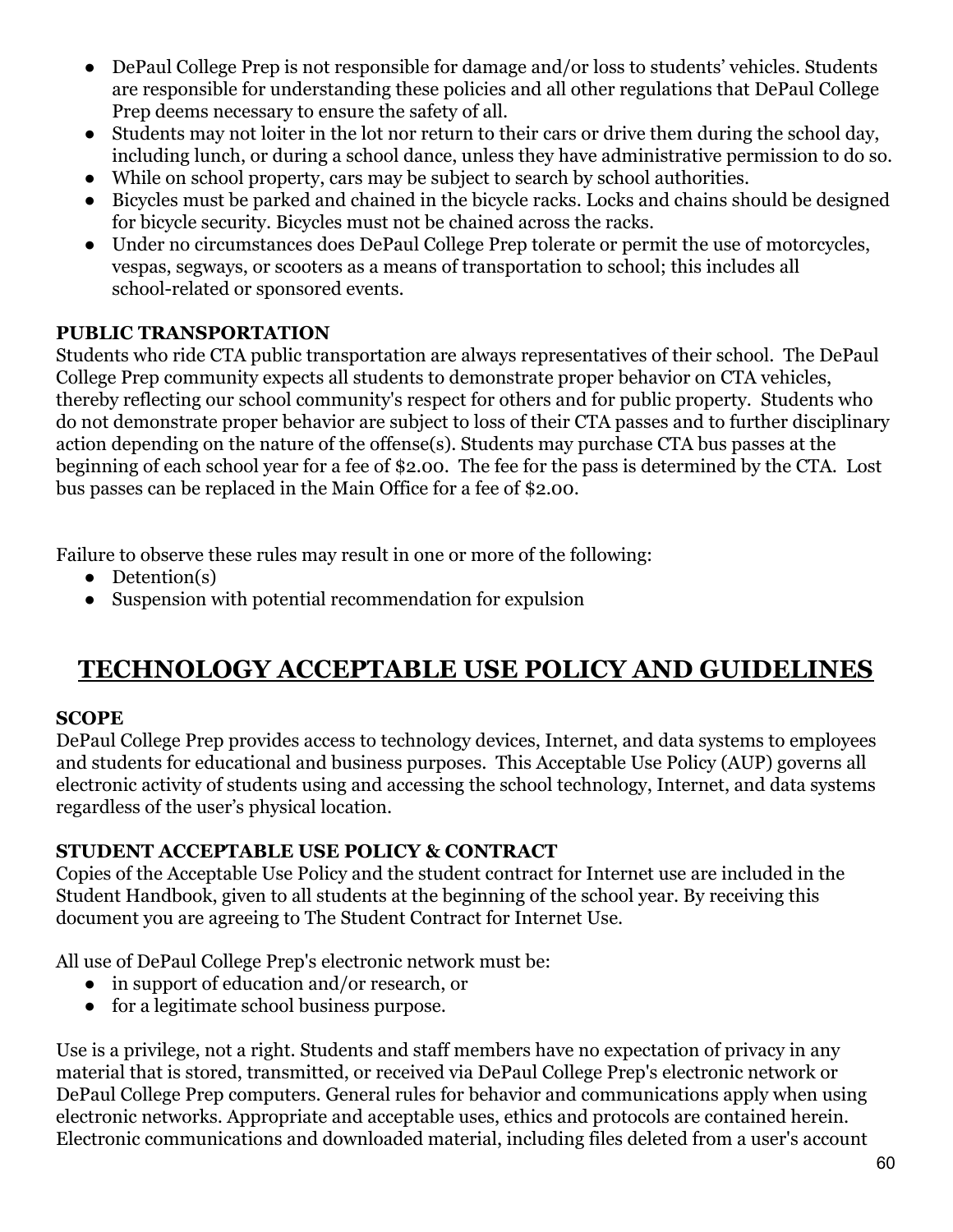but not erased, may be monitored or read by school officials. DePaul College Prep employs a network monitoring service known as Gaggle. Any violations identified by Gaggle of the AUP are emailed to the student's DePaul Prep email address, Technology Department, the Counseling Department Chair, and the Deans of Students. The Deans of Students will determine disciplinary consequences of violations, and the Counseling Department Chair will determine any additional actions, if necessary.

# <span id="page-61-0"></span>**ACCESS TO ELECTRONIC NETWORKS**

Electronic networks, including the Internet, are a part of the DePaul College Prep's instructional program in order to promote educational excellence by facilitating resource sharing, innovation, and communication. The administrative or designee shall develop an implementation plan for this policy and appoint a system administrator. **The failure of any user to follow these procedures will result in the loss of privileges, disciplinary action, and/or legal action.**

DePaul College Prep is not responsible for any information that may be lost, damaged, or unavailable when using the network, or for any information that is retrieved or transmitted via the Internet. Furthermore, DePaul College Prep will not be responsible for any unauthorized charges or fees resulting from access to the Internet.

# <span id="page-61-1"></span>**CURRICULUM AND APPROPRIATE ONLINE BEHAVIOR**

The use of the DePaul College Prep's electronic networks shall (1) be consistent with the curriculum adopted by DePaul College Prep as well as the varied instructional needs, learning styles, abilities, and developmental levels of the students, and (2) comply with the selection criteria for instructional materials and library resource center materials.

As required by federal law, students will be educated about appropriate online behavior, including but not limited to: (1) interacting with other individuals on social networking websites and in chat rooms, and (2) cyberbullying awareness and response.

DePaul College Prep's electronic network is part of the curriculum and is not a public forum for general use.

Additionally, the following are guidelines for the expectation of using 1:1 technology devices responsibly:

- Bringing a charged device to school every day.
- If a case was purchased, storing the device in the case at all times.
- Moving safely through the hallway while carrying a device.
- Respecting the property and privacy of others by not using another student's device or account.
- Using the device, app, and other information resources to support learning, complete school assignments, and gain an understanding of how technology works.
- Using the Internet to gather information related to school, and to communicate with other students, teachers, and experts as it relates to school work.

# <span id="page-61-2"></span>**PRIVILEGES**

The use of DePaul College Prep's electronic network is a privilege, not a right, and inappropriate use will result in a cancellation of those privileges. The Administration will make all decisions regarding whether or not a user has violated these procedures and may deny, revoke, or suspend access at any time. His or her decision is final. The Technology Director will work with all school administrators and a school administrator will deal directly with the violator.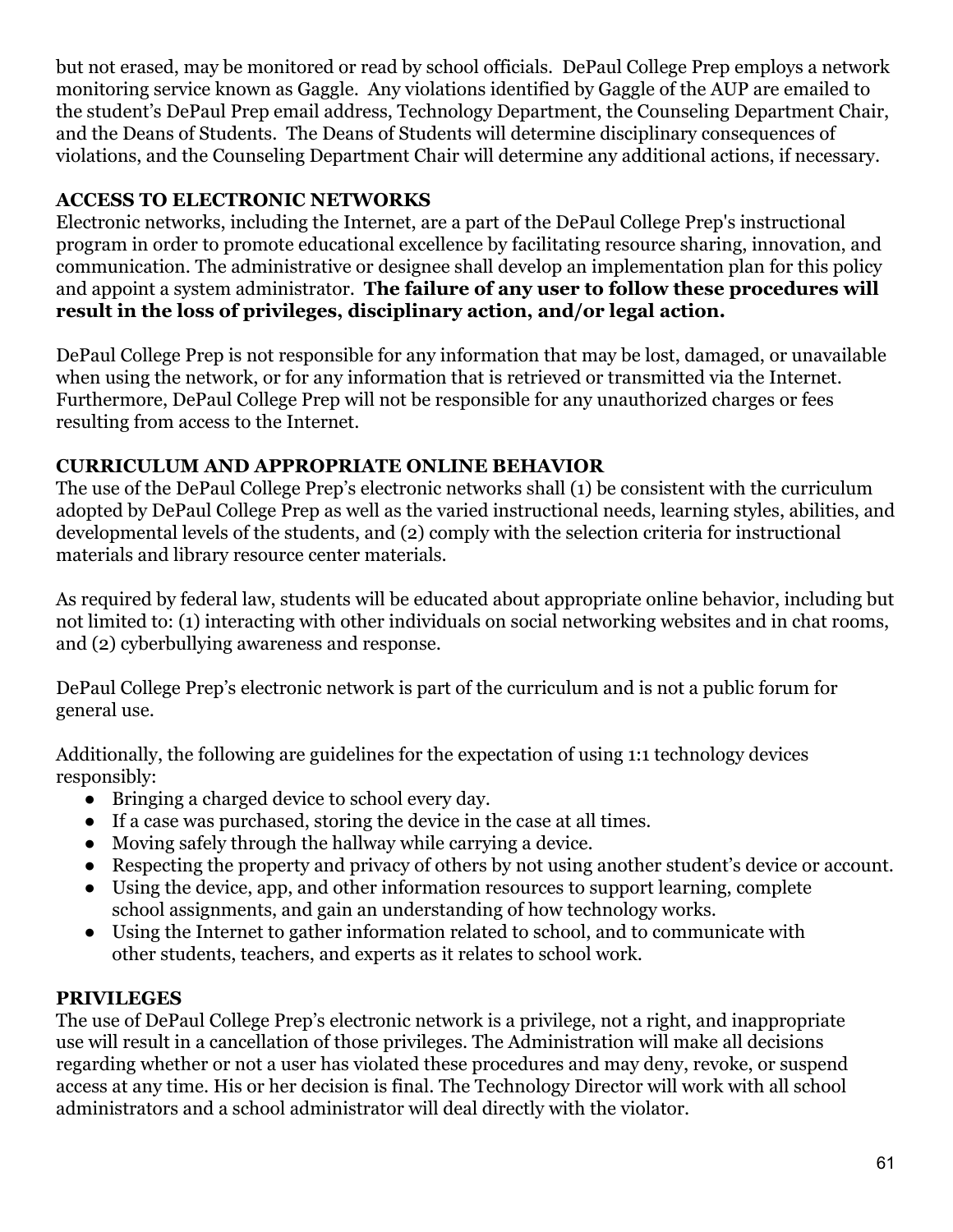#### <span id="page-62-0"></span>**UNACCEPTABLE USE**

Staff and students are responsible for his or her actions and activities involving the use of computers and the network. Some examples of unacceptable uses include, but are not limited to:

- Using the network for any illegal activity, including violation of copyright or other contracts, or transmitting any material in violation of any State or federal law.
- Use personal or school-provided devices to airdrop files, photos, videos, etc without the permission or approval of a faculty/staff member.
- Use of a Virtual Proxy Network (VPN) is strictly prohibited.
- Unauthorized downloading of software, regardless of whether it is copyrighted or de-virused.
- Using the network for private financial or commercial gain.
- Wastefully using resources, such as file space and bandwidth.
- Hacking or gaining unauthorized access to files, resources, or entities.
- Invading the privacy of individuals, that includes the unauthorized disclosure, dissemination, and use of information about anyone that is of a personal nature including images or video.
- Using another user's account or password.
- Posting material authored or created by another without his/her consent.
- Posting anonymous messages.
- Using the network for commercial or private advertising.
- Accessing, submitting, posting, publishing, or displaying any defamatory, inaccurate, abusive, obscene, profane, sexually-oriented, threatening, racially offensive, harassing, or illegal material.
- Using the network while access privileges are suspended or revoked.

#### <span id="page-62-1"></span>**NETWORK ETIQUETTE**

Staff and students are expected to abide by the generally accepted rules of network etiquette while using any means of electronic communication such as email, blogs, wikis, discussion boards, instant messaging, etc.

These include, but are not limited to, the following:

- Be polite. Do not become abusive in messages to others.
- Use appropriate language. Do not swear, or use vulgarities or any other inappropriate language.
- Do not reveal personal information, including the addresses or telephone numbers of students or colleagues.
- Recognize that email is not private. People who operate the system have access to all email. Messages relating to or in support of illegal activities may be reported to the authorities.
- Do not use the network in any way that would disrupt its use by other users.

#### **NO WARRANTIES**

DePaul College Prep makes no warranties of any kind, whether expressed or implied, for the service it is providing. DePaul College Prep will not be responsible for any damages the user suffers. This includes loss of data resulting from delays, non-deliveries, missed-deliveries, or service interruptions caused by its negligence or the user's errors or omissions. Use of any information obtained via the Internet is at the user's own risk. DePaul College Prep specifically denies any responsibility for the accuracy or quality of information obtained through its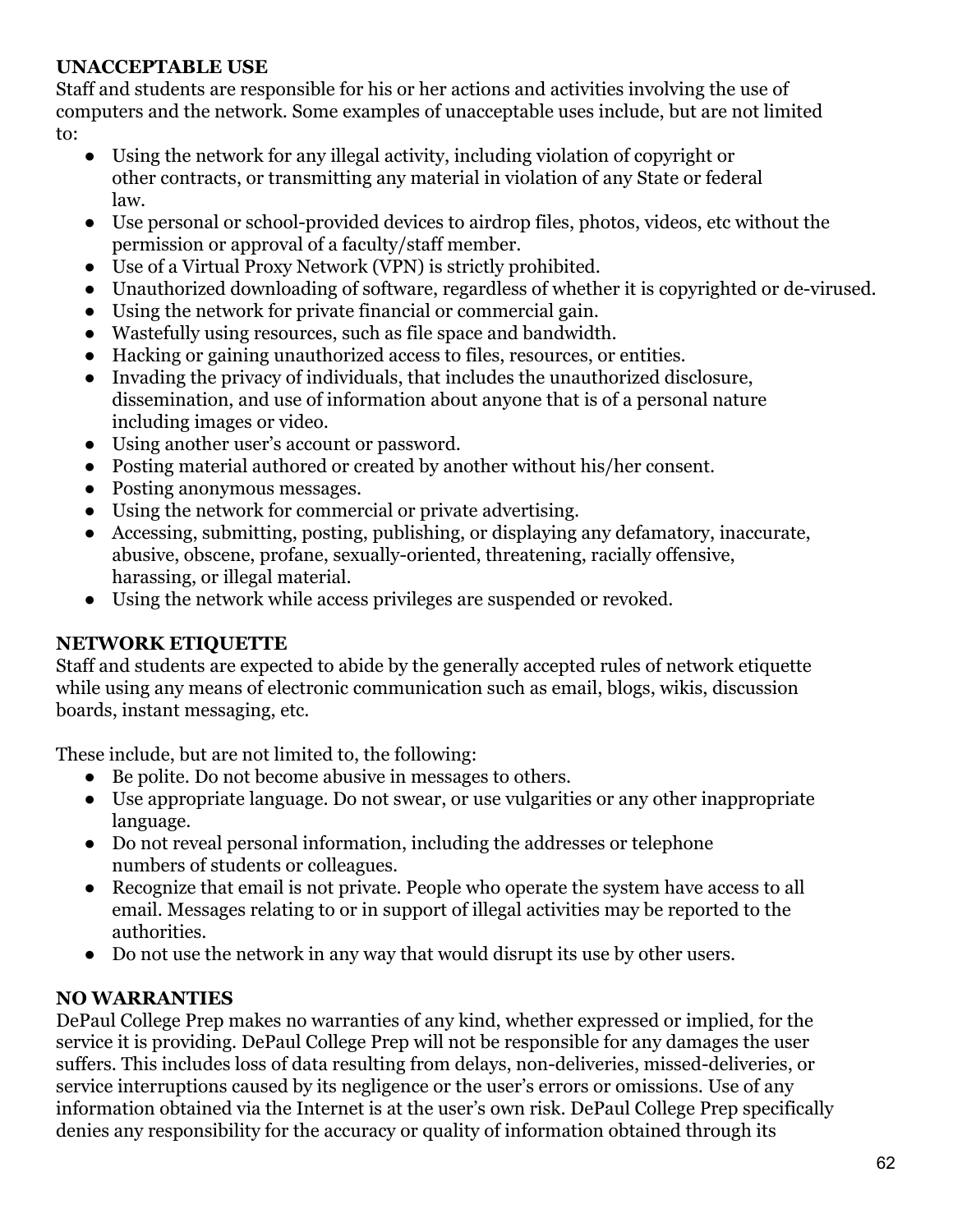services.

#### **INDEMNIFICATION**

The user agrees to indemnify DePaul College Prep for any losses, costs, or damages, including reasonable attorney fees, incurred by DePaul College Prep relating to, or arising out of, any violation of these procedures.

#### <span id="page-63-0"></span>**SECURITY**

Network security is a high priority. If the user can identify a security problem on the network or Internet, the user must notify the Technology Department or Principal. The Administration is responsible for notifying the Technology Department. The user should not demonstrate the problem to other users. The user should also keep his/her account and password confidential. Attempts to log-on to the network or Internet as a system administrator will result in cancellation of user privileges. Any user identified as a security risk may be denied access to the network.

#### **Keep accounts and passwords confidential and do not use another individual's account.**

In addition, DePaul College Prep employs a number of security procedures for the safety of all students, faculty, staff and guests. Electronic communications and downloaded material, including files deleted from a user's account but not erased, may be monitored or read by school officials.

DePaul College Prep employs a network monitoring service known as Gaggle. Any violations identified by Gaggle of the AUP are emailed to the student's DePaul Prep email address, Director of Technology, and the Dean of Students. The Dean of Students will determine consequences of violations, if necessary.

The use of a Virtual Private Network (VPN) while using DePaul College Prep's network is strictly prohibited as it jeopardizes the security protocols established by the school. Any attempt to knowingly or unknowingly use a VPN will result in disciplinary actions.

All teachers will be utilizing Apple Classroom and Schoology within their courses this year. Apple Classroom is meant to manage and enhance in class iPad use. It is a powerful teaching assistant, that helps guide students through a lesson, allows teachers to see student progress, and keeps them on track while in the classroom. Schoology is a learning management system (LMS) for K-12 schools, higher education institutions, and corporations that allows users to create, manage, and share content and resources.

#### **FEATURES APPLE CLASSROOM AFFORDS THE TEACHER**

- Only functional over the DePaul College Prep network and while the student is in our building or in the classroom where the teacher is using the app.
- Allows a classroom teacher to easily launch any app, website, or book on every student device at the same time while teaching.
- Allows teachers to group students by topic and launch a different app for each of the groups.
- Allows teachers to share exemplary student work live on a projection screen in the classroom.
- Using the app in the classroom, a teacher can lock devices to refocus students on the content being taught at that time.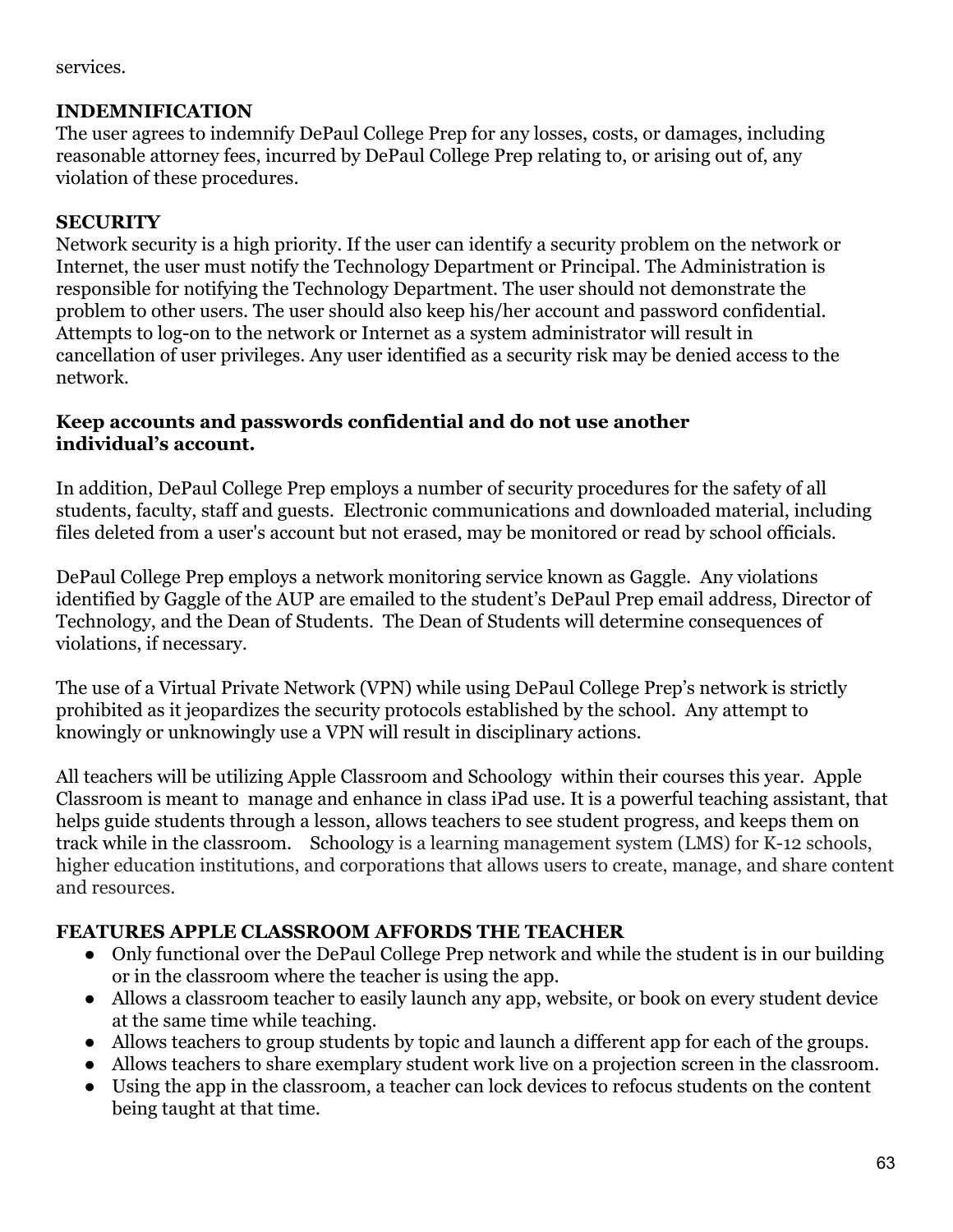- Allows teachers to lock devices into a single app which especially ensures the integrity of online test taking.
- The "End Class" feature of the app disconnects student devices from the class while class is not in session.
- Can be used to mute audio on student devices.
- Does not require your child to download anything or install any spyware to his/her iPad.
- Does not grant faculty or staff access to any private files on the iPad.

# **FEATURES OF SCHOOLOGY**

- **Flexible Instructional Tools allows the teacher to easily differentiate instruction for** students of different abilities allowing the material to be done at a student's own pace or as a group depending on the preference of the teacher/student.
- **Calendar**  a way to manage personal and course events, ensuring communication for all.
- **Online Homework Submissions** in-line grading system allows the teacher to comment, annotate, and grade an assignment without having to download and then upload the grade version.
- **Assignments and Events**  allows the teacher to create a variety of different assignments.
- **Tests and Quizzes**  allows instructors to create a variety of different types of questions for quizzes and tests.
- **Online Gradebook and Attendance**  allows the teacher to keep grades easily accessible and graded assignments and tests automatically input into the gradebook.
- **Customized Grading Options** allows the teacher to grade using a numeric, alphabetic, or rubric system. The rubrics are completely customizable including point value, descriptions, and naming.
- **Standards and Outcomes Alignments**  allows teachers to easily align content, assessments, and rubrics to Common Core, State Standards, or custom learning outcomes.

# <span id="page-64-0"></span>**VANDALISM**

Vandalism will result in cancellation of privileges and other disciplinary action. Vandalism is defined as any malicious attempt to harm or destroy data of another user, the Internet, or any other network. This includes, but is not limited to, the uploading or creation of computer viruses.

# <span id="page-64-1"></span>**TELEPHONE CHARGES**

DePaul College Prep assumes no responsibility for any unauthorized charges or fees, including telephone charges, long-distance charges, per-minute surcharges, and/or equipment or line costs.

# <span id="page-64-2"></span>**COPYRIGHT WEB PUBLISHING RULES**

Copyright law and DePaul College Prep policy prohibit the re-publishing of text or graphics found on the web or on School websites or file servers without explicit written permission.

- For each re-publication (on a website or file server) of a graphic or a text file that was produced externally, there must be a notice at the bottom of the page crediting the original producer and noting how and when permission was granted. If possible, the notice should also include the web address of the original source.
- Students and staff engaged in producing web content must have written permission from the original producer before adding the material to their web page.
- The absence of a copyright notice may not be interpreted as permission to copy the materials. Only the copyright owner may provide the permission. The manager of the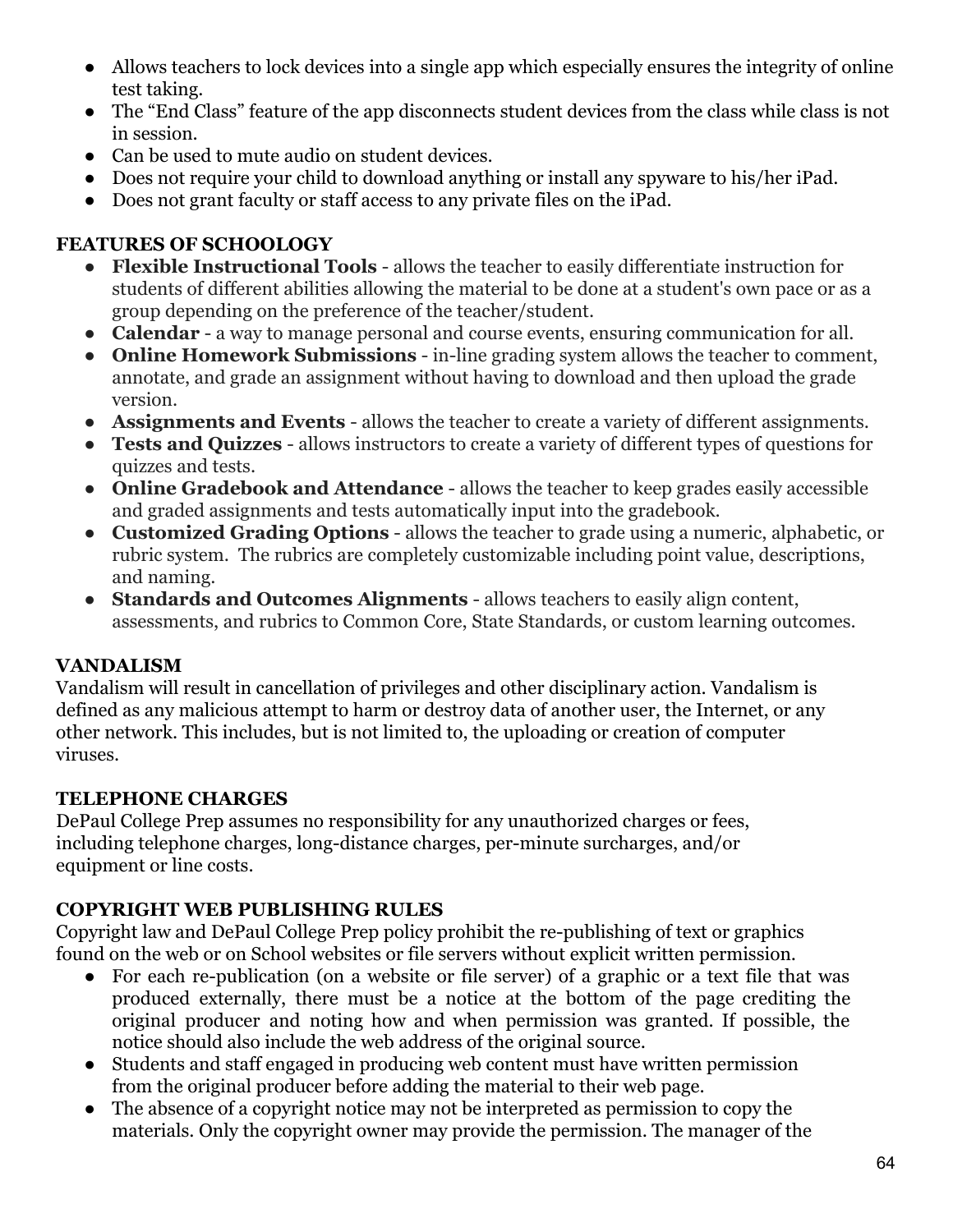website displaying the material may not be considered a source of permission.

- The fair use rules governing student reports in classrooms are less stringent and permit limited use of graphics and text.
- Student work may only be published if there is written permission from both the parent/guardian and student.

# <span id="page-65-0"></span>**USE OF EMAIL**

DePaul College Prep's email system and its constituent software, hardware, and data files are owned and controlled by DePaul College Prep. DePaul College Prep provides email to aid students and staff members in fulfilling their duties and responsibilities, and as an education tool.

- DePaul College Prep reserves the right to access and disclose the contents of any account on its system, without prior notice or permission from the account's user. Unauthorized access by any student or staff member to an email account is strictly prohibited.
- Each person should use the same degree of care in drafting an email message as would be put into a written memorandum or document. Nothing should be transmitted in an email message that would be inappropriate in a letter or memorandum.
- Electronic messages transmitted via DePaul College Prep's Internet gateway carry with them an identification of the user's Internet "domain". This domain is a registered name and identifies the author as being with DePaul College Prep. Great care should be taken, therefore, in the composition of such messages and how such messages might reflect on the name and reputation of DePaul College Prep. Users will be held personally responsible for the content of any and all email messages transmitted to external recipients.
- Any message received from an unknown sender via the Internet should either be immediately deleted or forwarded to the Network Administrator. Downloading any file attached to any Internet-based message is prohibited unless the user is certain of that message's authenticity and the nature of the file so transmitted.
- Use of DePaul College Prep's email system constitutes consent to these regulations.

# <span id="page-65-1"></span>**INTERNET SAFETY**

- Internet access is limited to only those acceptable uses as detailed in these procedures.
- Staff members shall supervise students while students are using DePaul College Prep Internet access to ensure that the students abide by the Terms and Conditions for Internet access contained in these procedures. Add Apple Classroom.
- Each DePaul College Prep computer with Internet access has a filtering device that blocks entry to visual depictions that are: (1) obscene, (2) pornographic, or (3) harmful or inappropriate for students, as defined by the Children's Internet Protection Act and as determined by the administration team or designee.
- The Network Administrator and Principal shall monitor student and staff Internet

# <span id="page-65-2"></span>**AUTHORIZATION FOR ELECTRONIC NETWORK ACCESS**

Each student and his or her parent(s)/guardian(s) agree to these provisions while enrolled or visiting DePaul College Prep

All users of the DePaul College Prep's computers and means of Internet access shall maintain the confidentiality of student records. Reasonable measures to protect against unreasonable access shall be taken before confidential student information is loaded onto the network.